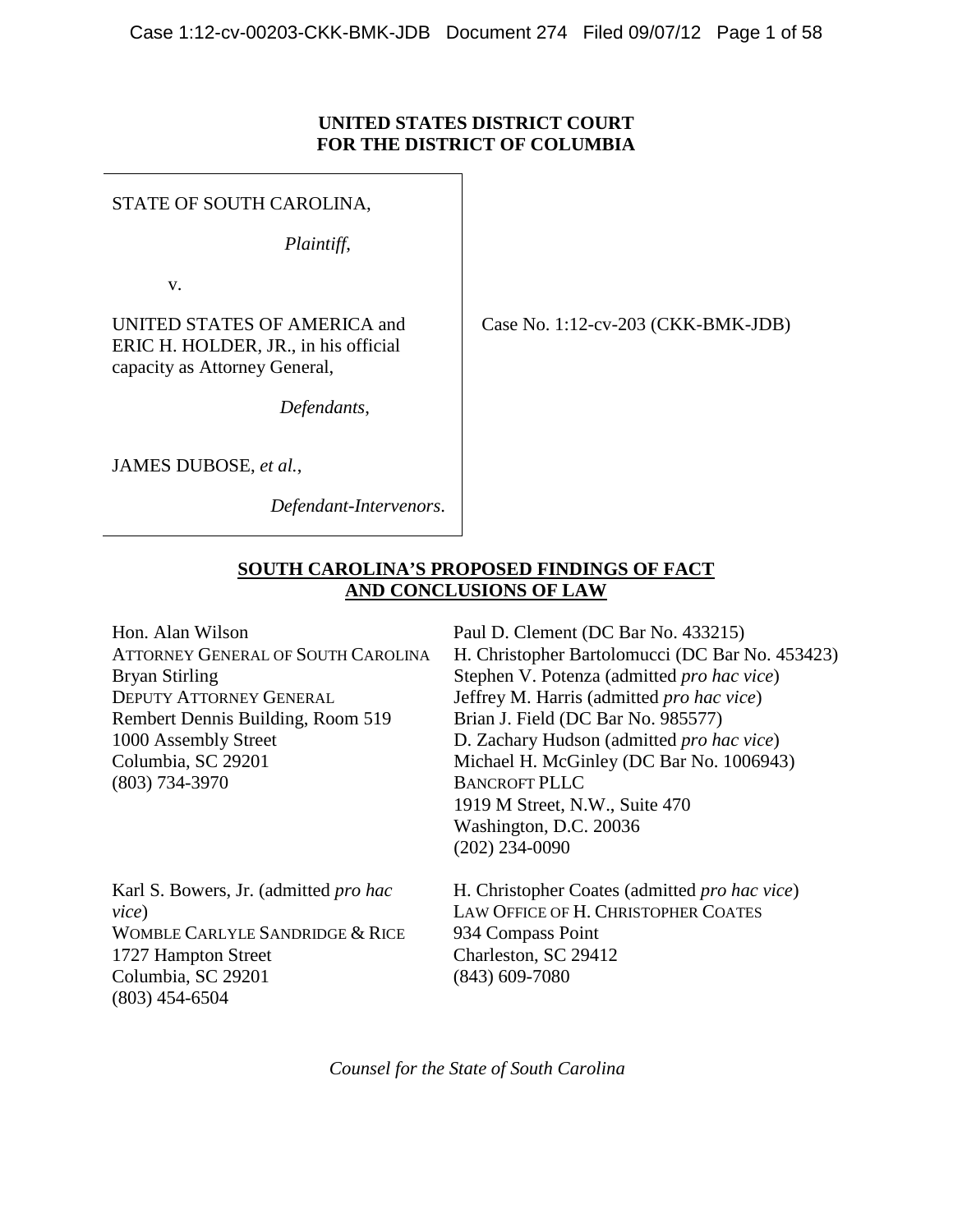# **TABLE OF CONTENTS**

| I.   |                                                                                                                                              | South Carolina's Current and Enacted Voter Identification Requirements 1                                                                                                                                  |                                                                                                                |  |  |  |  |
|------|----------------------------------------------------------------------------------------------------------------------------------------------|-----------------------------------------------------------------------------------------------------------------------------------------------------------------------------------------------------------|----------------------------------------------------------------------------------------------------------------|--|--|--|--|
| Π.   |                                                                                                                                              |                                                                                                                                                                                                           |                                                                                                                |  |  |  |  |
| III. |                                                                                                                                              |                                                                                                                                                                                                           |                                                                                                                |  |  |  |  |
|      | A.                                                                                                                                           | H. 3418: The First Attempt to Pass Voter ID Legislation Produces the<br>"McConnell Compromise" in the Senate and Realizes Substantial<br>Compromise by the House of Representatives Buts Ends in a Senate |                                                                                                                |  |  |  |  |
|      | <b>B.</b>                                                                                                                                    | H. 3003: The Second Attempt to Pass Voter ID Succeeds With<br>Legislation That Incorporates Key Mitigating Provisions Supported by                                                                        |                                                                                                                |  |  |  |  |
| IV.  | The State's Planned Implementation of Act R54 Will Ensure That All<br>Qualified South Carolina Voters Can Cast A Ballot on Election Day.  15 |                                                                                                                                                                                                           |                                                                                                                |  |  |  |  |
|      | A.                                                                                                                                           |                                                                                                                                                                                                           |                                                                                                                |  |  |  |  |
|      | <b>B.</b>                                                                                                                                    |                                                                                                                                                                                                           |                                                                                                                |  |  |  |  |
|      | C.                                                                                                                                           | Provisional Ballots for Voters Who Currently Possess But Forget to                                                                                                                                        |                                                                                                                |  |  |  |  |
|      | D.                                                                                                                                           |                                                                                                                                                                                                           | Reasonable Impediment and Religious Objection Exceptions.  18                                                  |  |  |  |  |
|      |                                                                                                                                              | 1.                                                                                                                                                                                                        | Ms. Andino Will Ensure A Consistent, Broad Application of                                                      |  |  |  |  |
|      |                                                                                                                                              | 2.                                                                                                                                                                                                        |                                                                                                                |  |  |  |  |
|      |                                                                                                                                              | 3.                                                                                                                                                                                                        | Ms. Andino's Planned Implementation Is Consistent With the<br>Purpose of Act R54 and the Reasonable Impediment |  |  |  |  |
|      | E.                                                                                                                                           |                                                                                                                                                                                                           |                                                                                                                |  |  |  |  |
|      |                                                                                                                                              | 1.                                                                                                                                                                                                        |                                                                                                                |  |  |  |  |
|      |                                                                                                                                              | 2.                                                                                                                                                                                                        |                                                                                                                |  |  |  |  |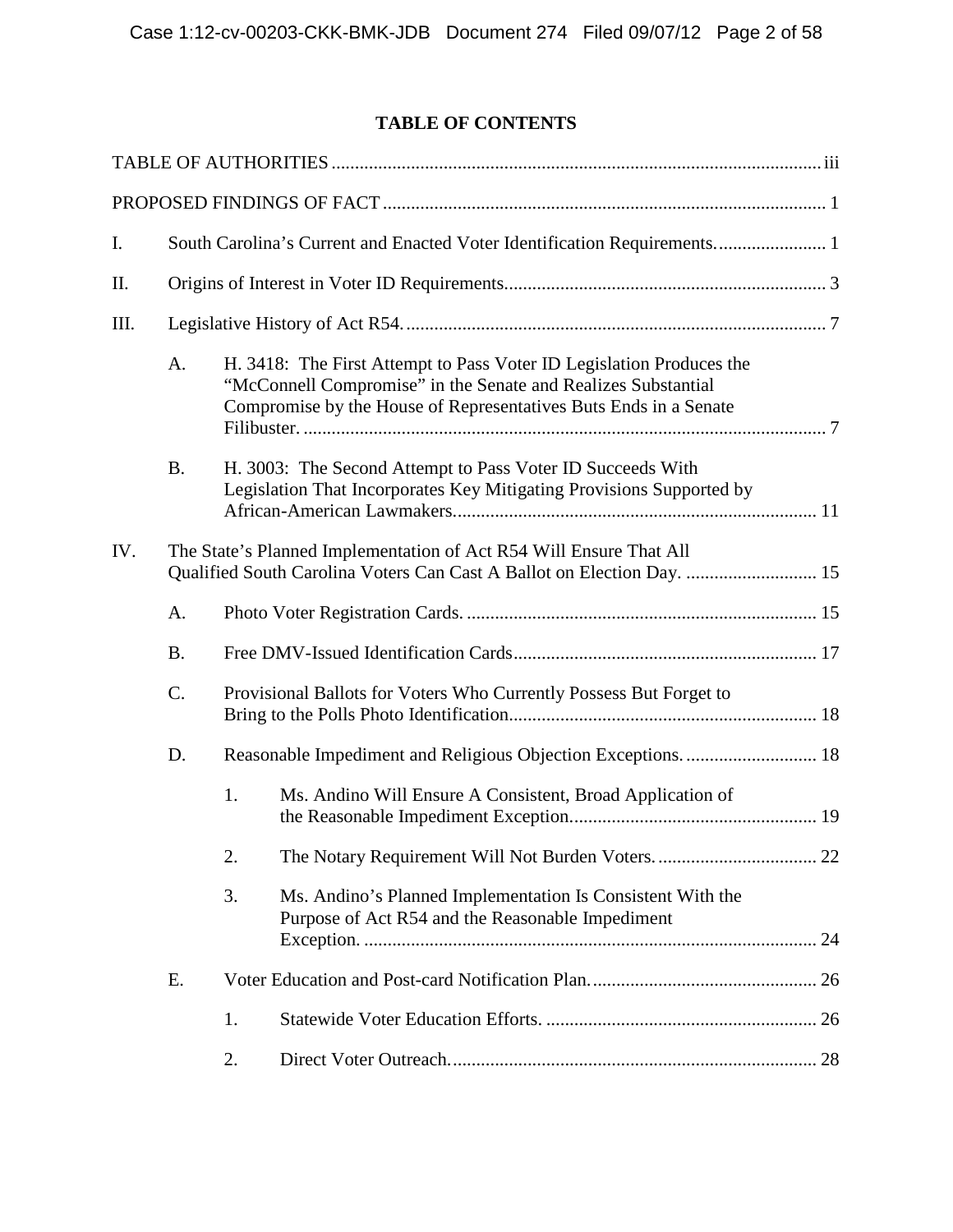|      | F.                                                                        |                                                                                                                                   | Poll Manager and County Elections and Registration Officials                                                                         |  |  |  |  |
|------|---------------------------------------------------------------------------|-----------------------------------------------------------------------------------------------------------------------------------|--------------------------------------------------------------------------------------------------------------------------------------|--|--|--|--|
| V.   | Current Photo Identification Possession and the Absence of Discriminatory |                                                                                                                                   |                                                                                                                                      |  |  |  |  |
|      | A.                                                                        | Current Act R54 ID Possession Rates Are High Among All South                                                                      |                                                                                                                                      |  |  |  |  |
|      | <b>B.</b>                                                                 | The Difference Between Non-Hispanic White and Black Voters                                                                        |                                                                                                                                      |  |  |  |  |
|      | $C$ .                                                                     |                                                                                                                                   |                                                                                                                                      |  |  |  |  |
|      | D.                                                                        | The Mitigation Provisions In Act R54 Will Ensure That All South<br>Carolinians Will Be Able To Exercise Effectively The Electoral |                                                                                                                                      |  |  |  |  |
|      | E.                                                                        |                                                                                                                                   | No Individual Intervenor Will Be Prevented From Obtaining An Act<br>R54 ID and No Intervenor Can Identify A Single Voter Who Will Be |  |  |  |  |
|      |                                                                           |                                                                                                                                   |                                                                                                                                      |  |  |  |  |
| I.   |                                                                           |                                                                                                                                   |                                                                                                                                      |  |  |  |  |
|      | A.                                                                        |                                                                                                                                   |                                                                                                                                      |  |  |  |  |
|      | <b>B.</b>                                                                 |                                                                                                                                   |                                                                                                                                      |  |  |  |  |
|      | $C$ .                                                                     | Defendants Cannot Refute Act R54's Legitimate, Non-Discriminatory                                                                 |                                                                                                                                      |  |  |  |  |
| II.  |                                                                           |                                                                                                                                   |                                                                                                                                      |  |  |  |  |
|      | A.                                                                        |                                                                                                                                   |                                                                                                                                      |  |  |  |  |
|      |                                                                           | 1.                                                                                                                                | Act R54 Will Not Disproportionately Affect Minority Voters 44                                                                        |  |  |  |  |
|      |                                                                           | 2.                                                                                                                                | Act R54 Will Not Impose a Material Burden on Minority                                                                                |  |  |  |  |
|      | <b>B.</b>                                                                 |                                                                                                                                   | Act R54's Effect, If Any, Is Not "on Account of Race or Color." 48                                                                   |  |  |  |  |
| III. |                                                                           | Preclearance of Act R54 Will Avoid Grave Constitutional Concerns 49                                                               |                                                                                                                                      |  |  |  |  |
|      |                                                                           |                                                                                                                                   |                                                                                                                                      |  |  |  |  |
|      |                                                                           |                                                                                                                                   | <b>CERTIFICATE OF SERVICE</b>                                                                                                        |  |  |  |  |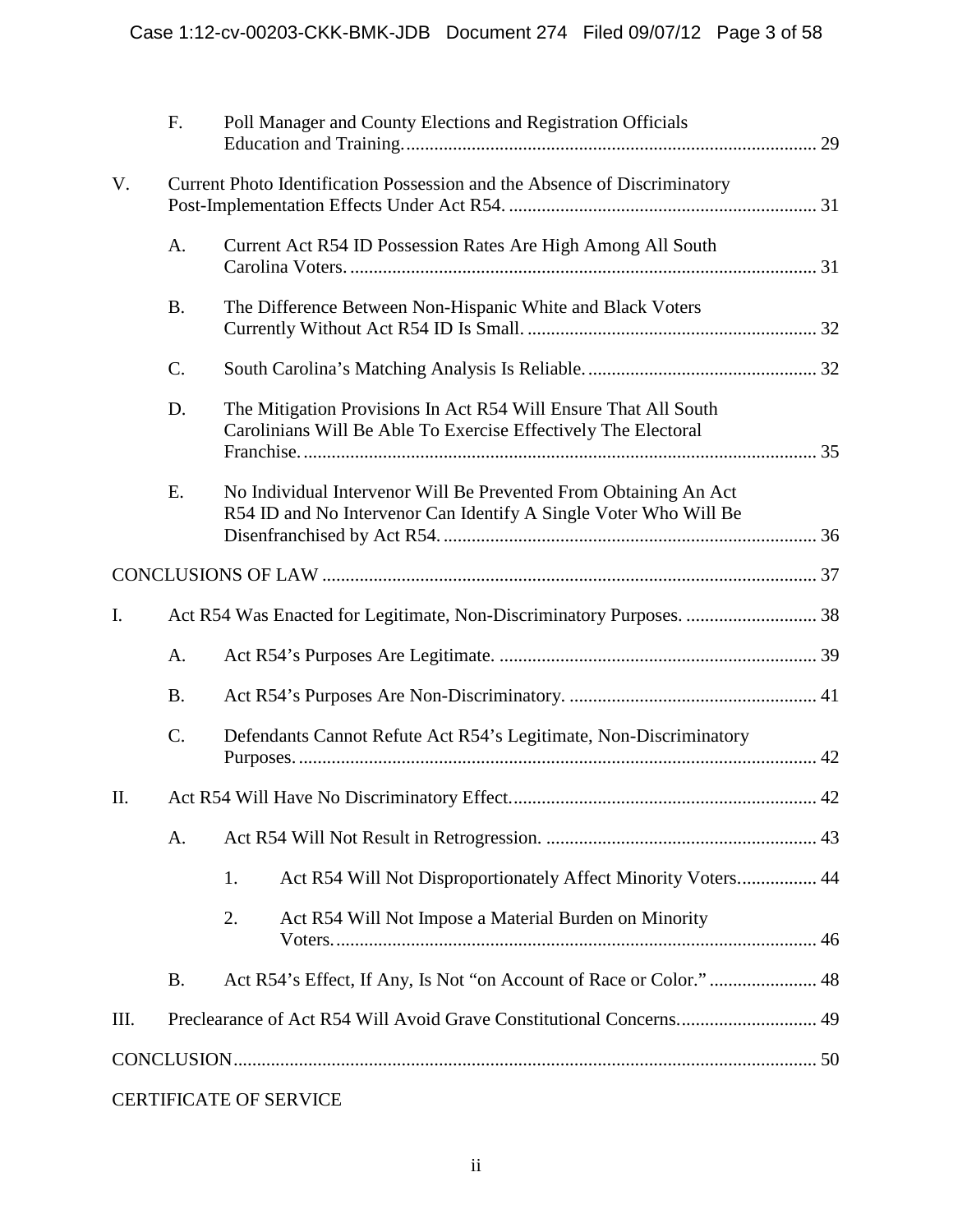# **TABLE OF AUTHORITIES**

# <span id="page-3-0"></span>**Cases**

| Fla. State Conference of NAACP v. Browning, 569 F. Supp. 2d 1237 (2008) 41          |
|-------------------------------------------------------------------------------------|
|                                                                                     |
|                                                                                     |
| Glover v. S.C. Democratic Party, No. 4:04-CV-2171, 2004 WL 3262756                  |
|                                                                                     |
|                                                                                     |
|                                                                                     |
|                                                                                     |
| In re Korean Air Lines Disaster of Sept. 1, 1983, 829 F.2d 1171 (D.C. Cir. 1987) 44 |
| In re Request for Advisory Op. Re: Constitutionality of 2005 PA 71, 740 N.W.2d 444  |
|                                                                                     |
| Kasper v. Bd. of Election Comm'rs of City of Chi., 814 F.2d 332 (7th Cir. 1987) 41  |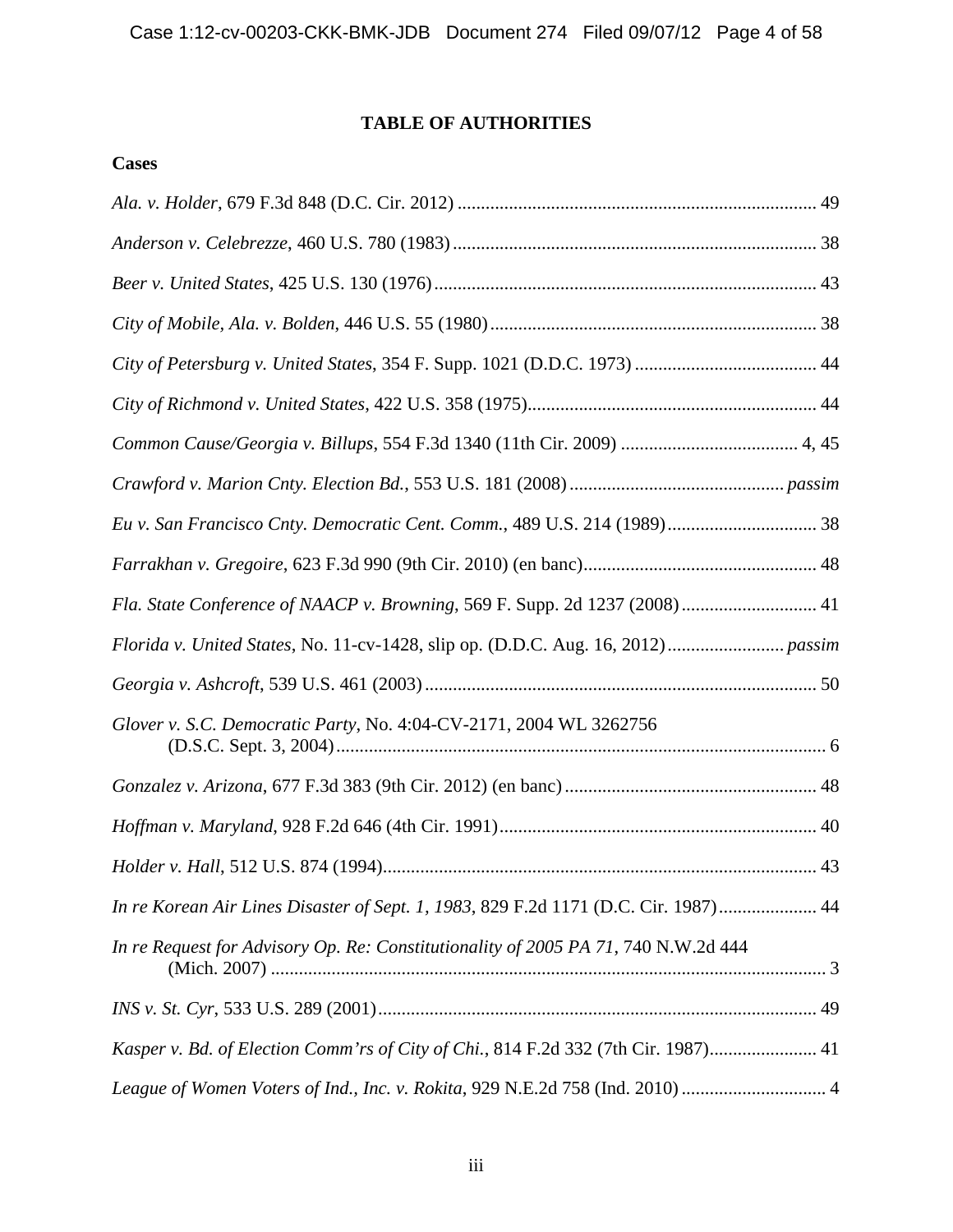| Nw. Austin Mun. Utility Dist. No. One v. Holder, 557 U.S. 193 (2009) 45, 49, 50        |  |
|----------------------------------------------------------------------------------------|--|
| Ortiz v. City of Phila. Office of City Comm'rs Voter Registration Dir., 28 F.3d 306    |  |
|                                                                                        |  |
|                                                                                        |  |
|                                                                                        |  |
| Reaves v. S.C. Democratic Party, No. 4:04-CV-2047, 2007 WL 895440                      |  |
|                                                                                        |  |
|                                                                                        |  |
| Shelby Cnty., Ala. v. Holder, 811 F. Supp. 2d 424 (D.D.C. 2011),                       |  |
|                                                                                        |  |
| State ex rel. Wolfe, Att'y. Gen. v. Sanders, 118 S.C. 498, 110 S.E. 808 (S.C. 1920) 19 |  |
| Texas v. Holder, No. 12-cv-128, 2012 WL 3743676 (D.D.C. Aug. 30, 2012) passim          |  |
|                                                                                        |  |
|                                                                                        |  |
|                                                                                        |  |
|                                                                                        |  |
|                                                                                        |  |
|                                                                                        |  |
| <b>Constitutional Provisions</b>                                                       |  |
|                                                                                        |  |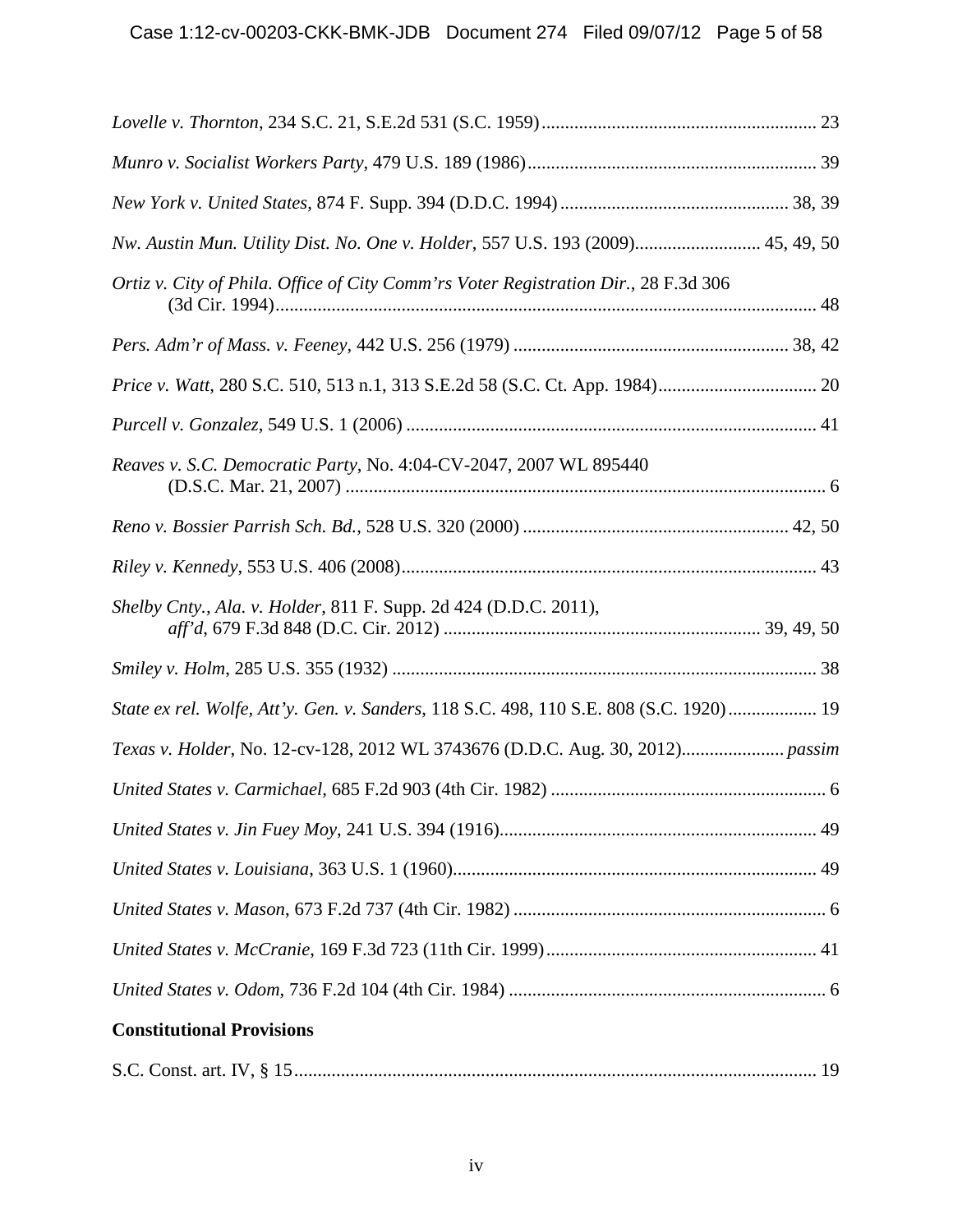# **Statutes**

| <b>Other Authorities</b> |  |
|--------------------------|--|
|                          |  |
|                          |  |
|                          |  |
|                          |  |
|                          |  |
|                          |  |
|                          |  |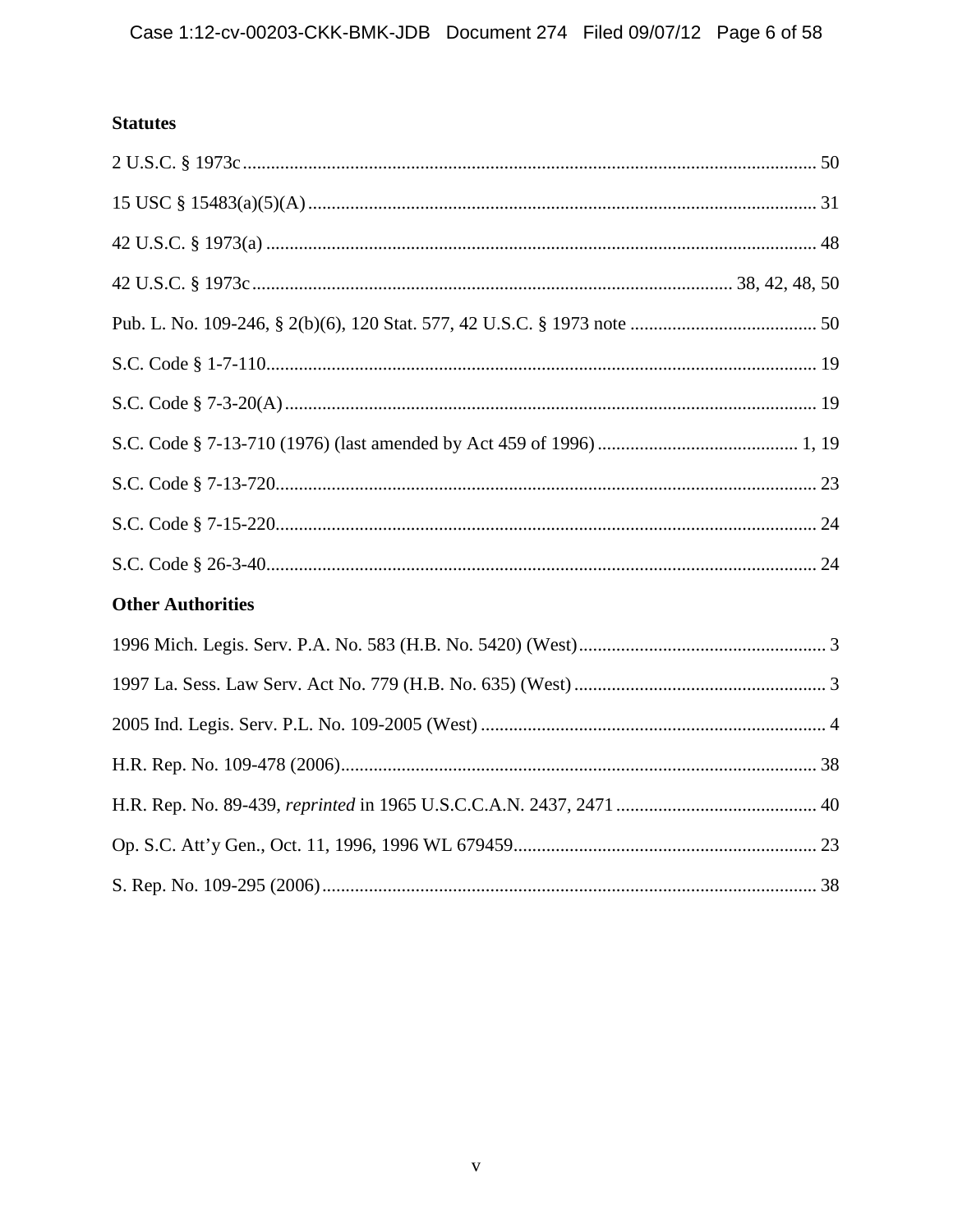# **PROPOSED FINDINGS OF FACT**

### <span id="page-6-1"></span><span id="page-6-0"></span>**I. South Carolina's Current and Enacted Voter Identification Requirements.**

1. Since 1976, South Carolina has required voters to present one of three forms of identification to vote in-person at the polls: (1) a valid South Carolina driver's license, (2) a valid photo identification card issued by the South Carolina Department of Motor Vehicles (DMV), or (3) a (non-photo) voter registration card. *See* S.C. Code § 7-13-710 (1976) (last amended by Act 459 of 1996); 8/28/12 Tr. 199:1-3 (Andino). This requirement was precleared by the Department of Justice. *See* JA-SC\_0904 (United States Answer to Request for Admission No. 11).

2. On May 11, 2011, South Carolina amended its voter identification requirement with Act R54, which has the stated purpose "to confirm the person presenting himself to vote is the elector on the poll list." JA-US\_002717 (Act R54, § 5(E)). The purpose of Act R54 is to help detect and deter voter fraud and to enhance public confidence in the electoral system.<sup>[1](#page-6-2)</sup> No member of the South Carolina General Assembly acted with the intent to discriminate against any voters in drafting or voting for Act R54. $^{2}$  $^{2}$  $^{2}$ 

3. Section 5 of the Act provides: "When a person presents himself to vote, he shall produce a valid and current" (1) South Carolina driver's license; (2) other form of photo ID issued by the S.C. Department of Motor Vehicles ("DMV"); (3) U.S. passport; (4) federal government-issued military photo ID; or (5) South Carolina voter registration card with a photograph of the voter, pursuant to Section 4 of Act R54. PX-1 (JA-US\_002715) (Act R54, § 5(A)).

<span id="page-6-2"></span> <sup>1</sup> 8/27/12 Tr. 34:5-9 (Campsen); 8/27/12 Tr. 215:13-216:1 (Clemmons); 8/28/12 Tr. 58:2-3 (Harrell); 8/28/12 Tr. 113:21-25 (McConnell); JA-SC\_1256 (Cleary Dep. Tr. 66:12-67:19); JA-SC\_1325(Knotts Dep. Tr. 86:24-87:3); JA-SC\_1312-13, JA-SC\_1315 (Harrison Dep. Tr. 31:14- 23, 37:20-24, 39:2-8, 40:7-11); JA-SC\_1328, JA-SC\_1332 (Lowe Dep. Tr. 22:2-23:24, 74:6-25); JA-SC\_1353 (Pearson Dep. Tr. 77:6-8); JA-SC\_1284 (Donehue Dep. Tr. 36:8-12); JA-SC\_1274 (Dennis Dep. Tr. 17:21-23).

<span id="page-6-3"></span><sup>&</sup>lt;sup>2</sup> 8/27/12 Tr. 105:18-106:13 (Campsen); 8/27/12 Tr. 239:20-240:11 (Clemmons); 8/28/12 Tr. 82:2-12 (Harrell); 8/28/12 Tr. 167:20-168:11 (McConnell).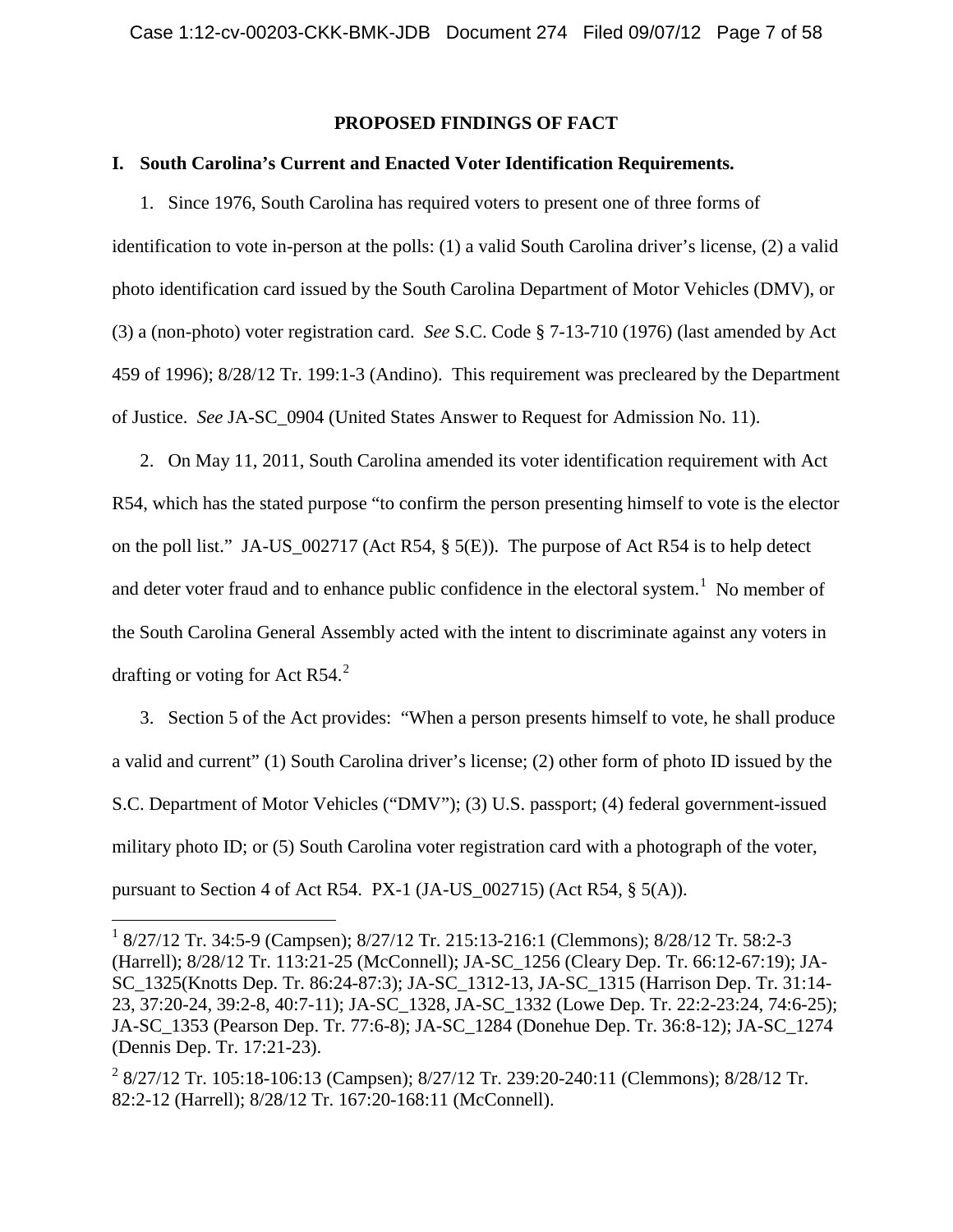### Case 1:12-cv-00203-CKK-BMK-JDB Document 274 Filed 09/07/12 Page 8 of 58

4. Section 4 of the Act provides that the State Election Commission ("SEC") "shall implement a system in order to issue voter registration cards with a photograph of the elector." JA-US\_002714-15 (Act R54, § 4).

5. Act R54 also includes provisional ballot procedures for voters who are unable to present an acceptable form of identification. *See* JA-US\_002715-16 (Act R54 §§ 5(C), 5(D)). If a voter possesses one of the five acceptable forms of photo ID but arrives at the polls without it, he may cast a provisional ballot that will be counted so long as he brings the ID to the county board of registration and elections before certification of the election. JA-US\_002715-16 (Act R54,  $§ 5(C)(1)).$ 

6. Further, Section 5 provides that if an elector "does not produce a valid and current photograph identification due to a religious objection to being photographed" or "because the elector has a reasonable impediment that prevents the elector from obtaining photograph identification, he may complete an affidavit under the penalty of perjury at the polling place and affirm that the elector: (i) is the same individual who personally appeared at the polling place; (ii) cast the provisional ballot on election day; and (iii) the elector suffers from a reasonable impediment that prevents him from obtaining photograph identification" or "has a religious objection to being photographed." PX-1 (Act R54  $\S$  5(D)(1)(a)-(b)) Section 5 further provides that "[i]f the county board of registration and elections determines that the voter was challenged only for the inability to provide proof of identification and the required affidavit is submitted, the county board of registration and elections *shall find* that the provisional ballot is valid unless the board has grounds to believe the affidavit is false." *Id.* (§ 5(D)(2)) (emphasis added).

7. Section 7 requires the SEC to "establish an aggressive voter education program" to "educate the public" concerning Act R54. *See* JA-US\_002717-18 (Act R54, § 7). Among other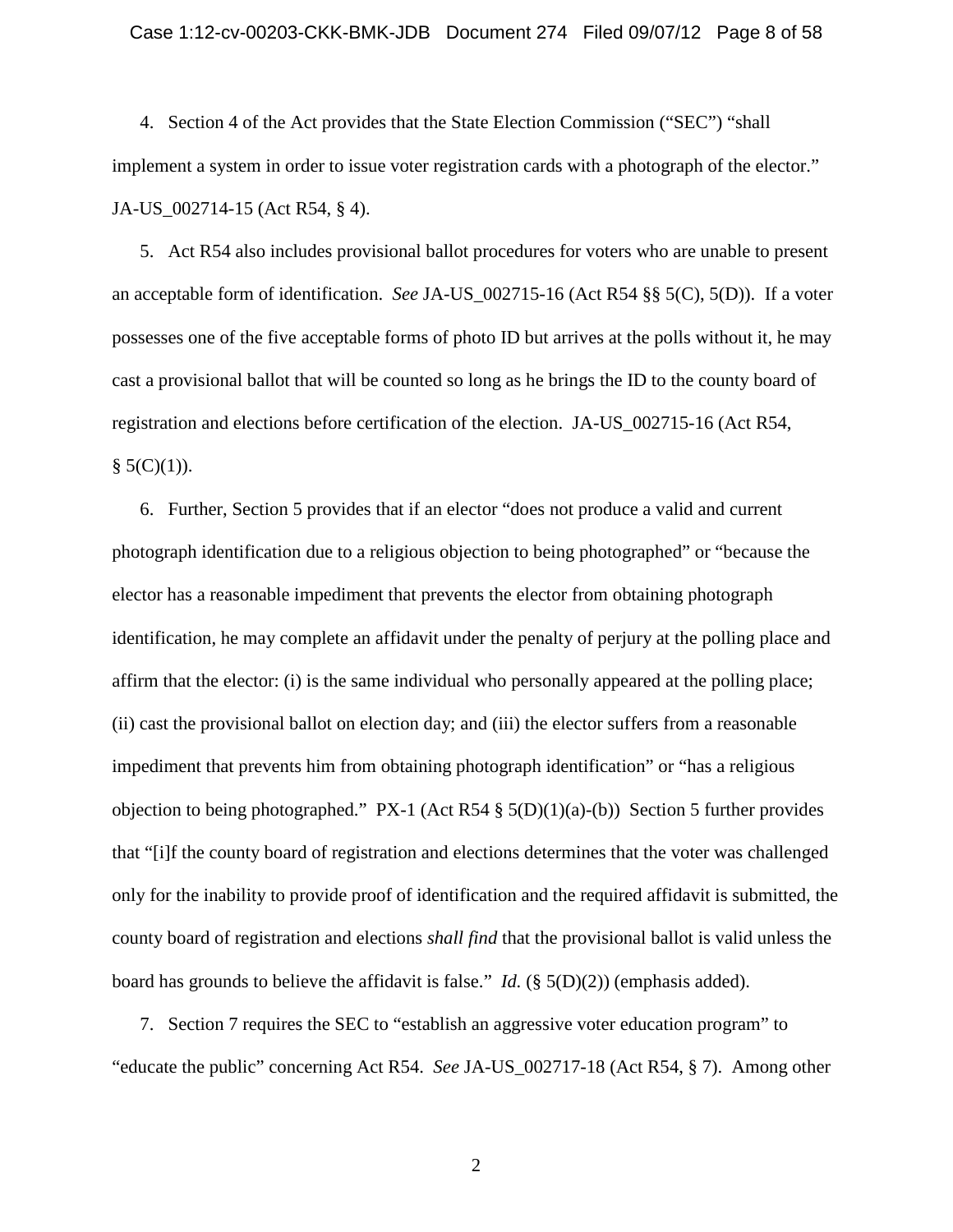things, the SEC must advertise in general-circulation newspapers and other local media outlets, JA-US  $002718$  (Act R54, § 7(6)-(7)), and send a notice to each registered voter who lacks a DMV-issued ID, *id.* (Act R54, § 7(8)).

8. Section 8 of the Act directs the SEC to create "a list containing all registered voters of South Carolina who are otherwise qualified to vote but do not have a South Carolina driver's license or other form of" DMV-issued photo ID. JA-US\_002718-19 (Act R54, § 8). This list must be publicly available, *id.*, and will be used to conduct the targeted mailings required in Section 7(8).

# <span id="page-8-0"></span>**II. Origins of Interest in Voter ID Requirements.**

9. Following the 2000 election and recount, public officials became increasingly interested in voting reforms, including voter ID laws. *See* PX-138 (Pl.'s Voter ID Timeline). [3](#page-8-1) In 2001, a special committee of Democrat Members of Congress, chaired by Rep. Maxine Waters declared: "We support a jurisdiction's right to require voter identification at the polls," including "photo identification." JA-SC\_0407-08 (Democratic Caucus Special Committee on Election Reform, *Revitalizing Our Nation's Election System* 103-04 (2001)).

10. Shortly thereafter, Congress passed the Help America Vote Act of 2002, 116 Stat. 1666, which "indicate[s] that Congress believes that photo identification is one effective method of establishing a voter's qualifications to vote," *Crawford v. Marion Cnty. Election Bd.*, 553 U.S. 181, 193 (2008), though it does not *require* States to enact voter ID laws.

11. In 2005, a bipartisan commission led by former President Carter and former Secretary of

<span id="page-8-1"></span> <sup>3</sup> Michigan and Louisiana enacted voter ID laws with effective dates in 1997. *See* PX-138; 1997 La. Sess. Law Serv. Act No. 779 (H.B. No. 635) (West); 1996 Mich. Legis. Serv. P.A. No. 583 (H.B. No. 5420) (West)*.* The Department of Justice precleared both States' laws. *See* JA-SC\_0904 (United States' Answer to Request for Admission No. 12). Michigan's law was reenacted and upheld by the State's Supreme Court in 2007. *See In re Request for Advisory Op. Re: Constitutionality of 2005 PA 71*, 740 N.W.2d 444, 448 (Mich. 2007).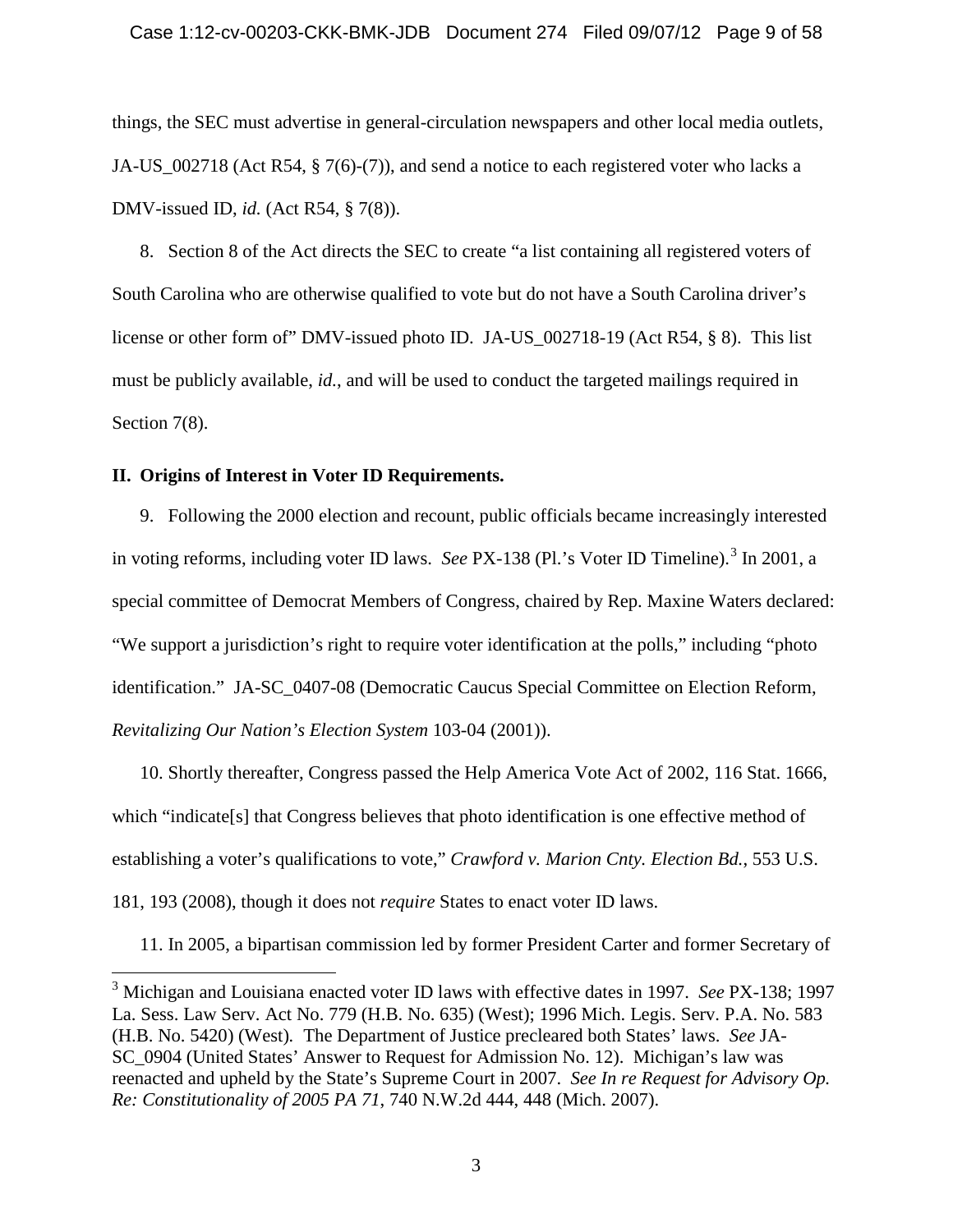### Case 1:12-cv-00203-CKK-BMK-JDB Document 274 Filed 09/07/12 Page 10 of 58

State Baker recommended that requiring photo ID would help "detect, deter, or eliminate several potential avenues of fraud—such as multiple voting or voting by individuals using the identities of others or those who are deceased." *See* JA-SC\_0213-14 (Commission on Federal Election Reform, *Building Confidence in U.S. Elections* at 18-19 (Sept. 2005)). The Carter-Baker Report went on to conclude: "The electoral system cannot inspire public confidence if no safeguards exist to deter or detect fraud or to confirm the identity of voters. Photo IDs currently are needed to board a plane, enter federal buildings, and cash a check. Voting is equally important." JA-SC\_0213 (quoted with approval in *Crawford*, 553 U.S. at 194).

12. During the same period, States began enacting voter ID laws aimed at securing the electoral process and increasing voter confidence. *See* PX-138. In 2005, Indiana enacted a photo voter ID law, *see* 2005 Ind. Legis. Serv. P.L. No. 109-2005 (West), that withstood state and federal constitutional challenges, *see Crawford*, 553 U.S. 181; *League of Women Voters of Ind., Inc. v. Rokita*, 929 N.E.2d 758 (Ind. 2010).

13. Also in 2005, Georgia enacted photo voter ID legislation. That law was amended the next year to provide free photo voter registration cards similar. *See Common Cause/Georgia v. Billups*, 554 F.3d 1340, 1346 (11th Cir. 2009). Both versions of Georgia's law were precleared by the Department of Justice, *see id.* at 1347; *see also* JA-SC\_0904 (United States' Answer to Request for Admission No. 12), and the operative version of the law withstood constitutional challenge, *see Billups*, 554 F.3d 1340. During this same time period, Democrats in the General Assembly who now oppose Act R54 introduced legislation requiring voters to show photo identification to cast certain ballots. *See* 8/30/12 Tr. 288:5-16, 291:8-20 (Cobb-Hunter).

14. During this period, South Carolina voters also became interested in voter ID legislation, *see, e.g.*, 8/28/12 Tr. 56:12-16 (Harrell), and urged the General Assembly to consider and pass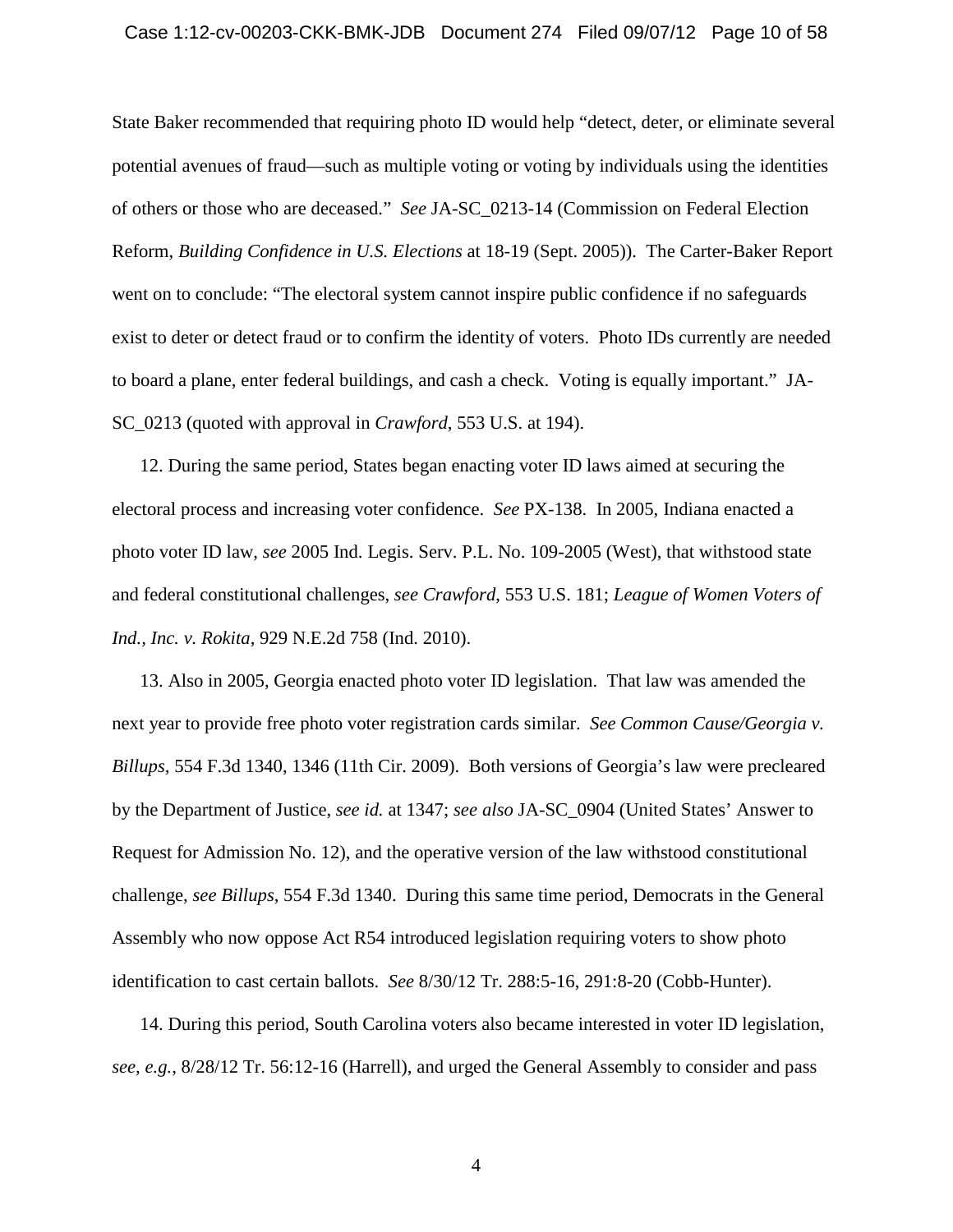voter ID legislation, especially once the Indiana and Georgia laws were upheld, *see, e.g.*, 8/28/12 Tr. 57:5-12 (Harrell); 8/27/12 Tr. 34:10-16 (Campsen).

15. In fact, according to a survey conducted by the United States' own expert, support for voter ID legislation was overwhelming among voters in South Carolina (78%) and nationally (75.6%) following the 2008 presidential election. 8/31/12 Tr. 173:11-174:16 (Stewart); PX-137 (JA-SC\_1192, 1197, 1204 (Stewart, *et al*., *Voter Opinions About Election Reform*, 10 Election L.J. 73, 85 (2011)). A government-issued photo identification requirement was also supported by 74% of black voters surveyed. 8/31/12 Tr. 174:8-175:7 (Stewart); PX-137 (JA-SC\_1198). And the study concluded that is "striking that a majority of Obama supporters, strong liberals and Democrats remain supportive of a requirement to show a government-issued piece of photo identification in order to vote." 8/31/12 Tr. 173:18-22 (Stewart).

16. South Carolina has also experienced various forms of election fraud in recent history. Rep. Bakari Sellers, who opposed Act R54, stated on the floor of the House during the Voter ID debate that in-person voter fraud has occurred in South Carolina and that a single vote can decide an election. *See* JA\_005215 (1/26/11 House Debate).<sup>[4](#page-10-0)</sup> Rep. Gilda Cobb-Hunter, another Act R54 opponent, "was a victim of absentee ballot fraud," which led her to introduce legislation that would have required photo ID to obtain an absentee ballot. 8/30/12 Tr. 288:5-289:16. Brett Bursey, director of Intervenor the South Carolina Progressive Network, witnessed both registration fraud, JA-SC\_1243 (Bursey Dep. Tr. 39:13-40:10), and absentee ballot fraud, JA-SC\_1244 (Bursey Dep. Tr. 44:10-14). Marilyn Bowers, a current commissioner on the SEC, is aware of confirmed cases of vote buying and attempted multiple voting. *See* 8/29/12 Tr. 97:6- 99:12 (Bowers). Ms. Bowers also explained that local prosecutors typically choose not to pursue

<span id="page-10-0"></span><sup>&</sup>lt;sup>4</sup> Rep. Sellers was identified by the United States as a trial witness, but the day before he was scheduled to testify the United States pulled him from its witness list.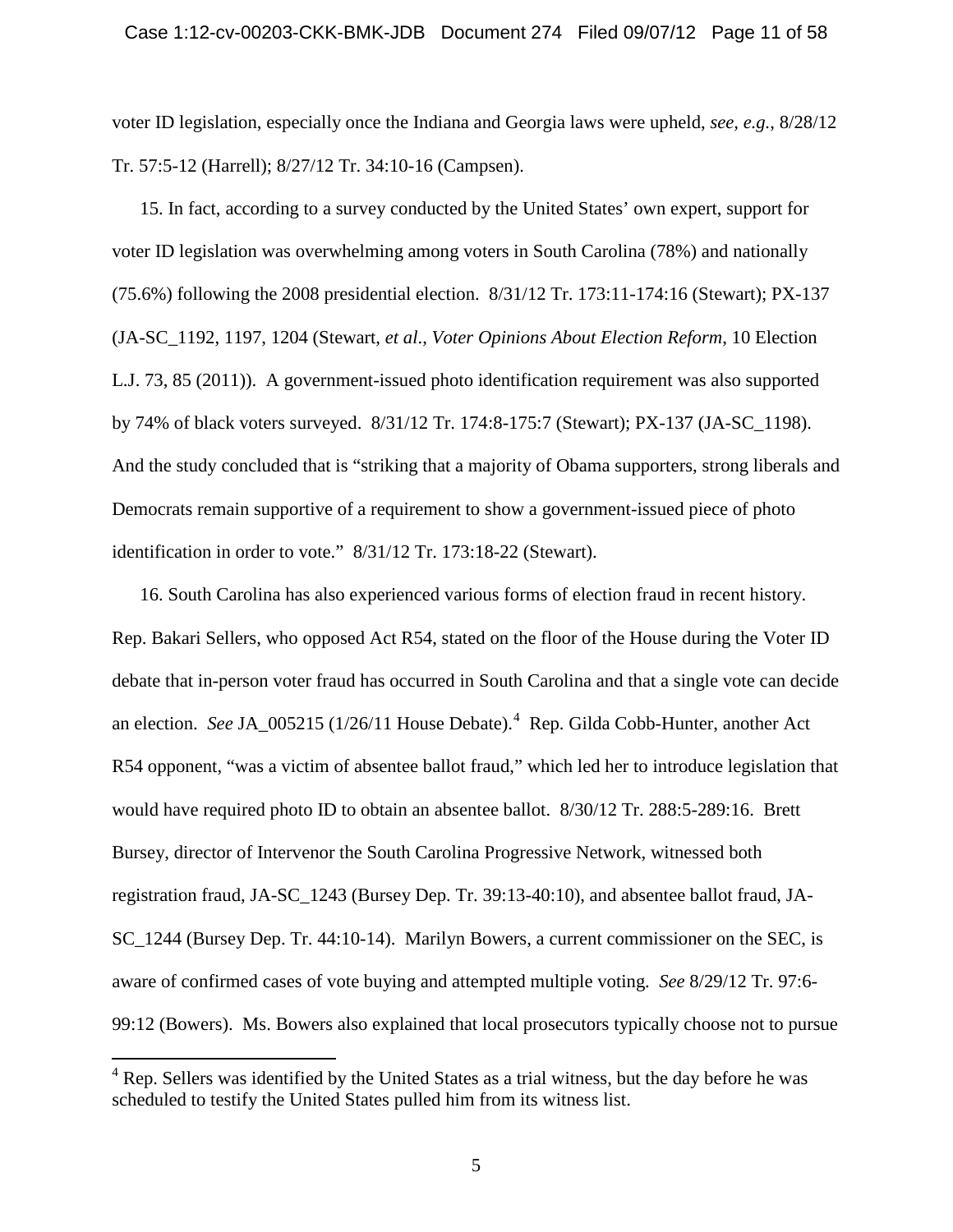### Case 1:12-cv-00203-CKK-BMK-JDB Document 274 Filed 09/07/12 Page 12 of 58

voter fraud cases, which limits the extent to which such fraud is documented in the public record. *See id.* 97:21-22, 98:25-99:6, 99:11-12. Despite that reluctance, the public record still contains many instances of confirmed or suspected voter fraud in South Carolina.<sup>[5](#page-11-0)</sup> And voter fraud has been well documented throughout the United States. *See, e.g.*, JA\_001126-33 (Buchanan Decl.); JA\_001190-1205 (Ex. 12).

17. In light of this strong public support, history of voter fraud, and recent administrative and judicial decisions upholding Indiana's and Georgia's voter ID laws, South Carolina legislators introduced voter ID legislation at the start of the 2009-2010 legislative session. *See* 8/27/12 Tr. 31:3-23 (Campsen) ("[I]n April of 2008 when the *Crawford v. Marion County* decision was handed down, I read that decision and was looking to introduce . . . a voter ID provision . . ., and then I became aware that a decision out of Georgia from the 11th Circuit was perhaps imminent, so we waited for that decision to be handed down."); 8/28/12 Tr. 56:17-57:4 (Harrell) ("[W]e had been talking about doing something like this for years," and "the advent of a couple of states successfully getting it passed told us maybe we had a shot at getting it done as well.").

18. Though the bills introduced in South Carolina were not identical to the Indiana or Georgia legislation, they were "model[ed]" on those laws. 8/27/12 Tr. 32:8-25 (Campsen); 8/28/12 Tr. 59:13-25 (Harrell) ("I asked the staff that works with me in the House of Representatives to draft legislation for voter ID and to use those two states as kind of a template or a blueprint or a guide . . . to how you could write this legislation so that we could get it

<span id="page-11-0"></span> <sup>5</sup> *See Glover v. S.C. Democratic Party*, No. 4:04-CV-2171, 2004 WL 3262756, at \*2, \*11 (D.S.C. Sept. 3, 2004); *Reaves v. S.C. Democratic Party*, No. 4:04-CV-2047, 2007 WL 895440, at \*3 (D.S.C. Mar. 21, 2007); JA\_1184-88 (Dodd & Mellnik, *Voters Found on Both N.C., S.C. Rolls*, Charlotte Observer, Oct. 24, 2004); JA-SC\_1181 (Hinshaw, *Eastover mayor guilty; chief cleared*, Columbia State, Mar. 1, 2008); JA-SC\_1189-90 (*South Carolina v. Hines*, No. H705166 (Twelfth Judicial Circuit Court); *United States v. Odom*, 736 F.2d 104 (4th Cir. 1984); *United States v. Carmichael*, 685 F.2d 903 (4th Cir. 1982); *United States v. Mason*, 673 F.2d 737 (4th Cir. 1982); *see also* 8/27/12 Tr. 40:6-46:21 (Campsen) (discussing instances of voter fraud).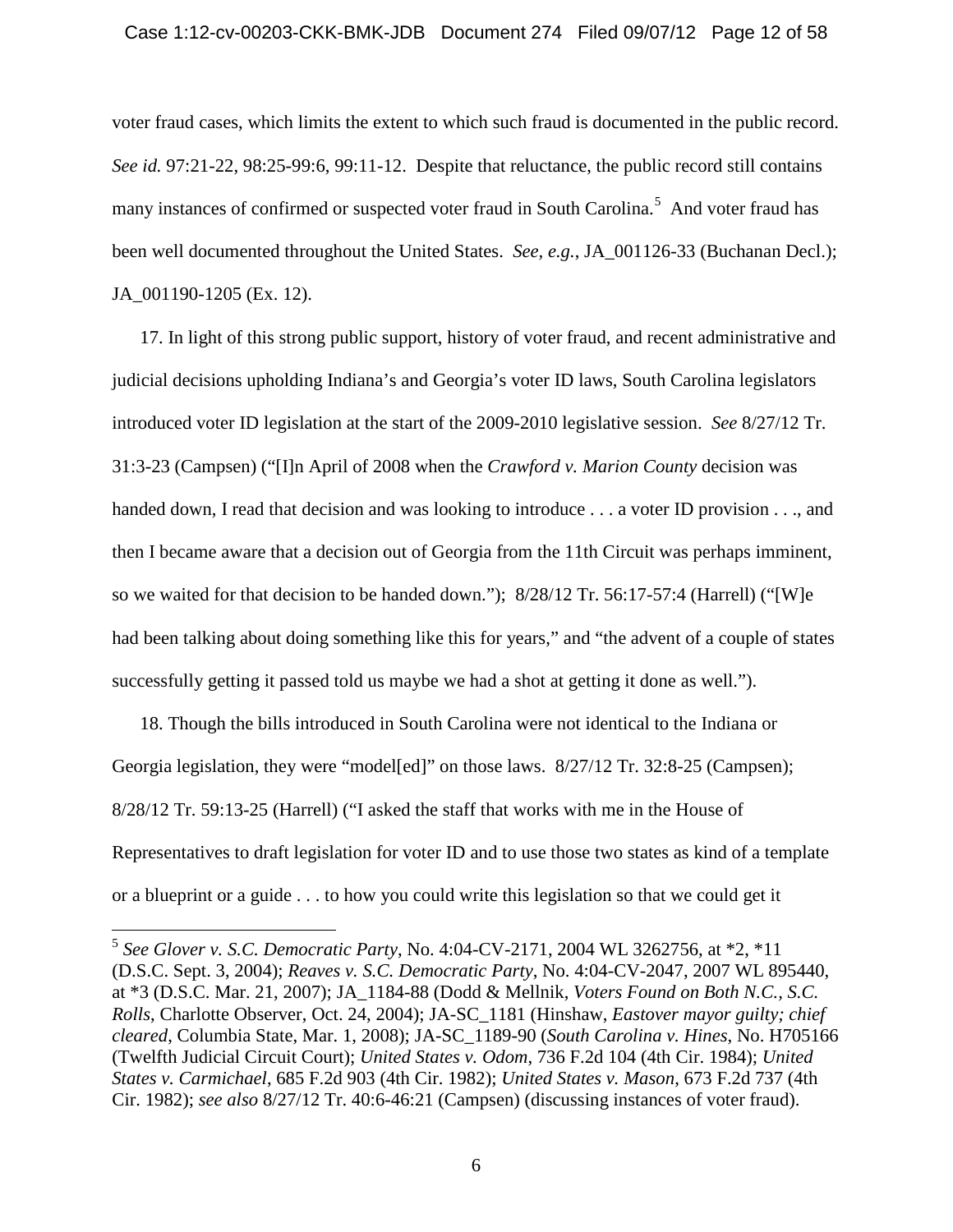through the Department of Justice and/or get it through the court."). Still more States adopted voter ID laws contemporaneously with, or after, South Carolina. *See* PX-138. Many of those laws have already gone into effect. In fact, just this week, the Department of Justice precleared New Hampshire's voter ID law. *See* Doc. 264.

## <span id="page-12-0"></span>**III.Legislative History of Act R54.**

# <span id="page-12-1"></span>**A. H. 3418: The First Attempt to Pass Voter ID Legislation Produces the "McConnell Compromise" in the Senate and Realizes Substantial Compromise by the House of Representatives Buts Ends in a Senate Filibuster.**

19. On February 3, 2009, Speaker Robert Harrell and several co-sponsors in the South Carolina House of Representatives introduced H. 3418. PX-2 (JA\_000491). The legislation would have permitted voters to show one of two forms of photo identification—either a "valid South Carolina driver's license or other form of identification containing a photograph issued by the Department of Motor Vehicles." PX-2 (JA\_000492); 8/28/12 Tr. 60:18-61:1 (Harrell).

20. The House Judiciary Committee added which added two more forms of identification passports and military identification issued by the federal government—and inserted a provision allowing a voter who cannot produce one of the valid forms of photo identification to "cast a provisional ballot that is counted only if the elector brings a valid photo identification to the board of voter registration within ten days after the election." PX-2 (JA\_000518).

21. During the debate on the committee version of H. 3418, cloture was invoked, which limits debate. PX-2 (JA\_000528); 8/28/12 Tr. 66:15-16, 67:3 (Harrell). After the House considered and rejected all pending amendments offered by Democrats, the House approved H. 3418 on second reading. PX-2 (JA\_000514-593).

22. Consideration of voter ID legislation in the Senate also began in 2009. 8/28/12 Tr. 112:19-23 (McConnell). On January 28, 2009, Senator Campsen introduced S. 334, which was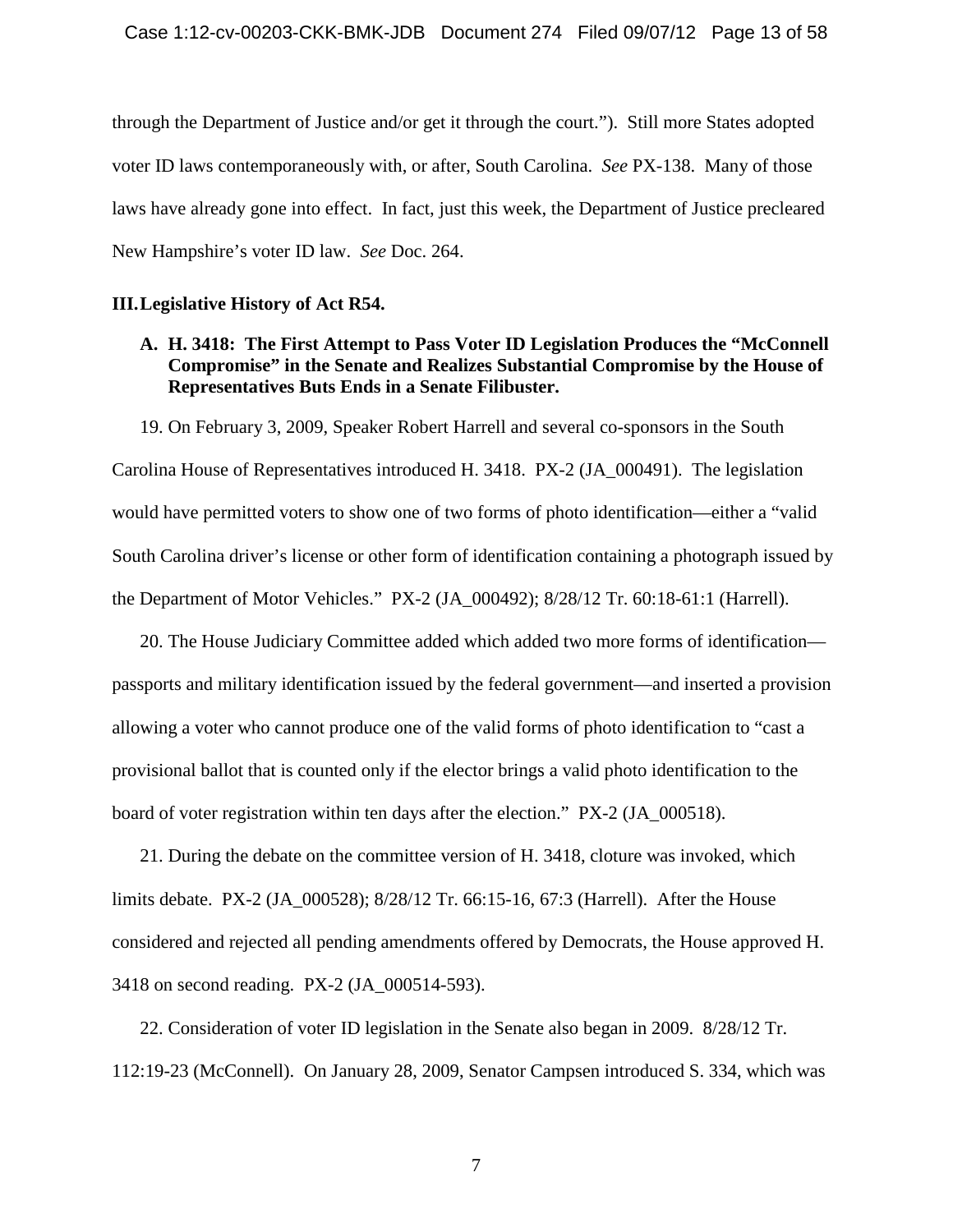#### Case 1:12-cv-00203-CKK-BMK-JDB Document 274 Filed 09/07/12 Page 14 of 58

immediately referred to the Senate Judiciary Committee and then to a subcommittee comprising Senators Campsen, Cleary, and Scott. PX-5 (JA 001026).

23. As introduced, S. 334 was as bare-bones as the initial House version of voter ID, requiring a voter to show either a valid South Carolina driver's license or a valid DMV-issued photo ID. PX-5 (JA\_001043-1044). Unlike the House bill, S. 334 included an exception for voters with a religious objection to being photographed. PX-5 (JA\_001044). The bill also included an early voting provision. PX-5 (JA\_001043).

24. In March 2009, the House sent H. 3418 to the Senate. Following the customary practice of the South Carolina General Assembly, the Senate set aside S. 334 and the same committee and subcommittee took up H. 3418 as the vehicle for voter ID legislation. 8/28/12 Tr. 115:10-16 (McConnell); *see also* 8/27/12 Tr. 72:24-73:12 (Campsen); PX-2 (JA\_000488).

25. The Senate Judiciary Committee made several changes to the House version. The committee changed "valid" to "valid and current." PX-2 (JA\_000610). The committee also added federal, State, and political subdivision employee ID cards to the list of acceptable IDs. PX-2 (JA\_000610). The committee also included its religious objection exception. PX-2  $(JA_000611)$ . And it included an early voting period. PX-2  $(JA_000613-614)$ .

26. The bill was placed on the Senate's "contested" calendar and was set for special order, a procedure commonly used to ensure that contested bills are actually debated. 8/28/12 Tr. 117:5- 118:4 (McConnell); Knotts Dep. Tr. 41:20-23 (JA-SC\_1323).

27. Senator Land and other Senate Democrats informed then-Senator McConnell (and President *pro tempore*) and Republican leaders that they would not support the bill and that the bill could "divide the chamber." 8/28/12 Tr. 120:3-7 (McConnell). To prevent the impasse, the McConnell convened a meeting on January 28, 2010, of Democrat and the Republican leaders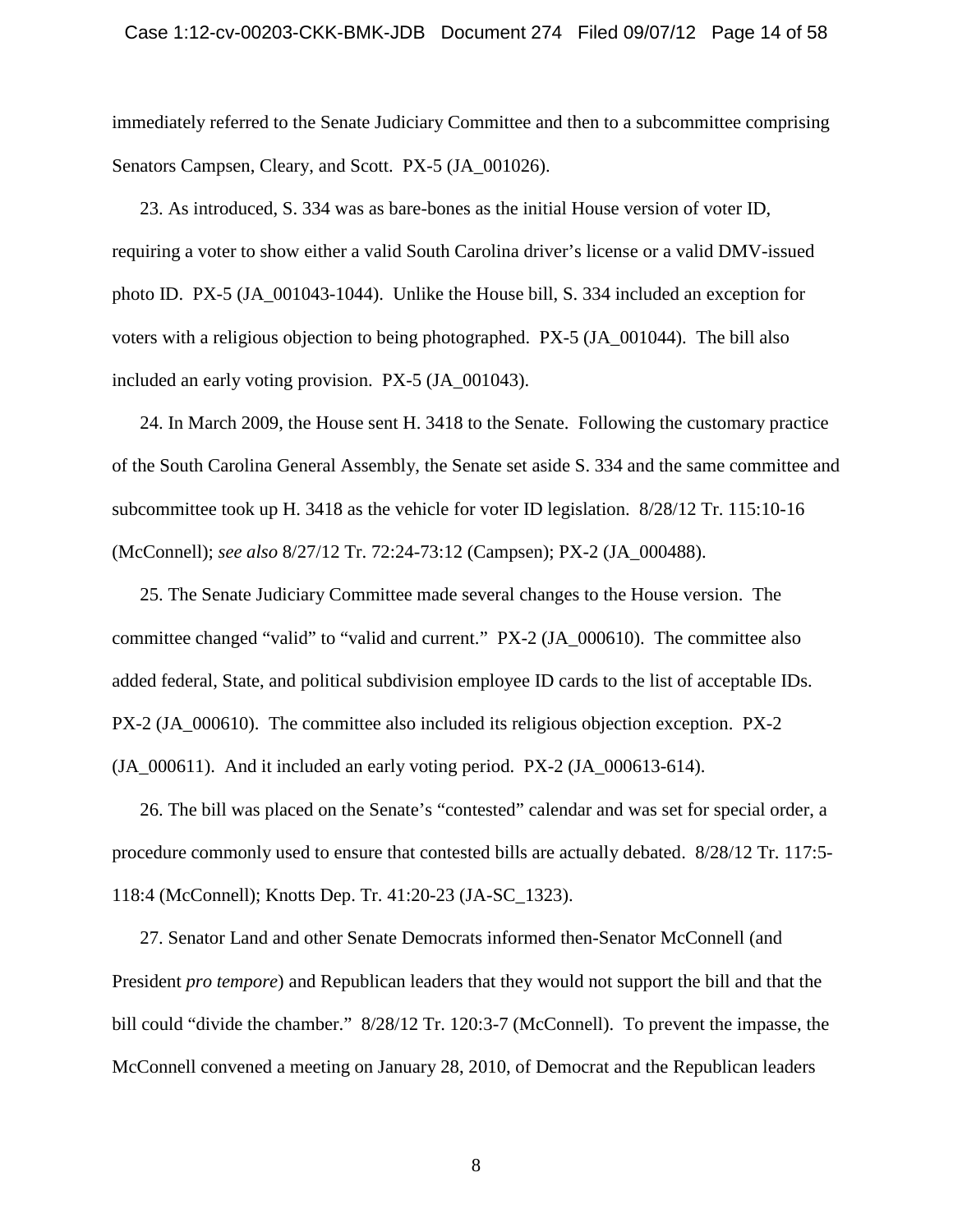#### Case 1:12-cv-00203-CKK-BMK-JDB Document 274 Filed 09/07/12 Page 15 of 58

and the "chief activists in the bill, pro and con, in the ceremonial office of the President Pro Tem, and we had a meeting and talked about the difference that we had." 8/28/12 Tr. 120:13-18 (McConnell). Attending the meeting were, among others, Republican Senators McConnell and Campsen and Democratic Senators Land, Malloy, and Scott (the latter two both African-American). *Id.* 120:20-24; *see also* Anderson Dep. at 63:22-64:1 (JA-SC\_1468).

28. The meeting participants found that the differences could be bridged, 8/28/12 Tr. 121:13- 16 (McConnell); 8/30/12 Tr. 249:7-9 (Malloy), ultimately agreed on compromise language that was offered as Amendment No. 8. PX-2 (JA 000664-678). This compromise amendment had broad bi-partisan support with forty-five co-sponsors, including Senators McConnell, Malloy, Campsen, Scott, and Hutto. *Id.* Senator Malloy described this meeting as the "Senate . . . at its finest." Senate Floor Session, June 15, 2010, 76:7-9 (JA\_004145).

29. Mitigating provisions from this compromise later were included in every version of voter ID legislation subsequently considered, including Act R54. First, the Senators created the reasonable impediment exception, PX-2 (JA\_000666), which was suggested by Democratic Senator Land after "debate about elderly people in South Carolina not having birth certificates[.]" 8/27/12 Tr. 57:9-14 (Campsen); *see also* 8/27/12 Tr. 230:18-231:13 (Clemmons); Anderson Dep. at 65:4-8 (JA-SC\_1469); 8/30/12 Tr. 257:7-9 (Malloy). Second, they created the free photo voter registration card, which voters would not need a birth certificate to obtain. PX-2 (JA\_000665). Third, the Senators required "aggressive" voter education. PX-2 (JA\_000676).

30. The compromise amendment also included other voter ID provisions that ultimately were enacted as part of Act R54. It required any photo ID to be "valid and current." PX-2 (JA\_000665). It included all five forms of photo ID that will be permitted under Act R54 plus one other form that the General Assembly ultimately rejected (government employee IDs). *Id.*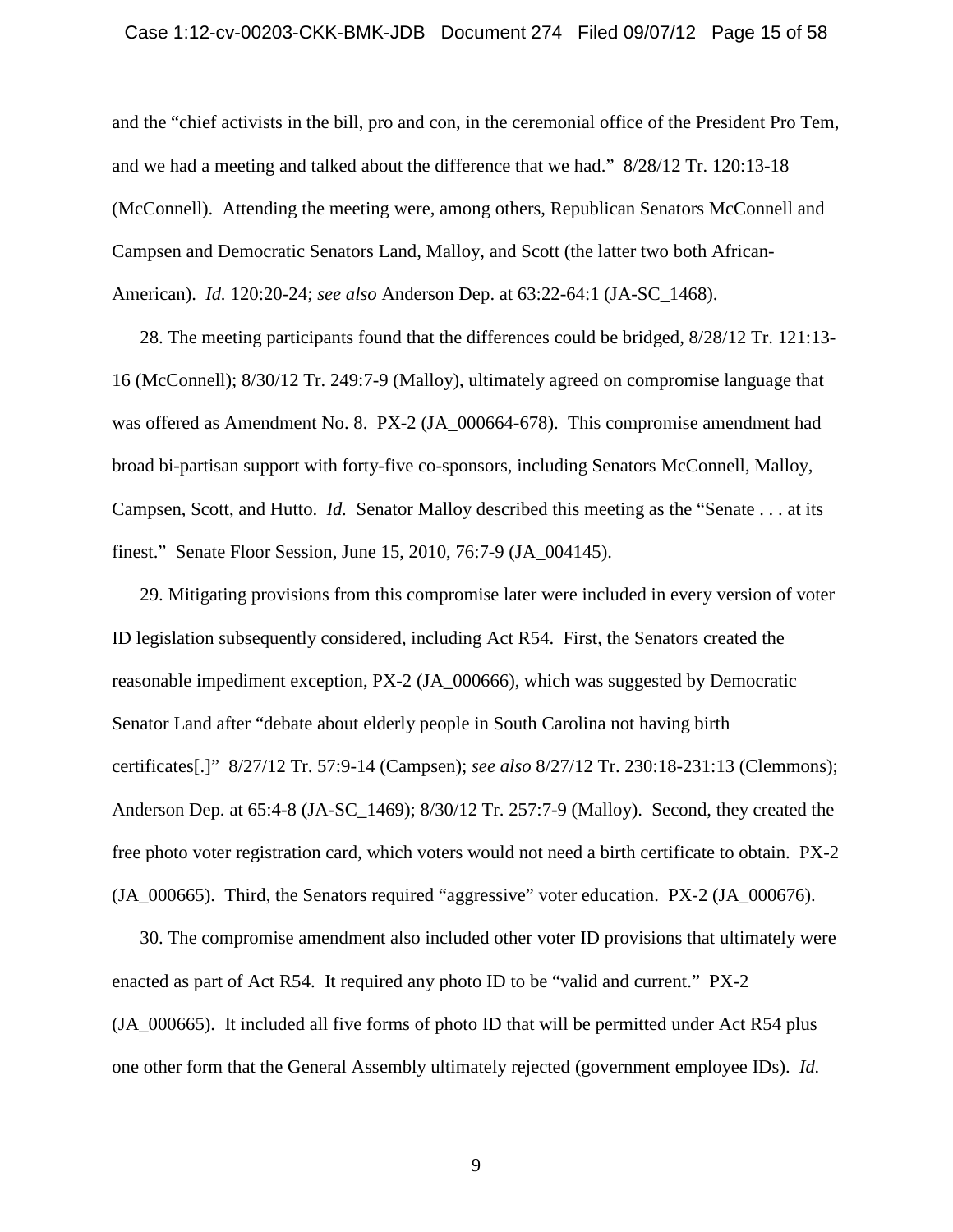#### Case 1:12-cv-00203-CKK-BMK-JDB Document 274 Filed 09/07/12 Page 16 of 58

And it included the religious objection exception. PX-2 (JA 000666).

31. Amendment No. 8 also included an early voting period beginning fifteen days prior to an election and ending three days prior to the election and for in-person absentee voting on voting machines. PX-2 (JA\_000669, JA\_000672).

32. The Senate unanimously adopted Amendment No. 8. and subsequently voted to adopt the as-amended version of H. 3418 on second reading by a near-unanimous vote, 36-2. PX-2 (JA\_000678-679). The three Democratic Senators who testified during the trial voted for H. 3418 on second reading. *Id.*

33. On February 3, 2010, on the final reading of the bill, Democratic Senator Hutto proposed and the Senate adopted Amendment No. 14A, which directed the South Carolina SEC to create and make public a list of registered voters who lack a South Carolina driver's license or DMVissued identification. PX-2 (JA\_000725-726). This provision, too, became part of Act R54.

34. The amended bill was passed out of the Senate with only seven votes against it, and was returned to the House. PX-2 (JA\_000726).

35. On May 5, 2010, the House amended the bill and passed it again. The House included the voter ID mitigating provisions drafted for the Senate compromise, PX-2 (JA\_000917-918), but did not accept the addition of State, federal, and political sub-division government employee IDs, PX-2 (JA\_000917). The House included early voting, PX-2 (JA\_000921), and added absentee voting reforms, PX-2 (JA\_000923-924).

36. Following a vote by the Senate to non-concur, H. 3418 went to conference committee. PX-2 (JA\_000933). The House conferees were Representatives Clemmons, Cato, and Mitchell, an African American Democrat, who was appointed to the conference committee because the House version contained early voting, which was favored by Democrats. PX-2 (JA\_000937);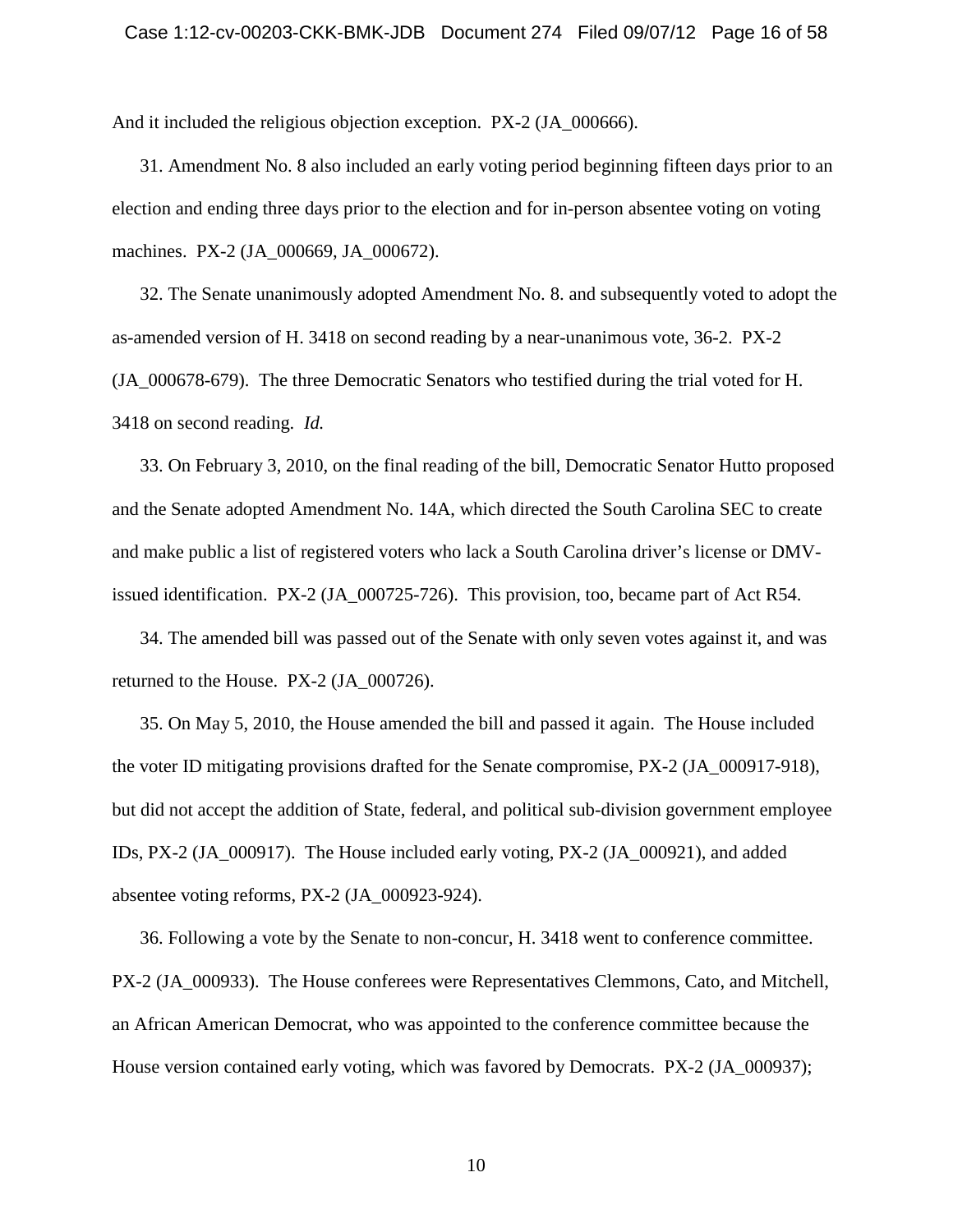8/28/12 Tr. 74:2-9 (Harrell). The Senate conferees were Senators Campsen, Malloy, and Shoopman. PX-2 (JA\_000940).

37. The conference committee adopted provisions from both the House and Senate versions of H. 3418, including the provisional ballots, reasonable impediment and religious objection exceptions, and education program from the Senate compromise as well as one type of government employee ID (federal) in addition to the five forms of ID in Act R54. PX-2 (JA\_000944-946). The committee also agreed on an early voting period and absentee voting reform. PX-2 (JA\_000943-956).

38. The House adopted the conference report, PX-2 (JA\_000993), but the report died in a Senate filibuster and the bill was carried-over. 8/28/12 Tr. 128:21-22; 129:9-12 (McConnell); PX-2 (JA\_001024-1025). Before voting to carry-over H. 3418, the Senate unanimously voted to send a new conference report to the House, signed by all three Senate conferees, that included the Senate compromise provisions, but the House did not adopt it. 8/27/12 Tr. 72:21-81:14 (Campsen).

# <span id="page-16-0"></span>**B. H. 3003: The Second Attempt to Pass Voter ID Succeeds With Legislation That Incorporates Key Mitigating Provisions Supported by African-American Lawmakers.**

39. On December 7, 2010, just before the next legislative session, the House picked up where it had left off by pre-filing H. 3003, a voter ID bill largely modeled on the most-recently passed version of H. 3418. 8/28/12 Tr. 75:22-76:1-6 (Harrell).

40. H. 3003 was described as a "clean voter ID bill" and did include early voting. 8/28/12 Tr. 77:6-8 (Harrell). Members of the House opted not to include early voting because the House believed that the Senate had "hidden behind the early voting provision" during the previous year's debate on the conference committee report. 8/28/12 Tr. 76:24, 77:1-3 (Harrell). The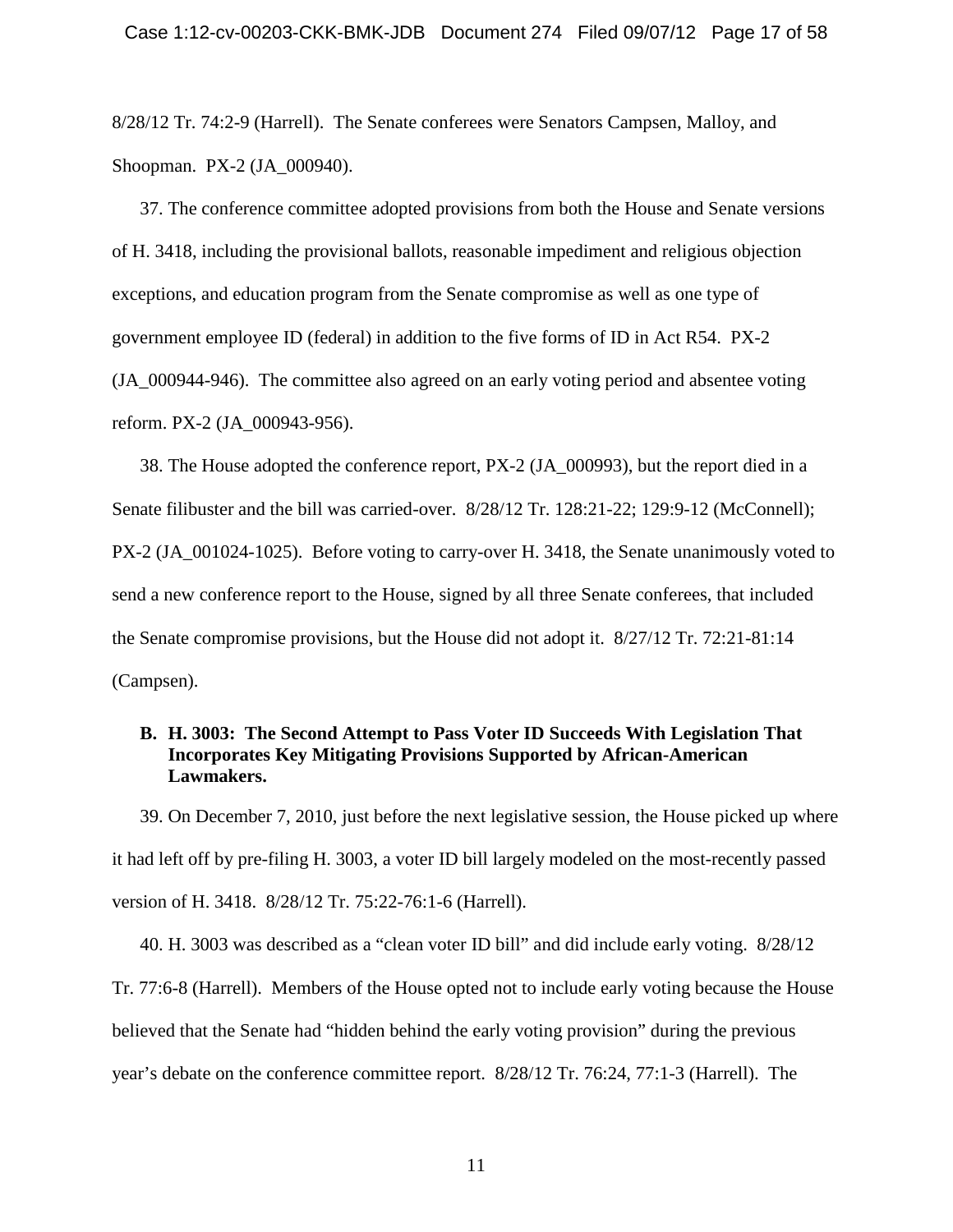House wanted to force "a straight-up vote on a clean voter ID bill[.]" 8/28/12 Tr. 78:5-8 (Harrell).

41. One provision of H. 3003 that was debated at length in the House, and to which House Democrats were particularly opposed, was an absentee voting reform providing that absentee ballots could only be requested by a voter and also repealed provisions of law permitting inperson absentee voting to occur on electronic voting machines. PX-3 (JA\_000041 and JA\_000045). Representative Sellers, an African-American Democrat, strongly opposed the reform, arguing that "those among us who are blind or have seriously impaired vision and cannot get to the polls on election day will not have access to a secret ballot." PX-29 (JA\_005211); PX-3 (JA\_000062-64).

42. The House passed H. 3003 on January 26, 2010. PX-3 (JA\_000087-88). The House bill required a voter to show the same valid and current IDs as the Senate version of H. 3418 except for employee IDs, PX-3 (JA\_000101-102); provided for a provisional ballots for voters who could not produce photo identification before the election was certified, JA\_000102-103; included the religious objection and reasonable impediment exceptions, *id.*; and required that the SEC establish an aggressive voter education program, JA\_000107. It also included the absentee voting reforms. JA\_000104, JA\_107.

43. When H. 3003 was sent over to the Senate, House members coordinated with grassroots constituents to create a groundswell of support for the House's "clean" voter ID bill. 8/28/12 Tr. 77:10-12 (Harrell); *see also* Donehue Dep. Tr. 90:7-11 (JA\_001234).

44. Voter ID legislation was also pre-filed in the Senate in December 2010. However, when H. 3003 passed the House, the Senate took-up consideration of that bill pursuant to customary practices. H. 3003 was reported out the Senate Committee on Judiciary with a minority report on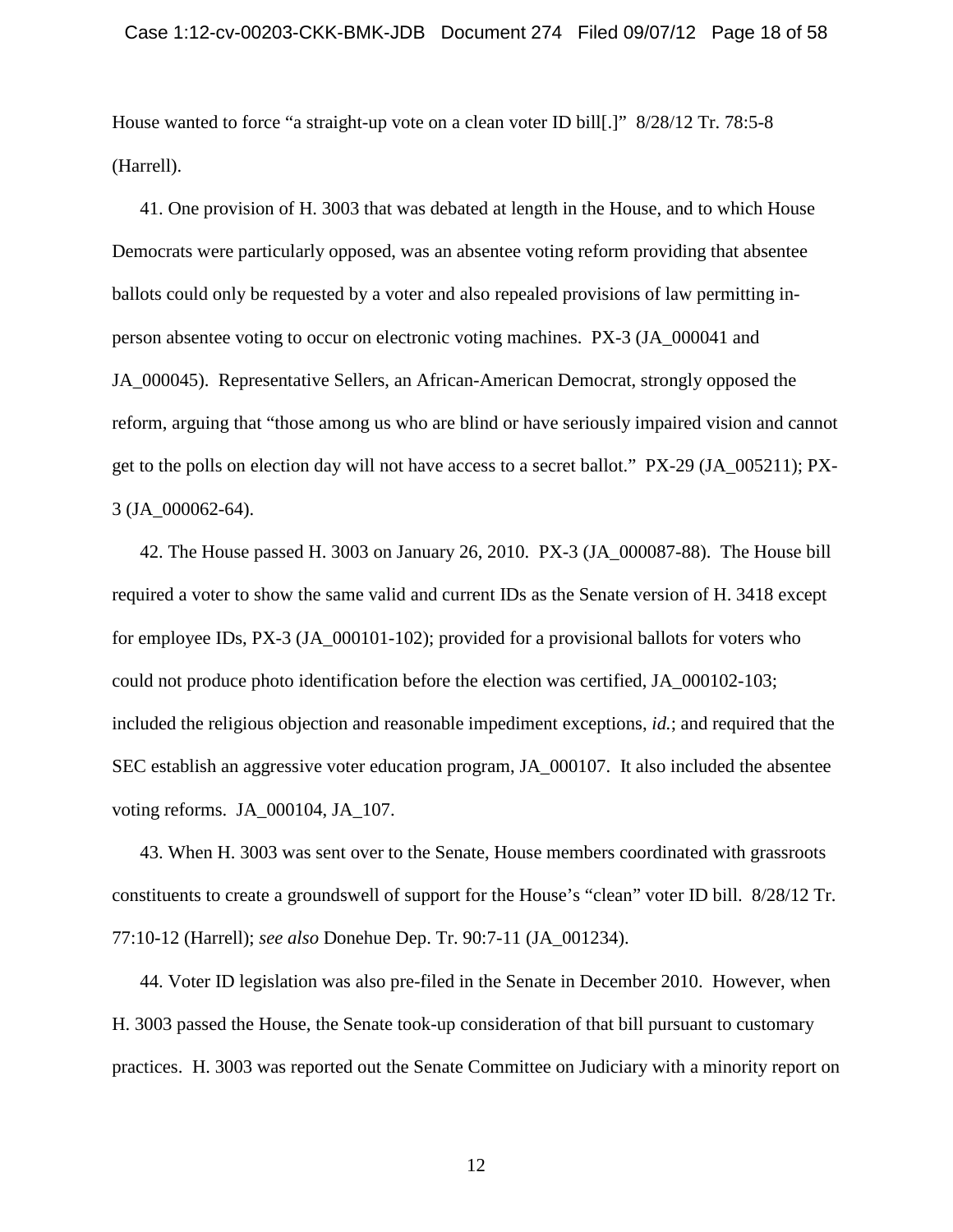February 8, 2011, PX-1 (JA 000002), and voter ID was again set for special order. PX-3 (JA\_000181-183, JA\_000187-188, JA\_ 000192-193). Senate Democrats again filibustered and agreed to end the filibuster only when Senator McConnell agreed that he would serve on any conference committee for the bill. 8/27/12 Tr. 93:16-94:2 (Campsen); 8/28/12 Tr. 131:15- 132:17 (McConnell).

45. The Senate passed H. 3003 with provisions that originated in the January 28, 2010 compromise, including the aggressive voter education requirement, the provisional ballot language, and the religious objection reasonable impediment exceptions. PX-3 (JA 000297-298). It also added once again certain government employee IDs to the list of approved IDs. The Senate also included an early voting period and rejected the House changes to in-person absentee voting. PX-3 (JA\_000253-269).

46. The House returned to its version of the bill but dropped the absentee voting reforms that Democrats and African-American legislators had opposed. 8/28/12 Tr. 140:6-12 (McConnell); PX-3 (JA\_000361-382); *see also supra* at ¶ 41(Sellers). Then-Senator McConnell personally met with the Speaker of the House and insisted that bill include no changes to absentee voting. 8/28/12 Tr. 121:3-7 (McConnell);

47. When the House returned H. 3003 to the Senate, then-Senator McConnell moved for the Senate to nonconcur in the House amendment, as he had promised to do. PX-3 (JA\_000394- 395); *see also* 8/27/12 Tr. 94:19-25 (Campsen). The Senate voted to nonconcur, PX-3 (JA\_000394-395), but several Republican Senators of the Senate voted to concur in the House amendment, showing that Senate Republicans were divided on the bill. PX-3 (JA\_000394-395); *see also* 8/28/12 Tr. 137:4-6 (McConnell).

48. As the conference committee began, grassroots constituents increased public pressure on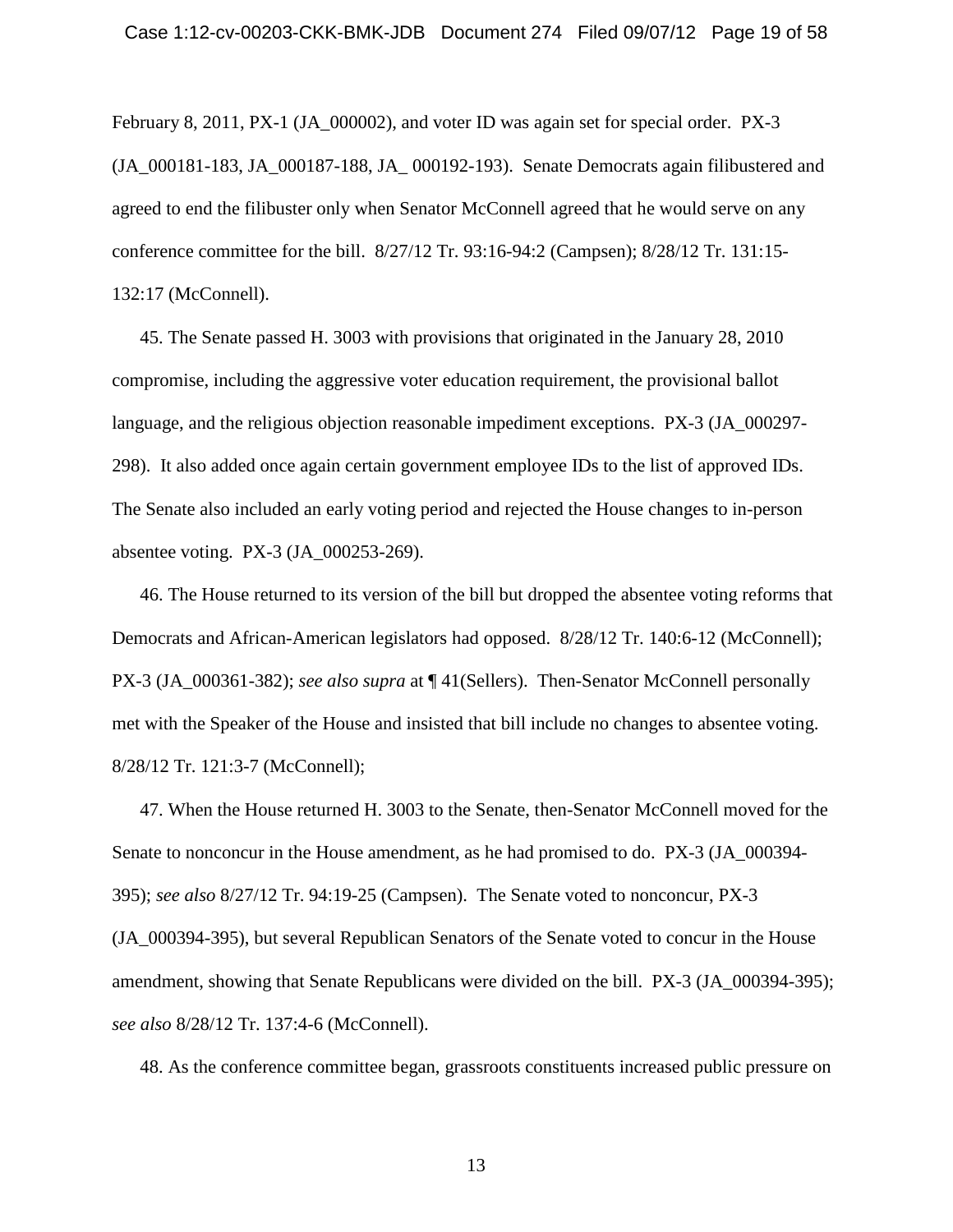### Case 1:12-cv-00203-CKK-BMK-JDB Document 274 Filed 09/07/12 Page 20 of 58

Senators to "just pass the House bill."  $8/28/12$  Tr. 133:7-8 (McConnell).

49. The House conferees were Representatives Clemmons, Lucas, and Merrill. PX-3 (JA\_000400); 8/28/12 Tr. 79:21-24 (Harrell). The Senate conferees were Senators McConnell, Campsen, and Scott. PX-3 (JA\_000403).

50. In conference, then-Senator McConnell and the Senate conferees advocated for the Senate version of the bill. As the Senate conferees were in a weaker negotiating position, then-Senator McConnell sought to gain leverage by "beat[ing] up on the House bill" and trying to "show publicly that it wasn't a clean bill." 8/28/12 Tr. 135:23-25 (McConnell). The Senate conferees also advocated for early voting. 8/28/12 Tr. 138:3-4 (McConnell).

51. As is commonplace during conference committee, some committee members met informally to determine how if at all compromise might be reached between the two chambers. 8/27/12 Tr. 96:12-17 (Campsen). In the end, "the House gave some and the Senate gave some and there was a conference report that was adopted[.]" 8/27/12 Tr. 97:18-20 (Campsen).

52. The conference committee report for H. 3003 required voters to present one of five valid and current photo IDs, included provisional balloting, retained the religious objection and reasonable impediment exceptions, and kept the aggressive voter education campaign. PX-3  $(JA_000451)$ .

53. During the conference negotiation process, then-Senator McConnell stated that the Senate version of the bill was preferable and more likely to be precleared. 8/28/12 Tr. 141:1-12 (McConnell). The Senate version had been supported on a bipartisan basis and McConnell believed that having bipartisan support would increase the likelihood of preclearance because no legislators would be able to speak out against the bill. *Id.* 141:5-6 (McConnell). McConnell also supported the Senate version because he believed that it was a better-written bill and included a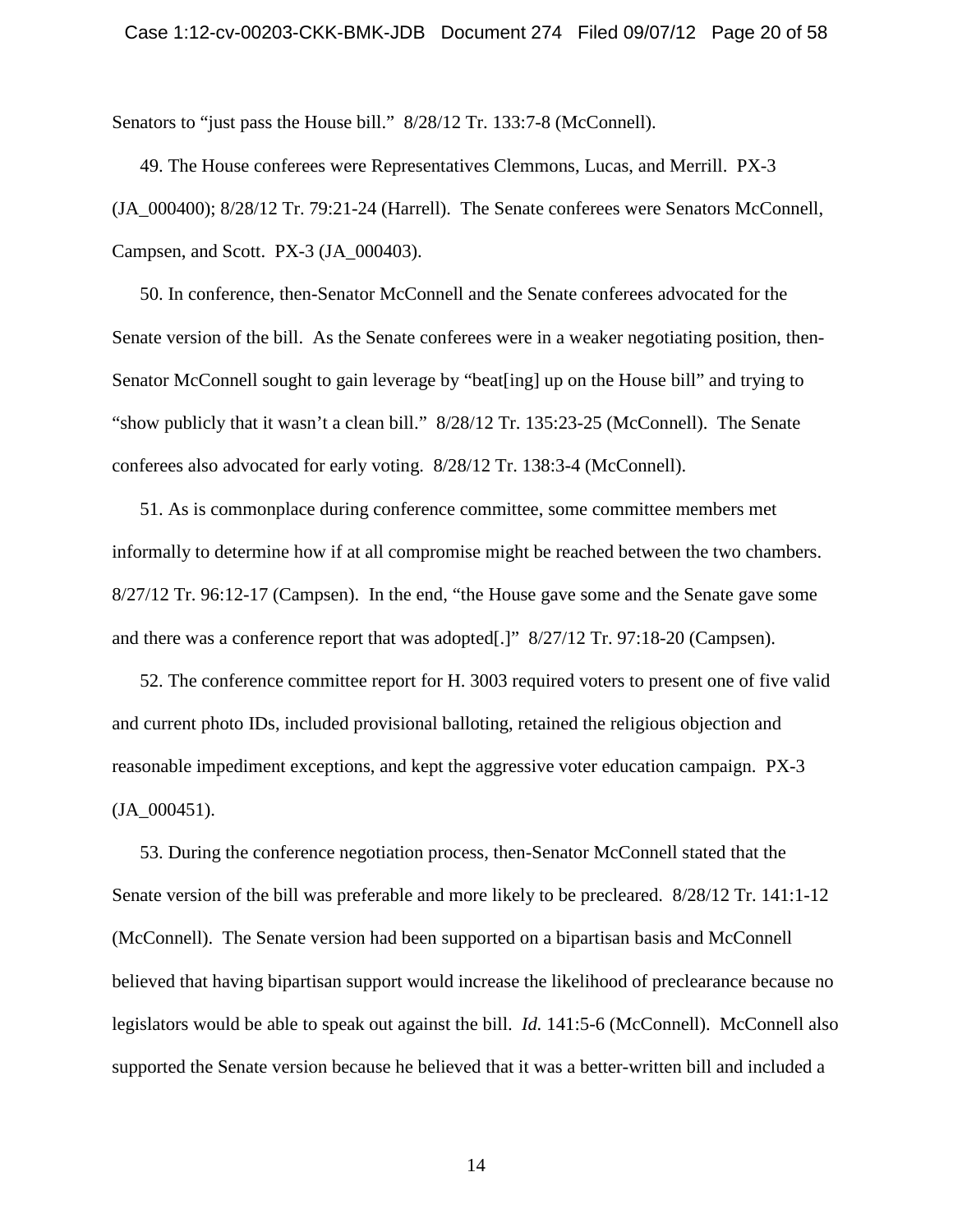### Case 1:12-cv-00203-CKK-BMK-JDB Document 274 Filed 09/07/12 Page 21 of 58

larger set of acceptable identification. *Id.* 141:8-12 (McConnell). Nevertheless, McConnell supported the final conference committee report. *Id.* 139:24 (McConnell). McConnell believed that he had fixed defects in the House bill and that the final bill included key provisions from the Senate compromise he had brokered. 8/28/12 Tr. 195:5-25 (McConnell); 8/27/12 Tr. 95:14-94:4 (Campsen). Also, McConnell believed that he "had an assurance from the House that they would send us an early voting bill." 8/28/12 Tr. 140:1-3 (McConnell).

54. McConnell supported voter ID and early voting, but considered them to be separate election reforms that served different purposes. The purpose of the photo ID requirement was "reliability, to make sure the person who presented themselves to vote was in fact that person." 8/28/2012 Tr. 194:3-8. The purpose of an early voting provision was "to make voting more convenient and to allow participation." *Id.* 193:23-194:2.

55. Voter identification and early voting are separate issues tied together for political convenience, even though proponents of each reform preferred to address them separately. *See* PX-7 at 35:21-22 (JA\_002496) (Malloy); *id.* 35:22-36:2 (Malloy); 8/30/12 Tr. 264:5-6 (Malloy) (goal had been to "get an early voting bill stand-alone some time ago"; 8/28/12 Tr. 194:19-21 (McConnell); *see also* Donehue Dep. Tr. 118:14-20 (JA-US\_001239).

56. The House and Senate adopted the H. 3003 conference report and Governor Nikki Haley signed Act R54 on May 18, 2011. PX-3 (JA\_000414-415, JA\_000438).

# <span id="page-20-0"></span>**IV.The State's Planned Implementation of Act R54 Will Ensure That All Qualified South Carolina Voters Can Cast A Ballot on Election Day.**

# <span id="page-20-1"></span>**A. Photo Voter Registration Cards.**

57. One mitigating provision under Act R54 is the provision of free photo voter registration cards. Supra ¶ 4. On April 26, 2012, the South Carolina State Election Commission ("SEC") issued procedures for issuing photo voter registration cards and the State filed the procedures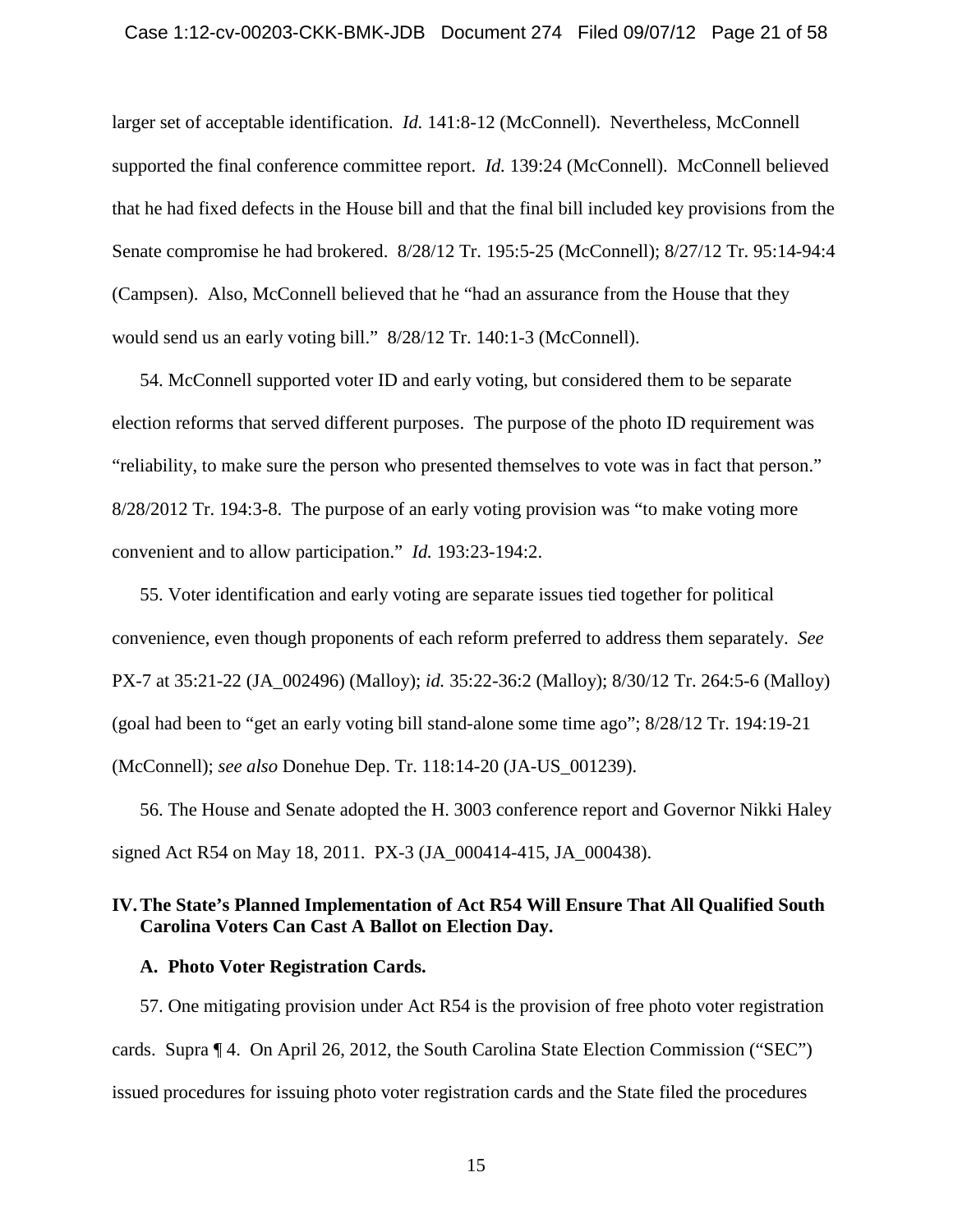with this Court. PX-87 (JA-SC\_0644-646); *see also* Doc. No. 65.

58. Upon pre-clearance, these free photo voter registration cards will be available from every county election and registration office in the State. PX-87 (JA-SC\_0645). There is at least one registration and elections office in each of the State's forty-six counties. Doc. No. 224. And in Beaufort County, there is more than one office. *Id.*; *see also* 8/29/12 Tr. 6:7-19 (Andino).

59. To obtain a free photo voter registration card, a registered voter need only present her current voter registration card without photo, present a permissible HAVA ID, or verbally confirm the last four digits of her social security number and date of birth. JA-SC\_0645.

60. County registration offices immediately issue temporary cards with a black and white photo and the SEC later mails voters permanent cards with a color photo. Neither card expires. *See* 8/28/12 Tr. 240:7-14 (Andino); 8/29/12 Tr. 75:8-22 (Andino); PX-87 (JA-SC\_0646).

61. These photo voter registration cards are available during regular county election office hours, during any extended hours offered around Election Day, and on Election Day itself. JA-SC\_0646; 8/28/12 Tr. 250:7-251:17 (Andino). In addition, the SEC has a bus that will be used immediately upon preclearance to visit those areas of the State with the highest concentrations of voters who currently lack currently available forms of photo identification acceptable under Act R54 and to make the free photo voter registration cards available to voters in those areas without the need to visit their county elections and registration office. The SEC has successfully used the bus to educate voters about past changes in voting procedure and expects to do so again. 8/28/12 Tr. 247:14-249:1 (Andino); PX-88 (JA-SC\_0663).

62. By making photo voter registration cards available at county and elections offices, the SEC is making photo voter registration available at locations that black voters in South Carolina can access and are in fact are likely to use. Black voters are 1.5 times more likely than white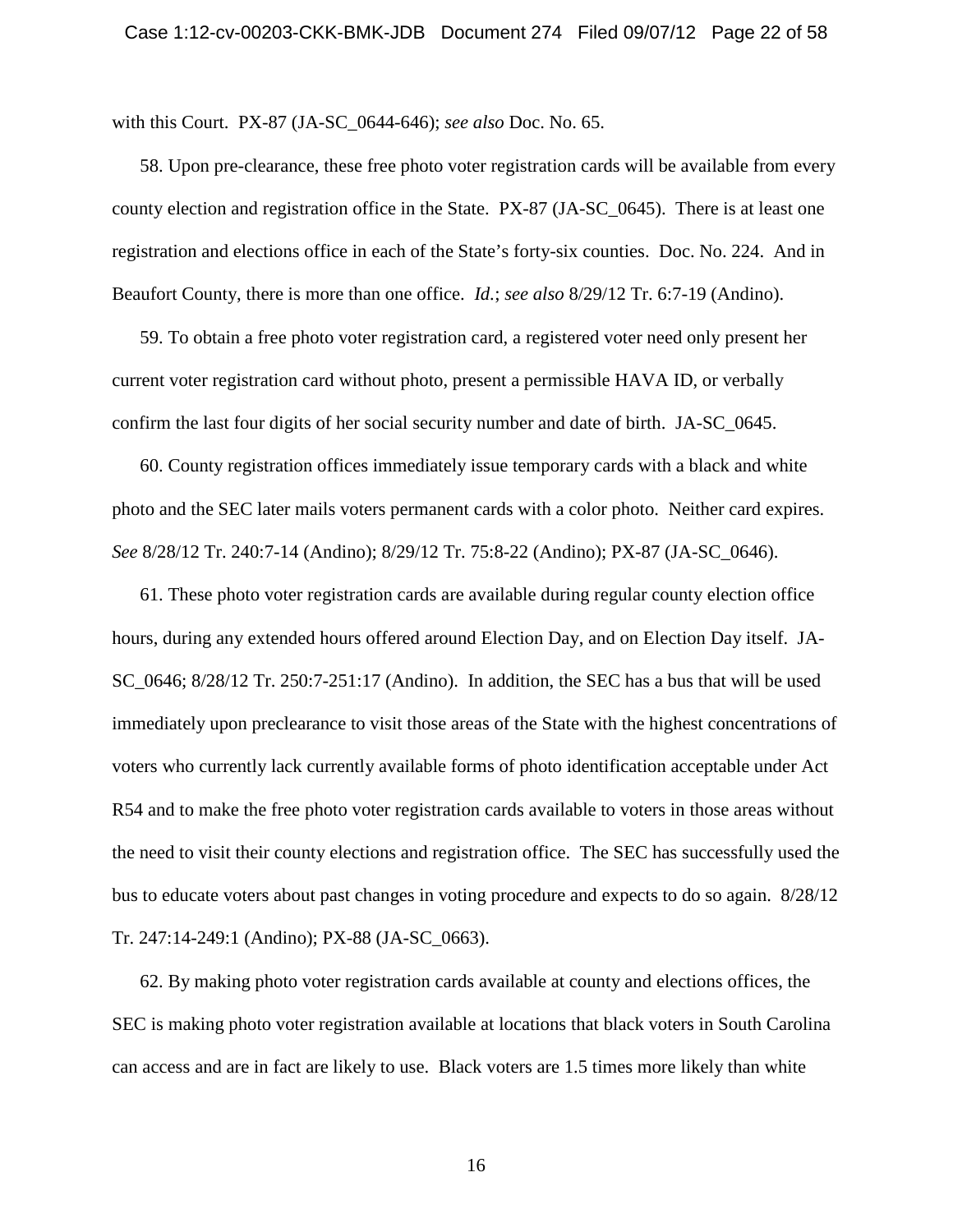### Case 1:12-cv-00203-CKK-BMK-JDB Document 274 Filed 09/07/12 Page 23 of 58

voters to cast an in-person absentee at their county elections and registration offices—the very same place where voters can obtain free photo voter registration cards. *See* DI Ex. 377 (JA\_001792-1799) (Martin Supp. Decl.); 8/30/12 Tr. 118:4-119:6 (Martin). And contrary to the suggestion of Intervenors' counsel during questioning at trial, Act R54 will not "suppress" efforts to bring voters by bus to cast in-person absentee ballots during the State's 30-day inperson absentee period (which is left unchanged by Act R54), *see* 8/28/12 Tr. 31:2-19 (Clemmons), because the buses will be taking voters the county registration offices where they can obtain free photo registration cards. In addition, black voters are more likely to register in person in a county registration offices than they are in person at other locations (*i.e.*, the DMV or Department of Social Services) and that in-office registration is the second most likely method of registration overall for black voters after registration by mail. PX-61 (Martin Decl.) (JA\_001767) (Table 8); 8/30/12 Tr. 119:17-121:9 (Martin).

63. In addition, the SEC has and is prepared to use the funds necessary to implement the Section 4. 8/28/2012 Tr. 246:17-247:3 (Andino); PX-94 (JA-SC\_0709-718). The SEC has already identified and tested the cameras and printers that will be necessary to make photo voter registration cards available and is ready to place an order upon preclearance for this equipment, which should be available to the SEC within two to four weeks of the date the order is placed. 8/28/2012 Tr. 209:2-210:7, 226:4-16 (Andino).

### <span id="page-22-0"></span>**B. Free DMV-Issued Identification Cards**

64. Act R54 also requires the South Carolina Department of Motor Vehicles ("DMV") to provide free, photo special identification cards to any person aged seventeen or older. Section 6, Act R54, PX-1 (JA-US\_002717). Specifically, Section 6 of Act R54 provides (a) that the DMV "shall issue a special identification as long as (1) the application is made on a form approved and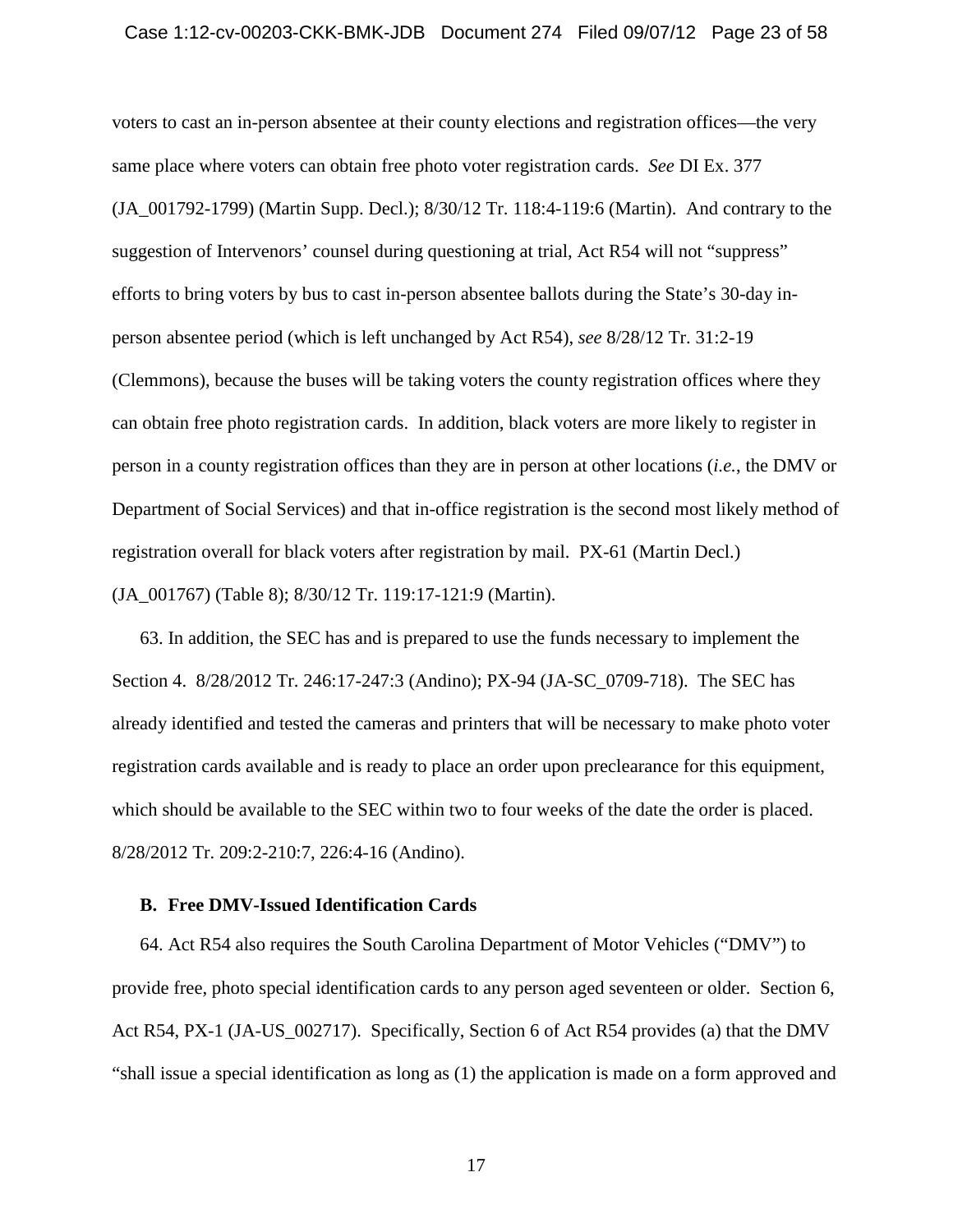### Case 1:12-cv-00203-CKK-BMK-JDB Document 274 Filed 09/07/12 Page 24 of 58

furnished by the department; and (2) the application presents to the person issuing the identification card a birth certificate or other evidence acceptable to the department of his name and birth" and (b) that the identification card "must be free to a person aged seventeen or older." *Id.* Because the Attorney General did not interpose any objection to Section 6, this provision was precleared in December 2011. PX-120 (JA-SC\_1031). The DMV has been providing free photo identification cards since at least that time. JA-SC\_1397 (Shwedo Dep. Tr. 62:5-19).

65. These free DMV special identification cards are accessible to South Carolinians who need them. The DMV operates at least one office in each of South Carolina's forty-six counties and more than one office in some of the counties where there are larger transaction rates. JA-SC\_1390 (Shwedo Dep. Tr. 18:13-19:4). For example in Greensville County the DMV operates two offices that issue identification cards and in Charleston County the DMV operates three offices that issue identification cards and a fourth office that can handle renewals. PX-104 (DMV Office Hours) (JA-SC\_0843-845); JA-SC\_1392 (Shwedo Dep. Tr. 27:22-30:18). Six DMV offices offer Saturday hours in locations that "would allow the largest portion of citizens to have access to DMV services." JA-SC\_1391 (Shwedo Dep. Tr. 23:13-22).

# <span id="page-23-0"></span>**C. Provisional Ballots for Voters Who Currently Possess But Forget to Bring to the Polls Photo Identification.**

66. As discussed, Act R54 also provides that voters who have an acceptable form of photo identification but forget to bring it to the polling place on Election Day may cast a provisional ballot. See *supra* ¶ 5. No affidavit is required from a voter who has acceptable photo identification but does not bring it to the polling place or who can obtain identification before certification of the election. 8/28/2012 Tr. 230:3-13 (Andino).

# <span id="page-23-1"></span>**D. Reasonable Impediment and Religious Objection Exceptions.**

67. Most important, Act R54 provides a way for any voter to cast a ballot even if she does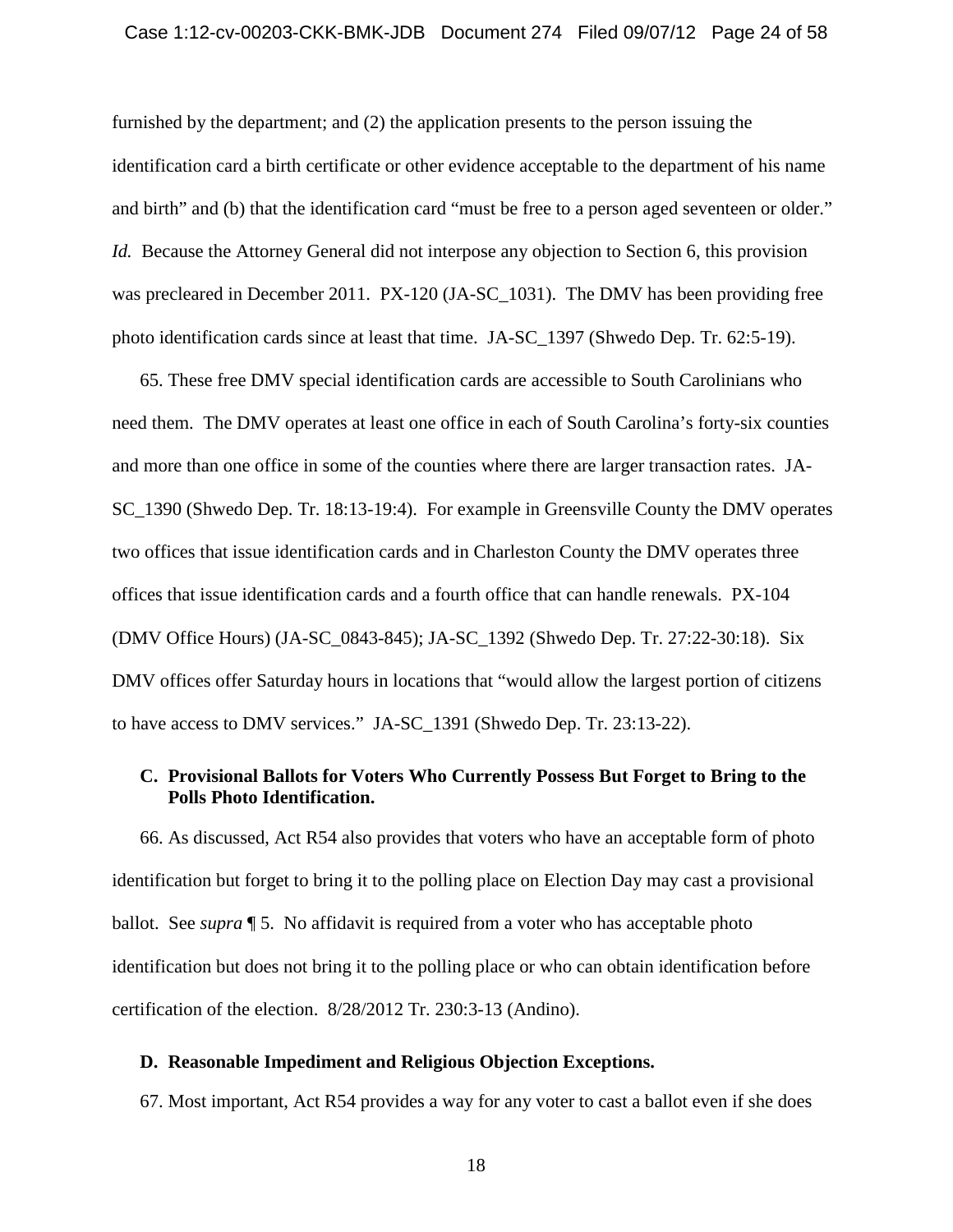not currently possess and cannot obtain a valid and current form of identification acceptable under Act R54. *See supra* ¶ 6.

68. There is neither a religious objection nor a reasonable impediment exception to South Carolina's current voter identification requirements. *See* S.C. Code § 7-13-710 (1976) (last amended by Act 459 of 1996). Nor is there any requirement under current law that county boards "shall find" provisional ballots valid. *Id.*

# **1. Ms. Andino Will Ensure A Consistent, Broad Application of the Reasonable Impediment Exception.**

<span id="page-24-0"></span>69. As Executive Director of the SEC, Ms. Marci Andino is the "chief administrative officer for the State Election Commission." S.C. Code § 7-3-20(A). She has primary responsibility for implementing Act R54's requirements. *See* 8/28/2012 Tr. (Andino) 199:25-200:2. Consistent with that administrative duty, Ms. Andino has primary authority to interpret and apply the law on a "day-to-day" basis and develop implementation procedures and guidance for the county election boards. *See id.* 200:7-21. The SEC has authority to promulgate formal regulations in some areas. *Id.* 254:6. And although there is no state law that specifically requires the counties to comply with SEC guidance, throughout its history, the SEC has had a "very good working relationship with all of the county election officials" and those officials look to the SEC "for guidance on a day-to-day basis" and follow that guidance. *Id.* 205:12-23.

70. And the South Carolina Attorney General has constitutional authority to interpret state law and advise state agencies and does advise Ms. Andino and the SEC. *See* S.C. Const. art. IV, § 15 ("The Governor shall take care that the laws be faithfully executed. To this end, the Attorney General shall assist and represent the Governor."); S.C. Code § 1-7-110; *State ex rel. Wolfe, Att'y. Gen. v. Sanders*, 118 S.C. 498, 110 S.E. 808, 810 (S.C. 1920) (Attorney General is "the highest executive law officer of the state," who is "charged with the duty of seeing to the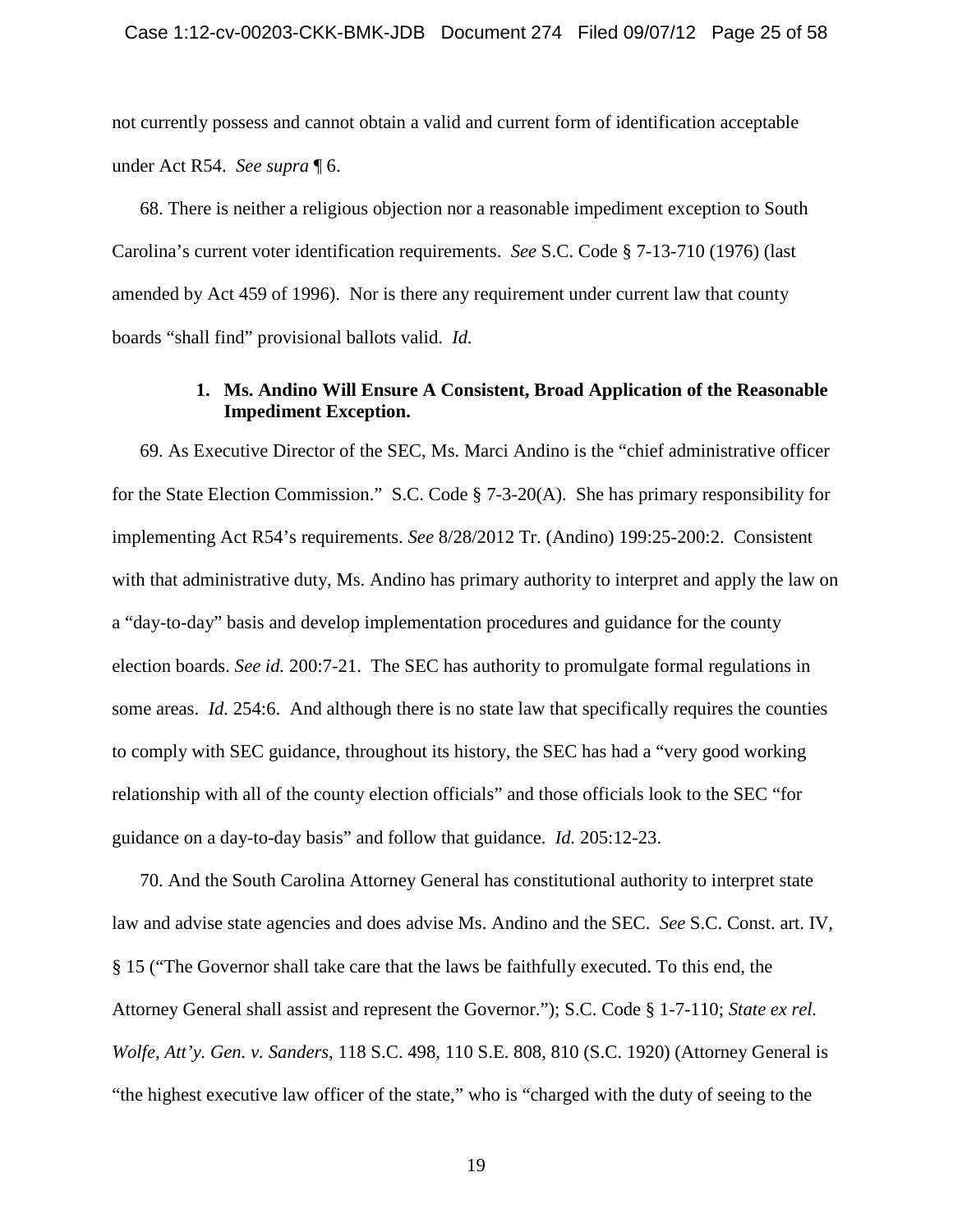proper administration of the laws of the state, and his duties are quasi-judicial"); *Price v. Watt*, 280 S.C. 510, 513 n.1, 313 S.E.2d 58, 60 n.1 (S.C. Ct. App. 1984) (Attorney General's opinion "should not be disregarded without cogent reason").

71. In August 2011 Ms. Andino requested an opinion from the Attorney General concerning the meaning of "reasonable impediment," asking "Would voters who participate in these elections suffer from a reasonable impediment because of the short timeframe between potential preclearance and the date of the election." PX-91 (JA-SC\_0667). The South Carolina Attorney opined that "the short timeframe between any preclearance of the legislation and the date of any election immediately thereafter would constitute a 'reasonable impediment' for purposes of the Voter ID legislation. Such short time period is beyond the voter's control." *Id.* (JA-SC\_0671) (footnote omitted). The South Carolina Attorney General further explained that "the term 'reasonable impediment,' as used in the Voter ID legislation, was intended by the General Assembly to mean any valid reason, beyond the voter's control, which created an obstacle to the voter's obtaining the necessary photographic identification in order to vote." *Id.* (JA-SC\_0670); *see also* 8/28/2012 Tr. 218:1-4 (Andino).

72. Consistent with this opinion, Ms. Andino has explained that "reasonable impediment" means "any circumstance that the voter has that may have prevented them from getting a photo ID, whether it's physical, mental, medical or transportation related or, you know, short time frame between implementation and an election." 8/28/2012 Tr. 214:21-215:3 (Andino). With the exception of the short time frame (which would be available for this November 2012 election only), a voter can assert their impediment in perpetuity, so long as it is not false. *See* Tr. 8/29/12 38:4-40:7 (Andino). The reasonability test, as interpreted by the SEC, is focused on the voter, and if the voter believes she has a reasonable impediment that prevents her from voting, the poll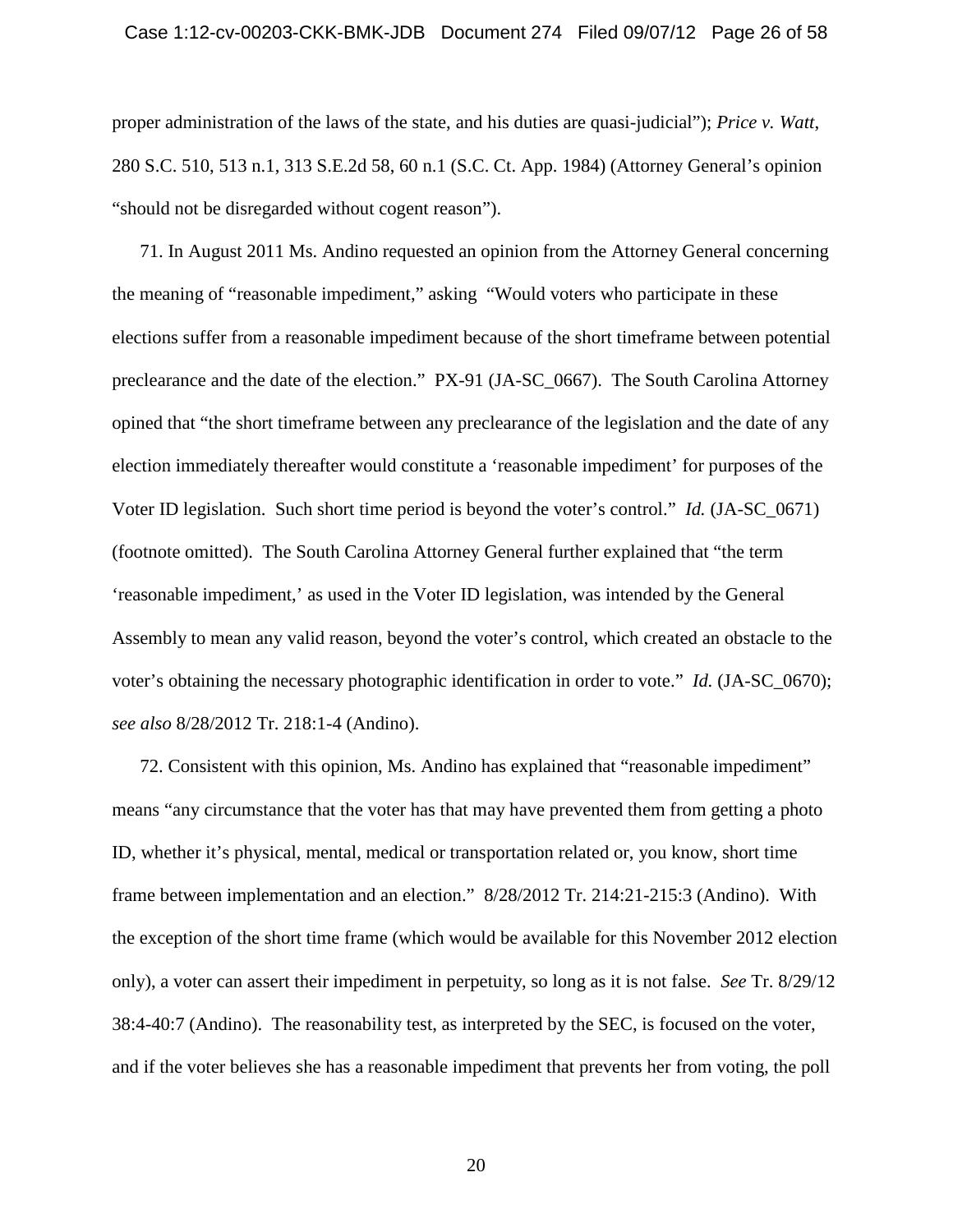manager should allow her to vote the provisional ballot. 8/28/2012 Tr. 217:7-10 (Andino). And Ms. Andino confirmed during her testimony that every voter who presently lacks a currently available form of identification acceptable under Act R54 will have a "reasonable impediment" because of the short time between preclearance and the November 2012 election. 8/28/2012 Tr. 216:4-24 (Andino).

73. The SEC has prepared guidance for poll managers and county elections officials about how to implement the reasonable impediment exception. PX-99 (JA-SC\_0829-832) ("Reasonable Impediment/Religious Objection Procedures"). This document will be a supplement to both the voter registration and election handbook and the poll manger's handbook. 8/28/2012 Tr. 218:14-22 (Andino). The guidance provides that a reasonable impediment is "any valid reason, beyond the voter's control, which created an obstacle to the voter's obtaining the necessary photographic identification in order to vote." PX-99 (JA-SC\_0829). The voter, not poll managers or county election officials, decides whether she has such a reasonable impediment and poll managers will not be asked to determine whether the voter's reason is valid. 8/28/2012 Tr. 219:14-220:4 (Andino). Thus, the reasonable impediment exception will be implemented in a manner that "err[s] on the side of the voter," something that is a "consistent theme" of the SEC and county board of elections and registration and means that State and county election officials "make every attempt that we can not to disenfranchise a voter." 8/28/2012 Tr. 208:12-209:1 (Andino); *see also* 8/29/12 Tr. 84:25-85:6 (M. Bowers). It is "up to the voter to determine if they have a reasonable impediment," 8/28/2012 Tr. 210:19-20 (Andino).

74. In addition, Act R54 provides that when a reasonable impediment "affidavit is submitted, the county board[s] of registration and elections *shall* find that the provisional ballot is valid *unless* the board has grounds to believe *the affidavit is false*." JA-US\_002716 (Act R54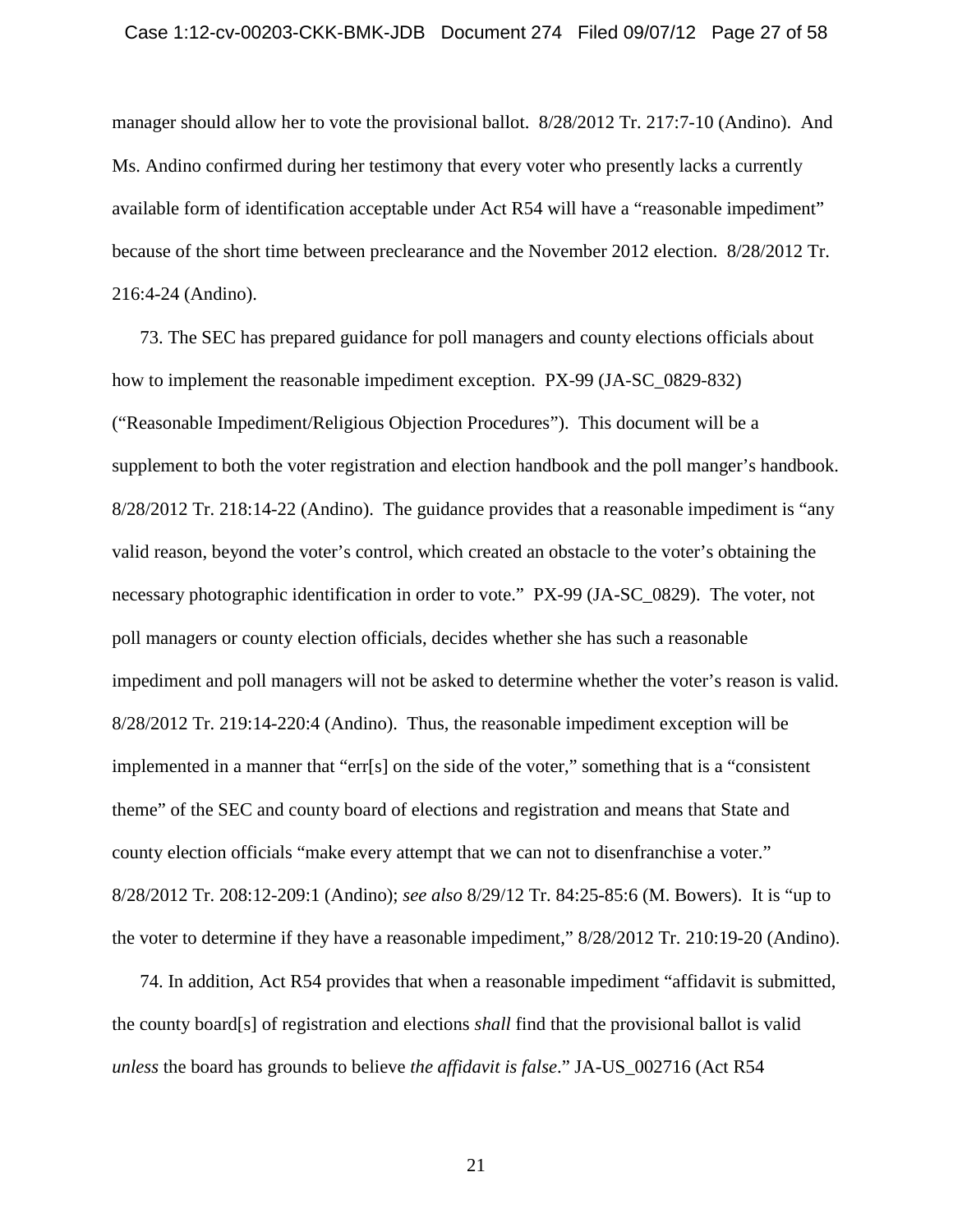### Case 1:12-cv-00203-CKK-BMK-JDB Document 274 Filed 09/07/12 Page 28 of 58

 $\S(5(D)(2))$  (emphases added). As authoritatively construed by Ms. Andino, the law provides that provisional ballots will be rejected *only* when a "board has grounds to believe the affidavit is false," meaning the voter is not who they say they are. Although the falsity goes to both the voter's identity and reason, a ballot must be counted even if a voter gives a false reason so long as he establishes his identity. 8/28/2012 Tr. 224:16-229:1 (Andino); *see also id.* 225:15-16 (Andino). This is because the SEC errs on the side of the voter, consistent with State constitutional principles. *See Id.* 227:23; PX-91 (S.C. Att'y Gen. Op.) (JA-SC\_0670). This is also consistent with the opinion of the State Attorney General requested by Ms. Andino more than one year ago. *See* PX-91 (JA-SC\_0670) (affidavit "will be deemed to speak for itself"). And if voters lie about their reasonable impediment, they are at least exposed to prosecution. 8/28/12 Tr. 228:11-229:5 (Andino); 8/29/12 Tr. 37:6-38:3 (Andino).

#### **2. The Notary Requirement Will Not Burden Voters.**

<span id="page-27-0"></span>75. Because affidavits require notarization under South Carolina law, U.S. Ex. 196 (Resp. to Request for Admission No. 19) (JA-US\_000435), Ms. Andino has a plan in place to ensure that as many notaries as possible will be available at polling places. The SEC has contacted all county offices to let them know of the requirement and the offices will ask newly recruited poll managers whether they are also notaries. 8/28/12 Tr. 231:11-22; *see also* DI Ex. 520 (ElectionNet posting communicating need for notaries to counties) (JA-DI\_03881). The SEC has also made a comparison of poll manager lists to the Secretary of State's notary list and has already identified approximately 2,000 current poll managers who are also notaries—and that number does not yet include poll managers from the State's two largest counties, Charleston and Greenville (because those counties were not included in the comparison). *Id.* 231:23-232:10. And the SEC contacted both major political parties as well as organizations such as the League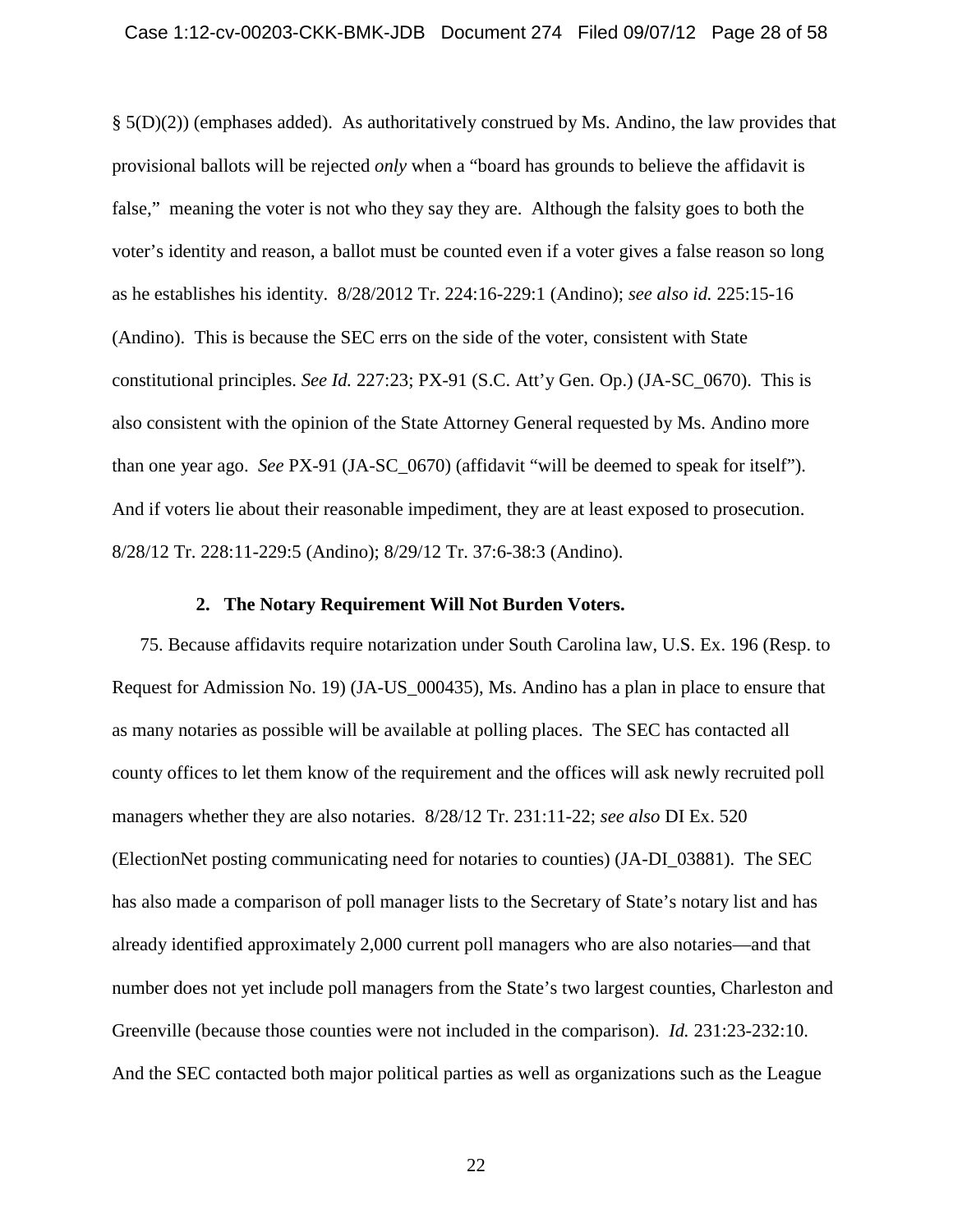#### Case 1:12-cv-00203-CKK-BMK-JDB Document 274 Filed 09/07/12 Page 29 of 58

of Women Voters and asked them to identify volunteer notaries who can serve on election day at the approximately 2,100 polling places across the State. *Id.* 231:19-22.

76. In addition, to address the possibility that a notary will not be available at a particular polling precinct, Ms. Andino will instruct the counties to have poll managers—who are authorized under current law to administer oaths—witness the reasonable impediment affidavits. *Id.* 233:2-13, 282:23-283:19; *see also* S.C. Code § 7-13-720 (authorizing poll managers to administer oaths). In the view of the S.C. Attorney General and SEC, a witnessed-but-notnotarized provisional ballot would be in substantial compliance with Act R54, which mandates procedures for casting and counting provisional ballots but says nothing regarding notaries.<sup>[6](#page-28-0)</sup> Doc. No. 263 at 8-9; *see also* JA-US\_002716 (Act R54 § 5(D)(2)); *see also Lovelle v. Thornton*, 234 S.C. 21, 25, 106 S.E.2d 531, 534 (S.C. 1959). And the current proposed reasonable impediment affidavit already includes a space for a poll manager signature. *See* PX-86 (Religious Objection/Impediment Affidavit (JA-SC\_0642)). This procedure will be included in the SEC's training for counties to ensure that counties and poll managers receive appropriate guidance concerning notaries. *Id.* 233:14-23. This procedure also reconciles the potential conflict between South Carolina's law requiring affidavits to be notarized and Act R54 by "err[ing] on the side of the voter." *See* 8/28/12 Tr. 208:17, 219:25-220:1.

77. This procedure is consistent with South Carolina law on provisional ballots and absentee ballots outside of the Act R54 context. When Ms. Andino discussed reasonable impediment affidavits with a Senate staff attorney at the time the legislation was pending, both assumed that

<span id="page-28-0"></span><sup>&</sup>lt;sup>6</sup> In these situations, Ms. Andino is reconciling two competing laws. Breaking that tie in favor of the voter is the appropriate choice, given the "fundamental nature of the right to vote." PX-91 (8/16/11 Op. S.C. Att'y Gen.) (JA-SC\_0670); *see also* Op. S.C. Att'y Gen., Oct. 11, 1996, 1996 WL 679459, at  $*2$  ("[W]hen there is any doubt as to how a statute is to be interpreted and how that interpretation is to be applied in a given instance, it is the policy of this Office to construe such doubt in favor of the people's right to vote.").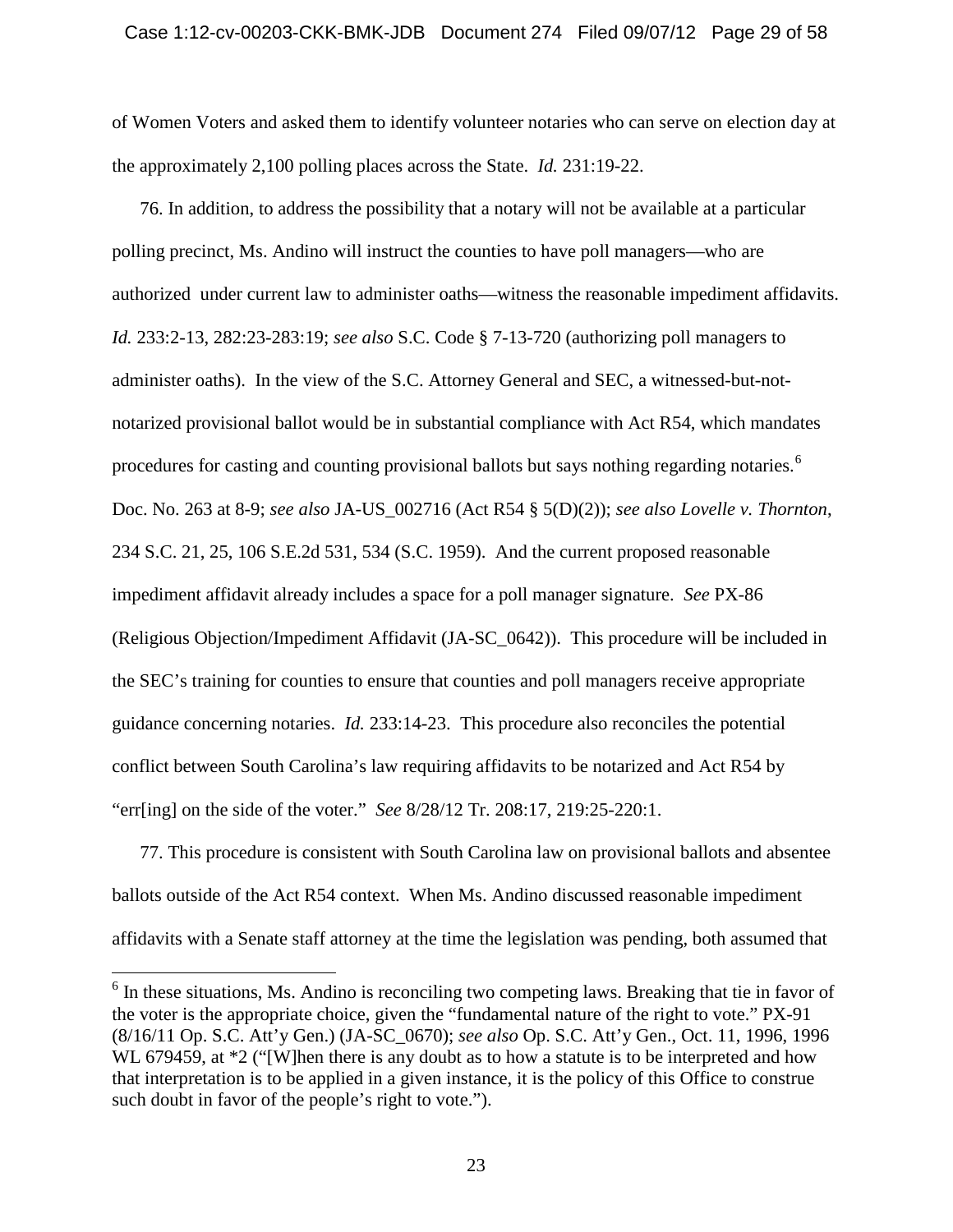### Case 1:12-cv-00203-CKK-BMK-JDB Document 274 Filed 09/07/12 Page 30 of 58

the affidavits would be administered in the same manner as oaths administered currently for provisional ballots—that is, without the need for a notary. JA-DI\_03736 (Anderson Dep. Tr. 86:5-87:19). Oaths given for absentee ballots similarly do not require notarization. *See* S.C. Code § 7-15-220 ("Signing and witnessing of oath of absentee ballot applicant").

78. Notaries will not be permitted to charge for notarizing reasonable impediment or religious exception affidavits. 8/28/12 Tr. 233:24-234:5. Because the SEC is recruiting notaries to volunteer their services, they will know in advance that they cannot charge. *Id.* 231:19-22, 234:2-12.

79. Nor will notaries require photo identification to notarize a reasonable impediment or religious objection affidavit. The SEC has already prepared guidance for poll managers and county election officials that "[a]cceptable forms of identification for purposes of notarization include personal knowledge of the notary public; verification of a credible witness; and the elector's voter registration card." PX-99 (JA-SC\_0830). This guidance is consistent with the requirement under South Carolina law that notaries must obtain "satisfactory evidence" that the affiant is who they claim to be, S.C. Code § 26-3-40, and with the non-binding "best practices" *South Carolina Notary Public Reference Manual*, which includes a non-exhaustive list of forms of identification that may be accepted by notaries, PX-98 (JA-SC\_0793, 0796).

# **3. Ms. Andino's Planned Implementation Is Consistent With the Purpose of Act R54 and the Reasonable Impediment Exception.**

<span id="page-29-0"></span>80. As noted, *supra* ¶ 2, the stated purpose of the photo identification requirement in Act R54 is to "confirm the person presenting himself to vote is the elector on the poll list." Ms. Andino's interpretation and implementation of the reasonable impediment exception is consistent with that purpose. Moreover, Ms. Andino's interpretation is consistent with the purpose of the reasonable impediment exception as expressed by legislators and staff who considered or participated in the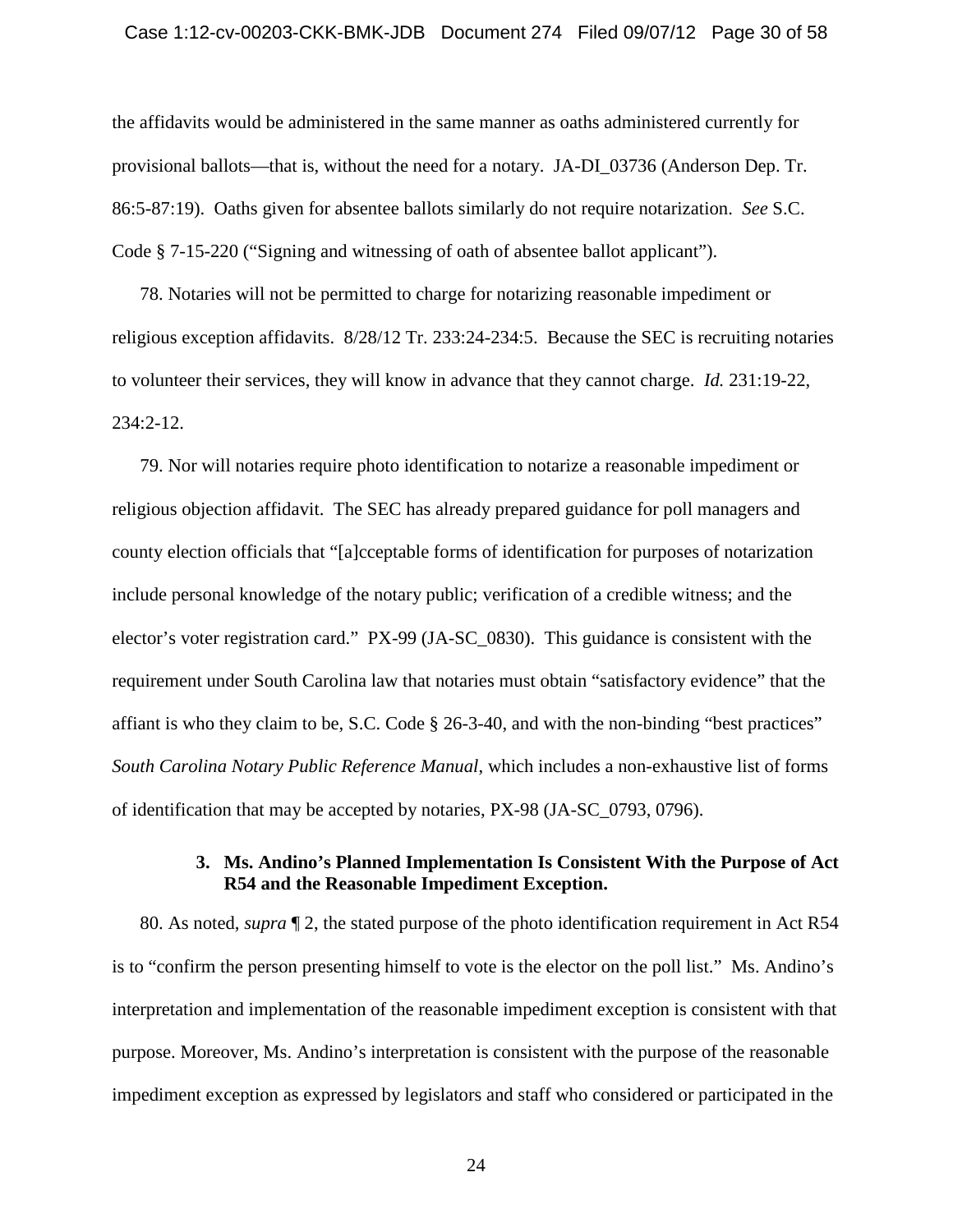#### Case 1:12-cv-00203-CKK-BMK-JDB Document 274 Filed 09/07/12 Page 31 of 58

drafting of the legislation. Ms. Heather Anderson, a staff attorney who drafted parts of the legislation, testified that during the meeting in the President Pro Tempore's office, she drafted the reasonable impediment language. *See* JA-DI\_03730 (Anderson Dep. Tr. 63:16-18). She further testified that the reasons discussed by Senators for including the reasonable impediment exception were "[t]he inability to obtain a birth certificate, the complete lack of a birth certificate" and "[t]ransportation," because "[n]ot everyone may have access to a car or to a bus system to take them to DMV." JA-DI\_03731 (Anderson Dep. Tr. 67:15-68:11).

81. The interpretation is also consistent with what key legislators themselves testified was the purpose (in their view) of the reasonable impediment exception. Speaker Harrell, the principal sponsor of H. 3418, testified that "the idea behind it was to make sure that anybody who had a right to vote did in fact get to vote. So we wanted that and we wanted that interpreted very, very broadly." 8/28/12 Tr. 64:9-15 (Harrell). The term "reasonable impediment" was a "kind of catch-all to make sure that anyone who had a right to vote had a means to be able to do so" and was not defined because "the intent was that it would be interpreted very broadly" and "if we started making a list of things that were reasonable impediments by design, we would be limiting it and making it less broad." 8/28/12 Tr. 94:19-95:5 (Harrell).

82. Rep. Clemmons, the principal sponsor of H. 3003 in the House, similarly viewed the reasonable impediment exception as "a tool that could be used to mitigate any inconvenience that would be created by voters who did not have an existing form of ID that would be allowed to vote." 8/27/12 Tr. 250:19-22 (Clemmons).

83. And Sen. Campsen, the principal sponsor of voter ID legislation in the Senate, explained that he thought the "broadness" of the reasonable impediment exception "good because if we were to try to list all these circumstances that we think a reasonable impediment is, we would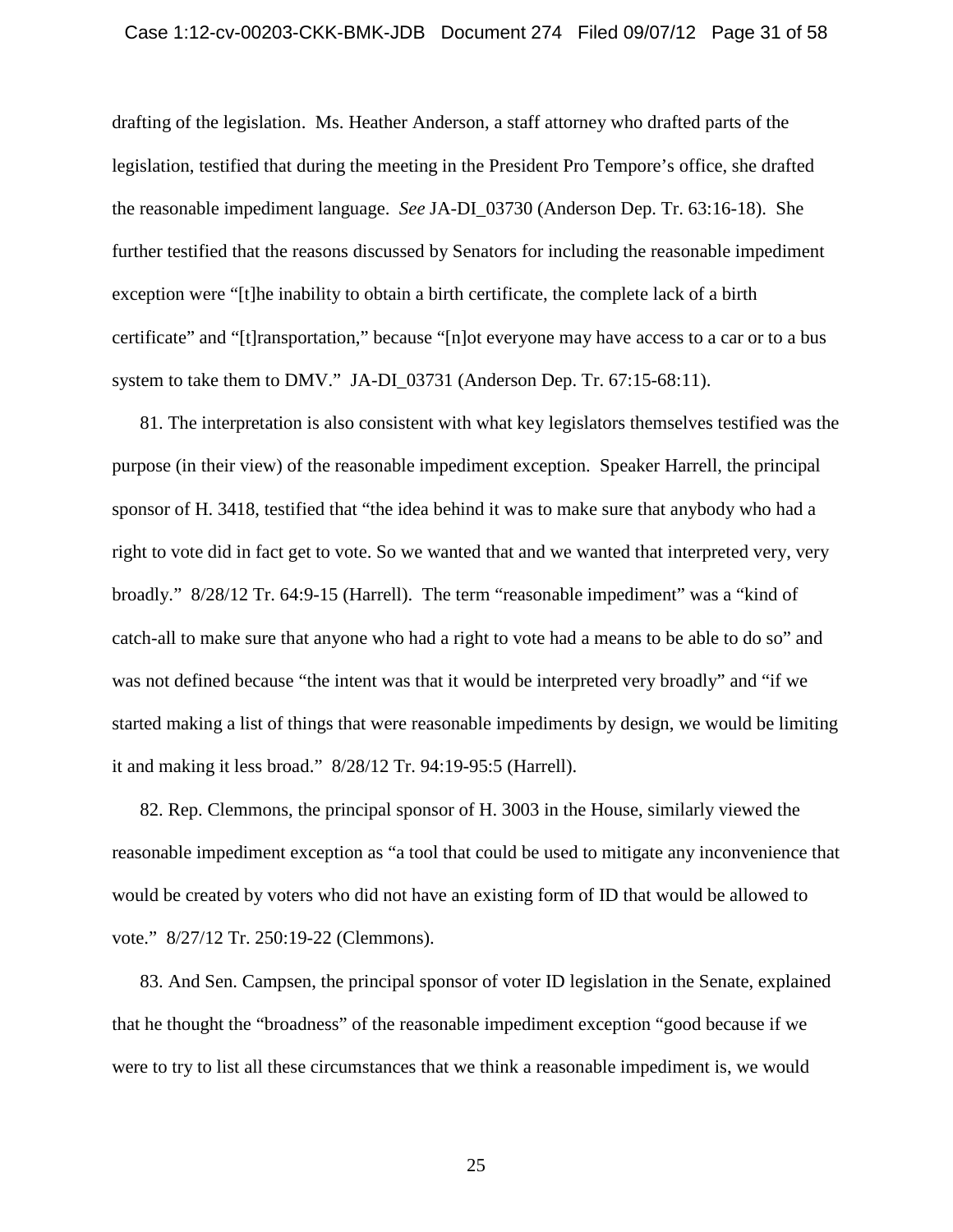miss something, we would make a mistake." 8/27/2012 Tr. 63:25-64:3 (Campsen).

84. Although these legislators and staff have testified varyingly about what exactly, in their view, a reasonable impediment is, all agree that the purpose of the provision is to ensure that all voters are able to cast a ballot on election day and that no voter is disenfranchised. And in all events, the legislators do not interpret and implement Act R54 after enactment.

## <span id="page-31-0"></span>**E. Voter Education and Post-card Notification Plan.**

85. Another important mitigation provision in Act R54 is education and outreach. Thus, Act R54 requires the SEC to "establish an aggressive voter education program," JA-US\_002717 (Act R54 § 7), and the SEC has done just that with a broad ranging voter education plan and direct voter outreach that will target specifically those voters who are believed to lack currently a DMV-issued driver's license or photo ID.

## **1. Statewide Voter Education Efforts.**

<span id="page-31-1"></span>86. The SEC has developed a "Photo ID voter education plan" with its public relations agency. 8/28/2012 Tr. (Andino) 202:2-9, 203:18-204:5; PX-88.

87. The plan is designed to "inform the state's registered voters and citizens of changes in voting procedures as a result of passage of 'Voter ID' legislation." PX-88 (JA-SC\_0647). The SEC will use a variety of educational materials and delivery channels to educate voters about the requirement to show photo IDs and about the availability of the religious objection and reasonable impediment exceptions. *See id.* These materials include print materials such as handouts and posters and web materials that describe the law's photo identification requirement. *See* PX-80 (Absentee Voting in S.C. Poster (web version)) (JA-SC\_0632-0633); PX-81 (Newspaper Advertisement) (JA-SC\_0634); PX-82 (Photo ID Requirements Poster) (JA-SC\_0635); PX-83 (Handout Publicizing Photo ID Requirements) (JA-SC\_0636-0637); PX-84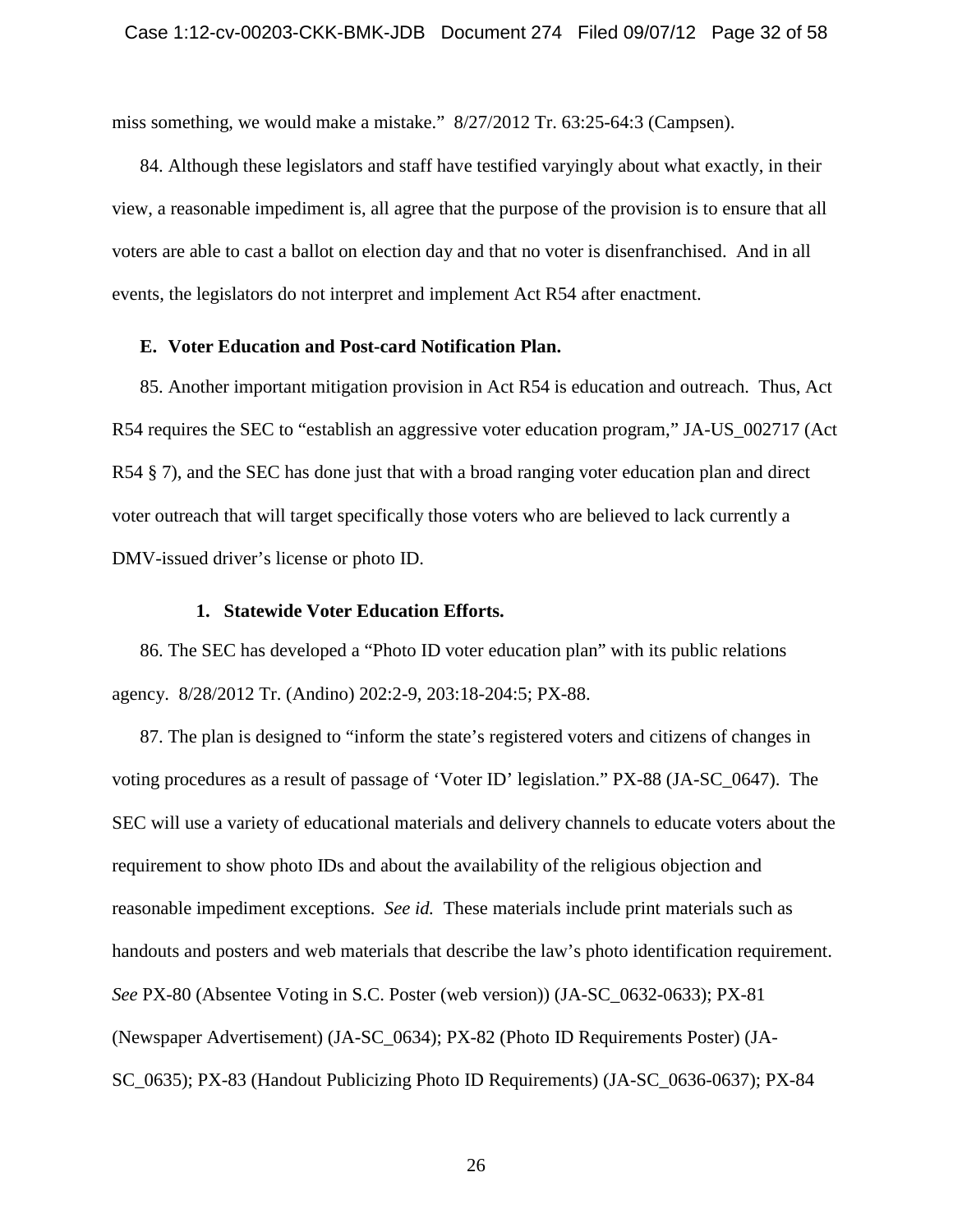(Internet Advertisement) (JA-SC\_0638); PX-85 (Voting in S.C. poster) (JA-SC\_0639-0640). These materials specifically explain that a voter who does not have a photo ID "due to a religious objection to being photographed, or because the voter suffers from a reasonable disability or obstacle preventing the voter from obtaining a photo ID, may cast a provisional ballot at the polls after completing an affidavit under penalty of perjury stating the objection, disability or obstacle." *See* PX-83 (JA-SC\_0637); PX-84 (JA-SC\_0638); PX-85 (JA-SC\_0640); see also PX-88 (JA-SC\_0653) (describing production of print materials).

88. These brochures and posters (and the postcards discussed *infra*) will be provided to a variety of organizations and locations for distribution, specifically senior centers, state and local councils on aging, colleges and universities, high schools, the South Carolina commission for the blind, the South Carolina School for the Deaf and Blind, and the Commission for Minority Affairs. PX-88 (JA-SC\_0653).

89. The SEC will post a notice at polling places, and the Court suggested that this notice might be most effective if it were modified to include additional detail about the reasonable impediment exception, including the fact that, because of the short timeframe for implementation of Act R54, the exception is available during the 2012 general election to any voter who currently lacks acceptable photo identification. 8/29/12 Tr. 38:19-39:18. Ms. Andino agreed that such modifications can be made. *Id.* 39:16-18.

90. The SEC will issue a press release to media outlets statewide, making spokespersons available for interviews to provide background to reporters, and statewide print advertisements. PX-88 (JA-SC\_0648, 0659-661). The SEC also will seek opportunities to appear at venues such as civic club meetings, advocacy group meetings, religious organizations, and fairs and festivals around the State. *Id.* (JA-SC\_0662). As already discussed, the SEC will use its "highly visible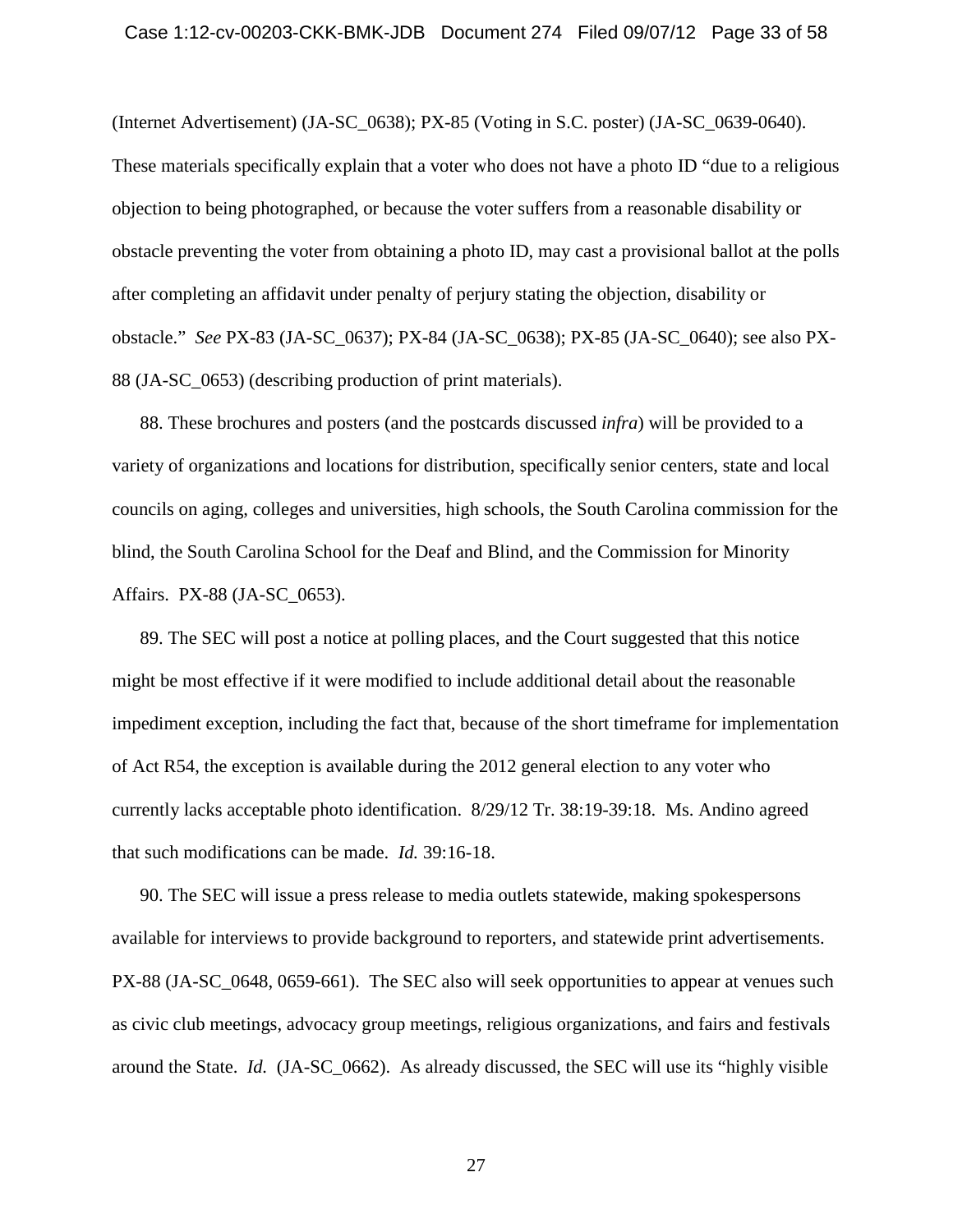bus" to target "those counties and municipalities with the highest percentage of voters without photo IDs and in counties and municipalities with the highest numbers of voters without photo IDs." *Id.* (JA-SC\_0663).

# **2. Direct Voter Outreach.**

<span id="page-33-0"></span>91. In addition, Section 7 of Act R54 requires the SEC to notify "each registered elector who does not have a South Carolina issued driver's license or identification card" using a notice that includes "the requirements to vote absentee, early, or on election day and a description of voting by provisional ballot" as well as the availability of a free South Carolina identification card. PX-1 (JA-US\_002718) (Act R54 § 7(8)). The SEC has already designed the postcard that will be used for this voter-specific outreach effort. *See* PX-100 (JA-SC\_0833-0835).

92. The notification postcard identifies the five approved forms of photo ID; informs the voter that she may obtain a free DMV ID or photo voter registration card; describes provisional ballots; and informs the voter that if she has a "religious objection to being photographed, or you cannot obtain an approved photo ID for reasons beyond your control, you may complete an affidavit at the polls and cast a provisional ballot." PX-100 (JA-SC\_0835).

93. The Court suggested during trial that the postcard might be most effective if it were modified to explain to the voter that the photo identification must be "valid and current" (*i.e.*, unexpired). 8/28/12 Tr. 243:7-11 (Andino). In addition, the Court suggested that it might be better if the postcard includes more information about the reasonable impediment exception, so that voters get the same information as poll managers. *Id.* 241:19-25; *see also infra* sub-section F. Ms. Andino agreed that she can add additional explanation to the postcard, which can be edited until the moment it prints. *Id.* 242:3-11, 243:13-17; 8/29/12 Tr. 60:11-61:6 (Andino).

94. Registered voters who need this targeted notification will be identified by comparing the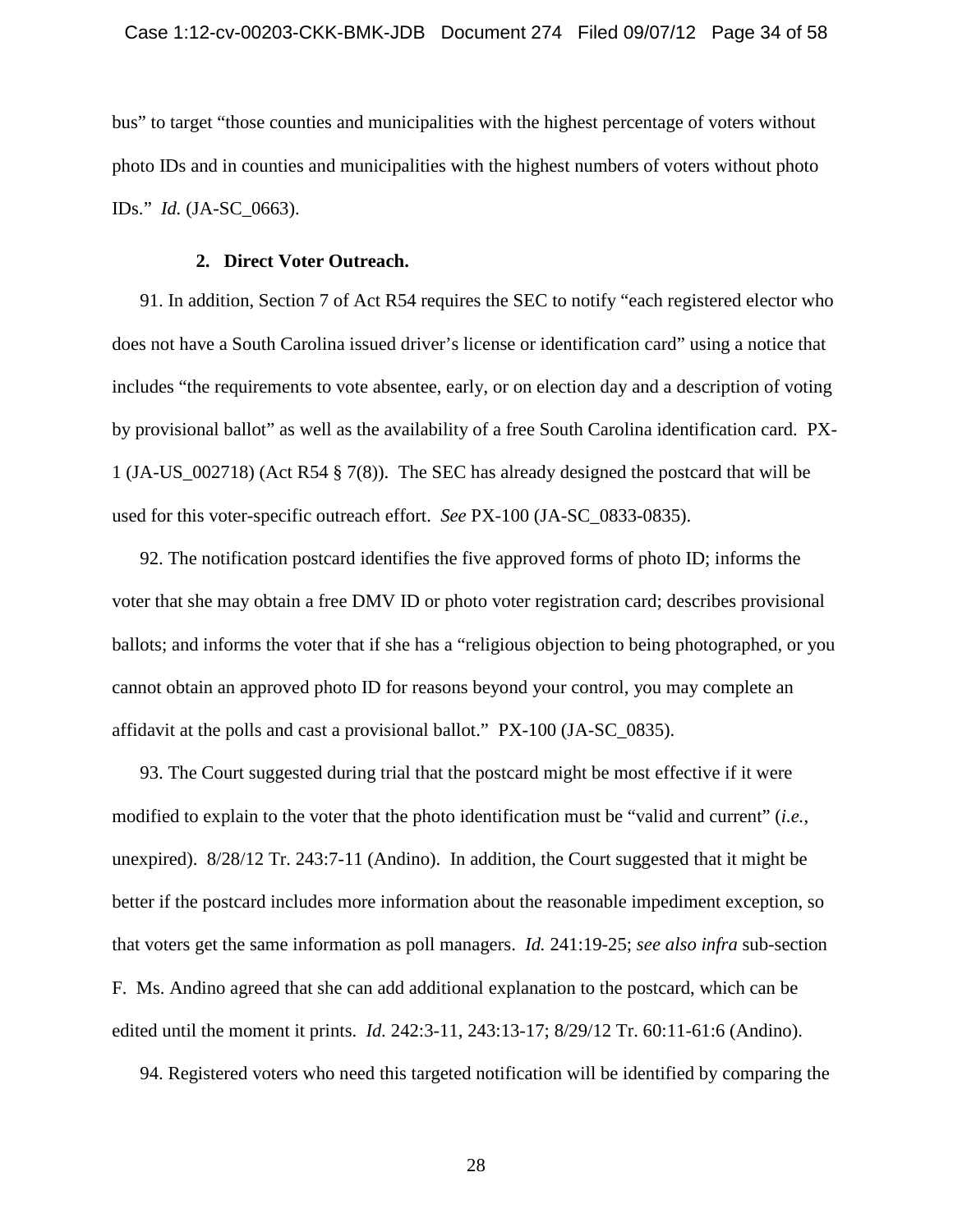SEC's voter registration roll to the list of DMV customers who possess valid and current driver's licenses or special identification cards. 8/28/2012 Tr. 222:15-22; PX-1 (Act R 54 § 8) (JA-US\_002718-2719).

# <span id="page-34-0"></span>**F. Poll Manager and County Elections and Registration Officials Education and Training.**

95. The SEC's education efforts are not focused only on voters. The SEC has always provided poll workers (called "poll managers") and county elections and registration board officials education and training materials that provide guidance concerning the implementation of State law. 8/28/12 Tr. 204:6-19 (Andino); *see also* 8/29/12 Tr. 79:4-80:6 (M. Bowers) (Pickens County and Charleston County used SEC training materials for poll manager training, had "close contact" with the SEC, and followed SEC guidance). And such materials will be provided concerning Act R54. *Id.*

96. These training materials include a poll manager handbook that is updated every two years "to reflect any legislative changes" and is distributed to all 46 counties and 20,000 poll managers as well on-line poll manager training Powerpoint slides that are also distributed to the counties. 8/28/12 Tr. 204:9-14 (Andino); *see also* PX-97 (2012 Poll Manager's Handbook) (JA-SC\_0724- 0785).

97. In addition, the SEC has provided guidance to counties for close to 30 years through a document entitled "The Voter Registration and Election Commission Handbook," which is updated on a regular basis, whenever there is a change in legislation or procedure. 8/28/12 Tr. 206:16-207:2 (Andino); PX-79 (JA-SC\_0480-0631). The handbook is used by the county election and voter registration staff and commissioners and will be updated upon preclearance to reflect changes from Act R54. 8/28/12 Tr. 206:16-207:16. (Andino).

98. The SEC has prepared the guidance concerning implementation of Act R54 that will be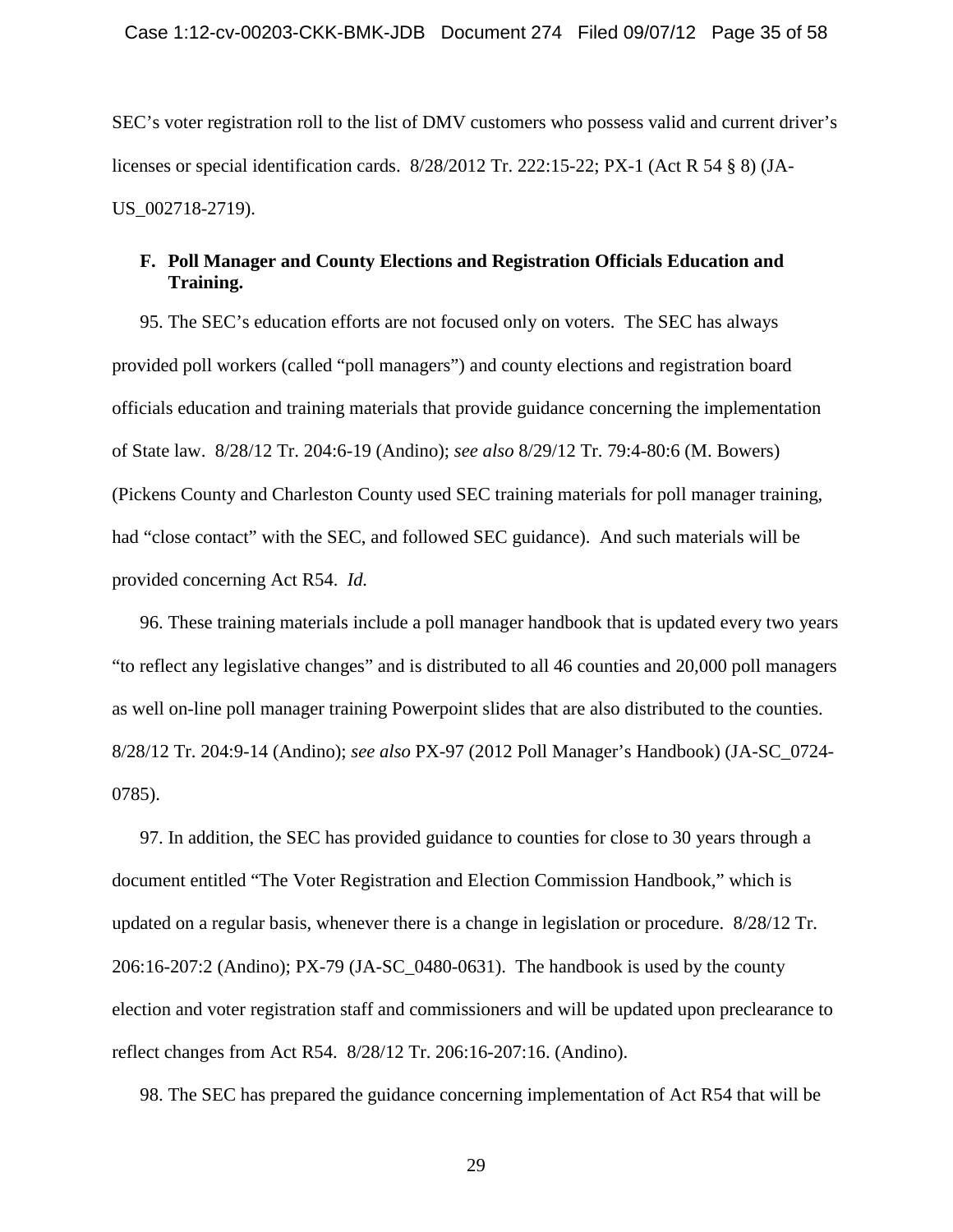### Case 1:12-cv-00203-CKK-BMK-JDB Document 274 Filed 09/07/12 Page 36 of 58

inserted into the Poll Manager's Handbook and Voter Registration and Election Commission Handbook upon preclearance, including specific guidance concerning how to implement the reasonable impediment exception. *See* PX-90 (Poll Manager's Handbook Supplement) (JA-SC\_0666); PX-99 (Reasonable Impediment/Religious Objection Procedures) (JA-SC\_0829- 0832); 8/28/12 Tr. 218:14-21 (Andino).

99. Further, the SEC will include in these training materials any additional guidance necessary to reflect the implementation of the Act described by Ms. Andino during her testimony at trial in response to this Court's and others' questions. *See* 8/28/12 Tr. 243:14-15 (Andino).

100. The SEC provides these materials to the counties so that the counties will "get a consistent message." 8/28/12 Tr. 205:4-7 (Andino). And as discussed, although there is no state law that requires counties to follow guidance from the SEC, it is the norm that counties do so. *Id.* 205:22-23; *see also* 8/29/12 Tr. 80:3-6 (M. Bowers).

101. Although there is no specific guidance prepared for poll managers and counties concerning what constitutes "valid and current," Ms. Andino has testified that "a current photo ID would be one that has not expired, that has a current date on it" and a valid one "would have to be one of the five forms that are defined in the legislation." 8/28/12 207:23-208:1 (Andino).

102. Also, under current law, poll managers are already familiar with the requirement that identification be "valid." This is because current law provides that if a voter presents a currently acceptable form of photo identification in lieu of the (photo-less) voter registration card, that identification must be "valid." PX-3 (JA\_000455) (showing "valid" present in law being amended); PX-97 (JA-SC\_0741) (current poll manager's handbook stating voter must show "current and valid documents"). Yet poll managers do not currently ask voters whether the photo ID presented is "valid." 8/28/12 247:5-13 (Andino). In addition, poll managers and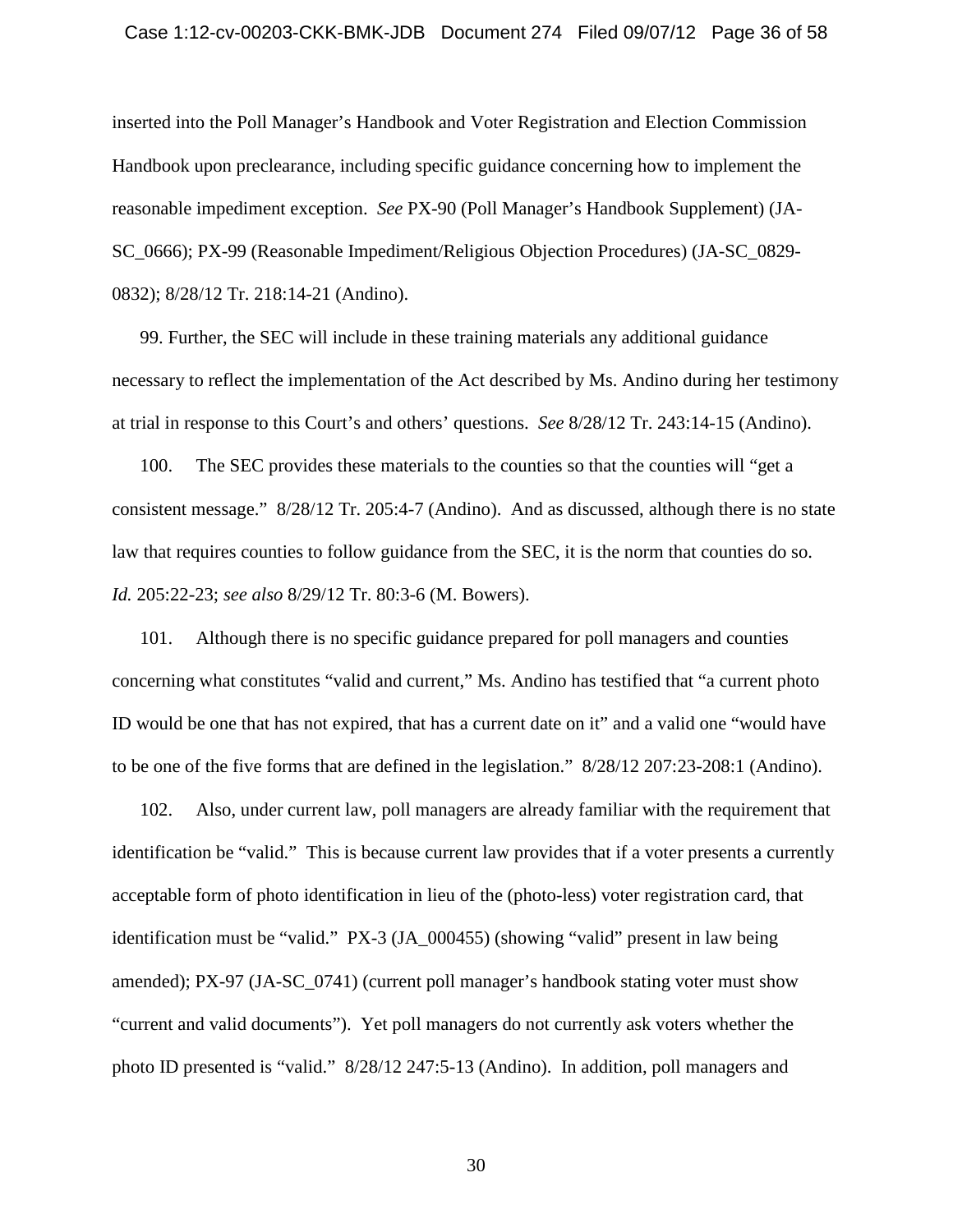# Case 1:12-cv-00203-CKK-BMK-JDB Document 274 Filed 09/07/12 Page 37 of 58

county election officials are familiar with "current and valid" because, also under current law, voters who have registered to vote by mail must present a "current and valid photo ID" or other "current and valid" documents with the voter's name and address, such as a current utility bill, current bank statement, current government check, current paycheck, or current government document other than the voter registration card. *Id.* (JA-SC\_0837); *see also* PX-97 (JA-SC  $0740-741$  $0740-741$  $0740-741$ ) (2012 Poll Manager's Handbook).<sup>7</sup>

103. And in all events, the "valid and current" requirement of Act R54 does not add appreciably to the discretion exercised by poll managers on election day. Even under current law, if after examining the voter's identification and the voter's signature there is any doubt as to the identity of the voter, poll managers may "require any additional identification they deem necessary." PX-101 (JA-SC\_0836) ("Resolving Issues with Identification" (9/10/2008)); *see also* 8/28/2012 Tr. (Andino) 205:24-206:11.

# <span id="page-36-0"></span>**V. Current Photo Identification Possession and the Absence of Discriminatory Post-Implementation Effects Under Act R54.**

# <span id="page-36-1"></span>**A. Current Act R54 ID Possession Rates Are High Among All South Carolina Voters.**

104. The overwhelming majority of South Carolina voters currently possess a form of identification accepted under Act R54. Slightly more than 95% of active registered South Carolina voters currently possess one of the four currently available forms of Act R54 ID. PX-50 (Hood Supp. Decl.) (JA\_001085) (Table 3). When inactive voters are added to the analysis, 94.66% of registrants still currently possess Act R54 ID. *Id.* (JA\_001086) (Table 4).[8](#page-36-3)

<span id="page-36-2"></span> $<sup>7</sup>$  Indeed, "current and valid" language also appears in HAVA, a law that state election officials</sup> across the U.S. have been administering since 2002. *See* 15 U.S.C. § 15483(a)(5)(A) (2012).

<span id="page-36-3"></span><sup>&</sup>lt;sup>8</sup> Voters can be marked "inactive" in the SEC database for a number of reasons, two of which are that the voter failed to respond to a confirmation card mailing (I-F) or that SEC has sent a piece of mail to the voter and received a notice from the postal service that the forwarding address expired or the mail was undeliverable (I-M). *See* PX-95 (JA-0720); PX-49 (JA\_001055).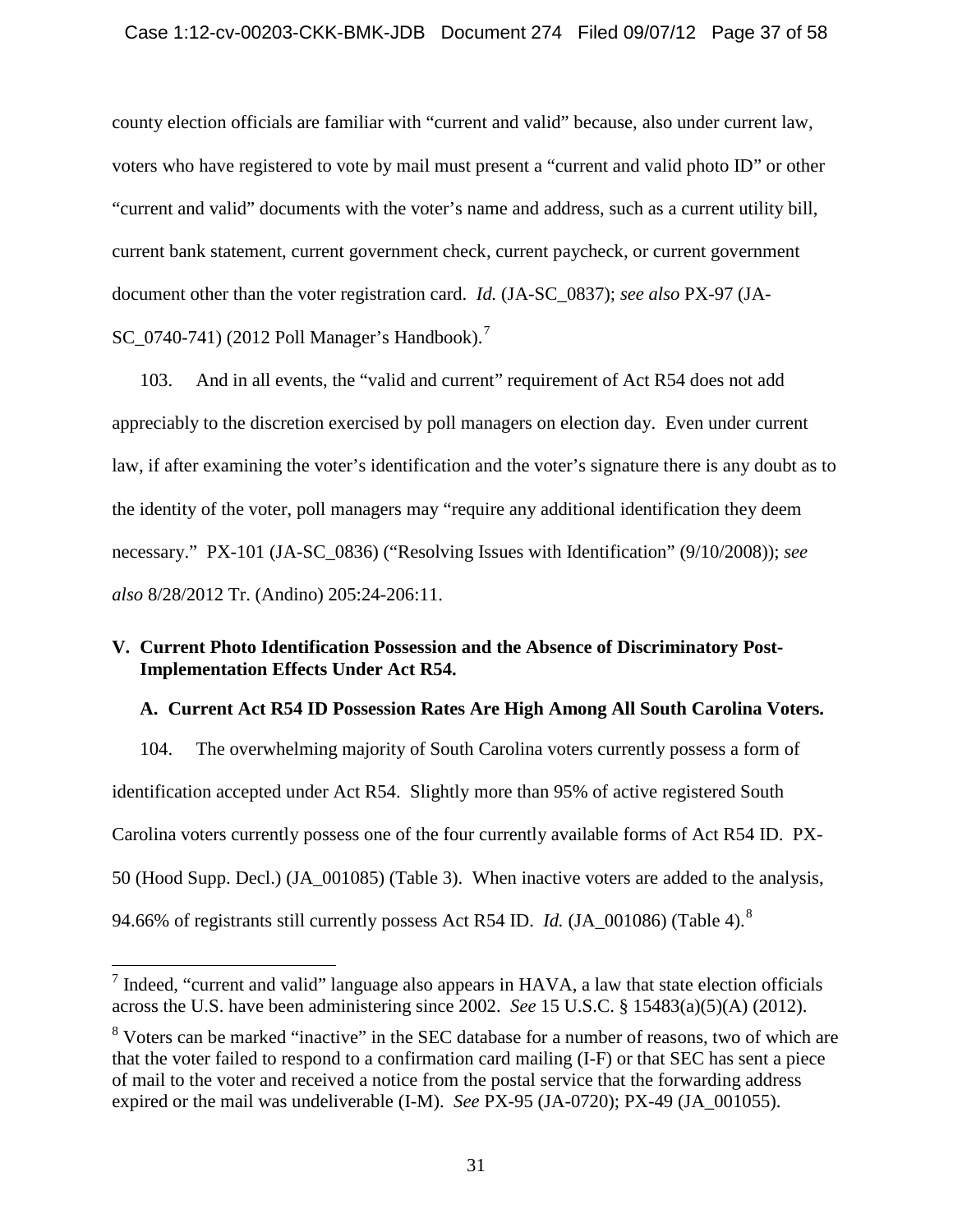105. Further, any voter over age 65 in South Carolina may cast an absentee ballot by mail, and under Act R54 they may do so without a photo ID. *See* JA\_001091 (Hood Supp. Decl.). If voters over aged 65 who can avail themselves of this "no excuse" method of absentee voting are removed from the data comparison, then the overall percentage of registrants who lack currently available Act R54 ID is lowered to 3.28% (active registrants) or 3.57% (active plus inactive). *Id.*, (JA\_001091-1092) (Tables 7 and 8).

# <span id="page-37-0"></span>**B. The Difference Between Non-Hispanic White and Black Voters Currently Without Act R54 ID Is Small.**

106. When broken out by racial classification, the difference between non-hispanic white and black voters who currently lack Act R54 ID is small: 6.22% of black active registrants and 4.32% of white active registrants are currently thought to lack valid Act R54 ID, a difference of 1.90 percentage points. *Id.* (JA\_1088) (Table 5). That is 82,193 non-hispanic white registrants and 47,681 black registrants who are thought to lack currently available Act R54 ID. *Id.* When inactive voters are added to the analysis, the difference between black registrants and white registrants is 2.1 percentage points. *Id.* (JA\_001090) (Table 6). That is 91,119 non-hispanic white voters and 53,609 black voters. *Id.*

107. And when voters over the age of 65 are removed from the analysis, the difference between black and non-hispanic white registrants who hold valid and current Act R54 photo identification is lowered to 1.76 percentage points among active registrants and to 1.93 percentage points among active and inactive registrants, for a total of 89,562 (active registrants) or 99,734 (active plus inactive) voters under age 65 without Act R54 ID. PX-50 (JA\_001093- 1094) (Hood Supp. Decl. Tables 9 & 10); *see also* 8/29/12 Tr. 174:8-177:7 (Hood).

# <span id="page-37-1"></span>**C. South Carolina's Matching Analysis Is Reliable.**

108. These figures are the result of a reliable data matching analysis performed by South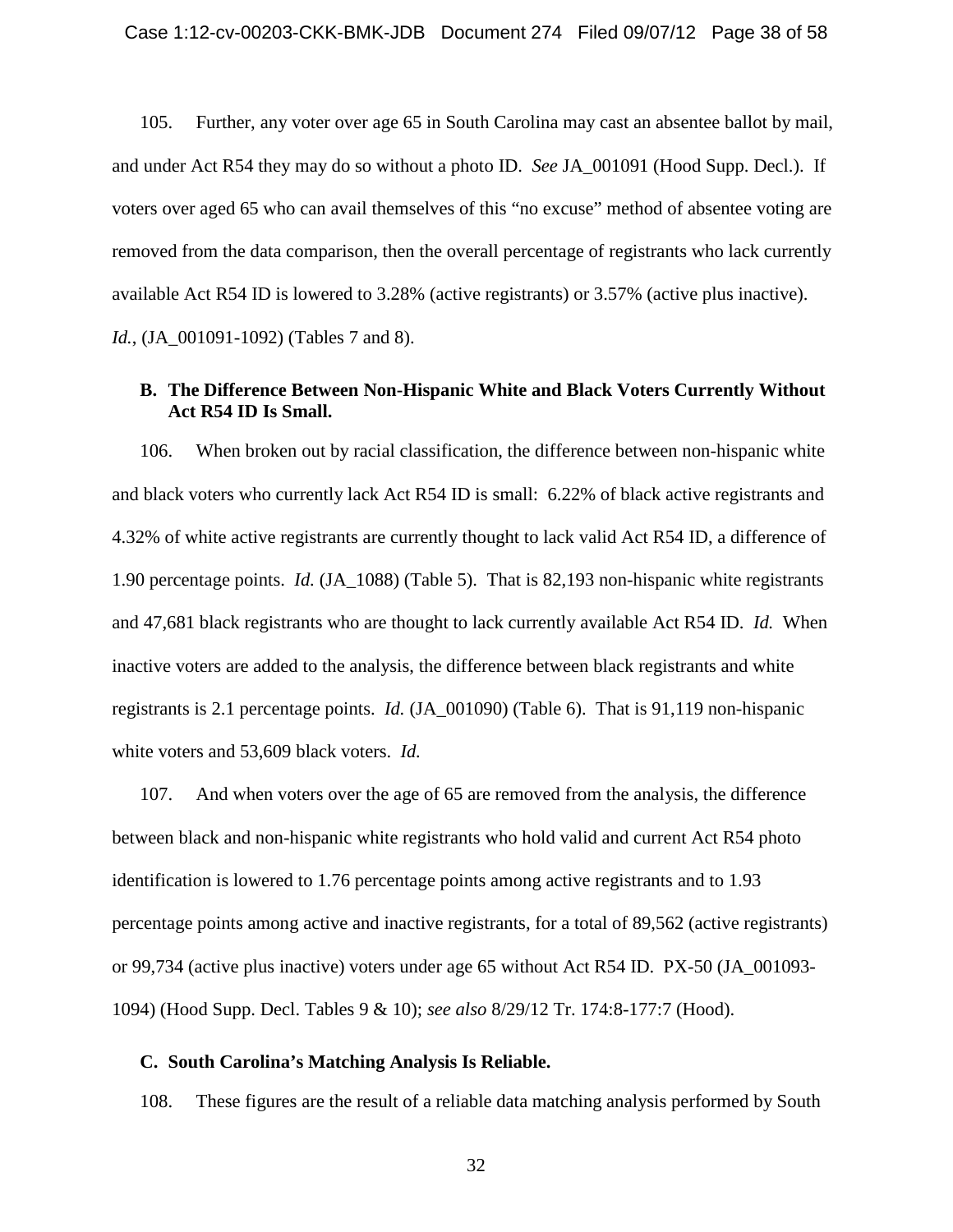Carolina's expert, Dr. M.V. Hood. Dr. Hood analyzed how many South Carolina registrants might not currently possess of one of the four forms of currently available Act R54 ID. 8/29/12 Tr. 112:10-17 (Hood). And in so doing, Dr. Hood used the only reliable matching methodology.<sup>[9](#page-38-0)</sup> Dr. Hood compared the State's voter registration file and DMV's files that identify DMV customers who currently hold valid and current licenses or photo ID cards.

109. Dr. Hood adopted this approach after studying a data map produced by the DMV and speaking directly with a DMV analyst to confirm that his approach was consistent with how the DMV itself determines whether a license is valid and current. *Id.* 121:19-122: 22.

110. In addition, Dr. Hood requested and used data from the Department of Defense and Department of State showing which South Carolina voters possess valid and current military IDs and passports. This data was made to available to Dr. Hood after South Carolina moved to compel production of the data from the United States after the United States initially refused.<sup>10</sup> Thus, Dr. Hood's analysis accounts for all four of the currently available forms of identification acceptable to vote under Act R54.

111. Importantly, Dr. Hood's matching methodology accounts for all registered voters who appear on the SEC's voter roll. That is, Dr. Hood used the SEC voter list as the "base" file and matched to that list using DMV, DoD, and State Department data, augmenting the SEC list but not purging any voters. 8/29/12 Tr. 165:21-166:1. Dr. Hood began and concluded his matching

<span id="page-38-0"></span> $9$  Dr. Hood used the "license table," the table identified by the DMV early during the discovery period as the one that indicates whether a DMV-issued ID is "active" or "cancelled". U.S. Ex. 290 (SCDMV Proposed Production Tables) (JA-US 000602, 000609 (indicating "License Status" field = "surrendered" or "active"). And Dr. Hood used the expiration date field, which indicates whether the ID is expired. 8/29/12 Tr. 120:14-121:4 (Hood); *see also* JA-US 000608 (describing fields on "License" table).

<span id="page-38-1"></span><sup>&</sup>lt;sup>10</sup> Indeed, the United States even refused to provide military ID and passport data to its own expert until after the State secured its production. This notwithstanding the fact that the United States' expert requested the data "fairly early in the process" of preparing his own initial data analysis. *See* 8/31/12 Tr. 154:1-15 (Stewart).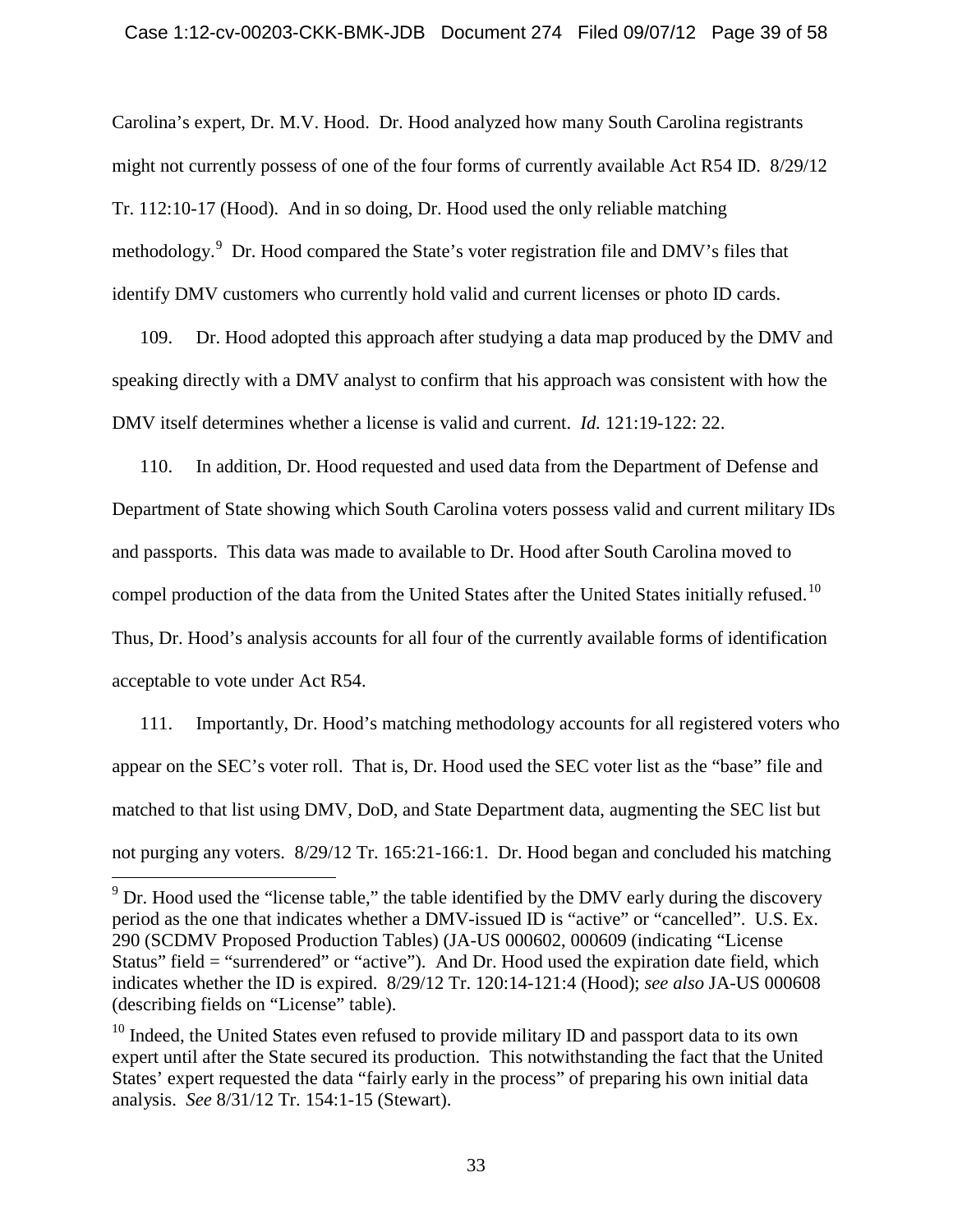# Case 1:12-cv-00203-CKK-BMK-JDB Document 274 Filed 09/07/12 Page 40 of 58

analysis with the same number of voters—approximately 2.79 million South Carolinians. *See, e.g.*, PX-50 (Hood Supp. Decl. Tables 5 & 6) (JA\_001088, 001090).

112. Dr. Hood's methodology stands in sharp contrast to that used by Dr. Charles Stewart, the United States' expert. Unlike Prof. Hood, Dr. Stewart did not interview anyone about the data he purports to analyze. 8/31/12 Tr. 171:6-20 (Stewart). Instead, Dr. Stewart relies upon his own unverified assumptions about what the various codes and descriptions included in the DMV materials and databases mean. For example, Dr. Stewart assumed without engaging in further investigation that any license that appears on a separate table in the DMV database, the "License Receive" table, has been suspended, is not valid, and is no longer in the possession of the DMV customer. 8/31/12 Tr. 168:3-169:19. But Dr. Stewart's own report shows that 24.6% of the licenses he excluded as "suspended" are actually coded as "reinstatement met," another 3.7% are corded as "another SC license issued," and 10.9% are coded as "must be returned due to the suspension," indicating that the license remains in the possession of the customer. PX-56 (Stewart Rebuttal Decl. Attach. B) (JA\_001371). Dr. Stewart excluded these are other licenses even if they remain identified on the separate "License" table as "active." 8/31/12 Tr. 165:1-21, 169:14-19 (Stewart). In other words, Dr. Stewart resolves a conflict between information about specific licenses contained in DMV data tables based solely upon his own assumptions.

113. According to Dr. Stewart, the racial disparities that he reports in his analysis are "significantly affected" by his exclusion of these licenses. 8/31/12 Tr. 170:21-171:5 (Stewart). In fact, the racial disparity is significantly increased. *See* PX-56 (JA\_001325 (Table 6)).

114. The same is true with respect to Dr. Stewart's exclusion from his analysis any registered South Carolina voter whose license had been returned from out of state. Dr. Stewart excluded these voters from his analysis even if they had voted in recent elections, and even if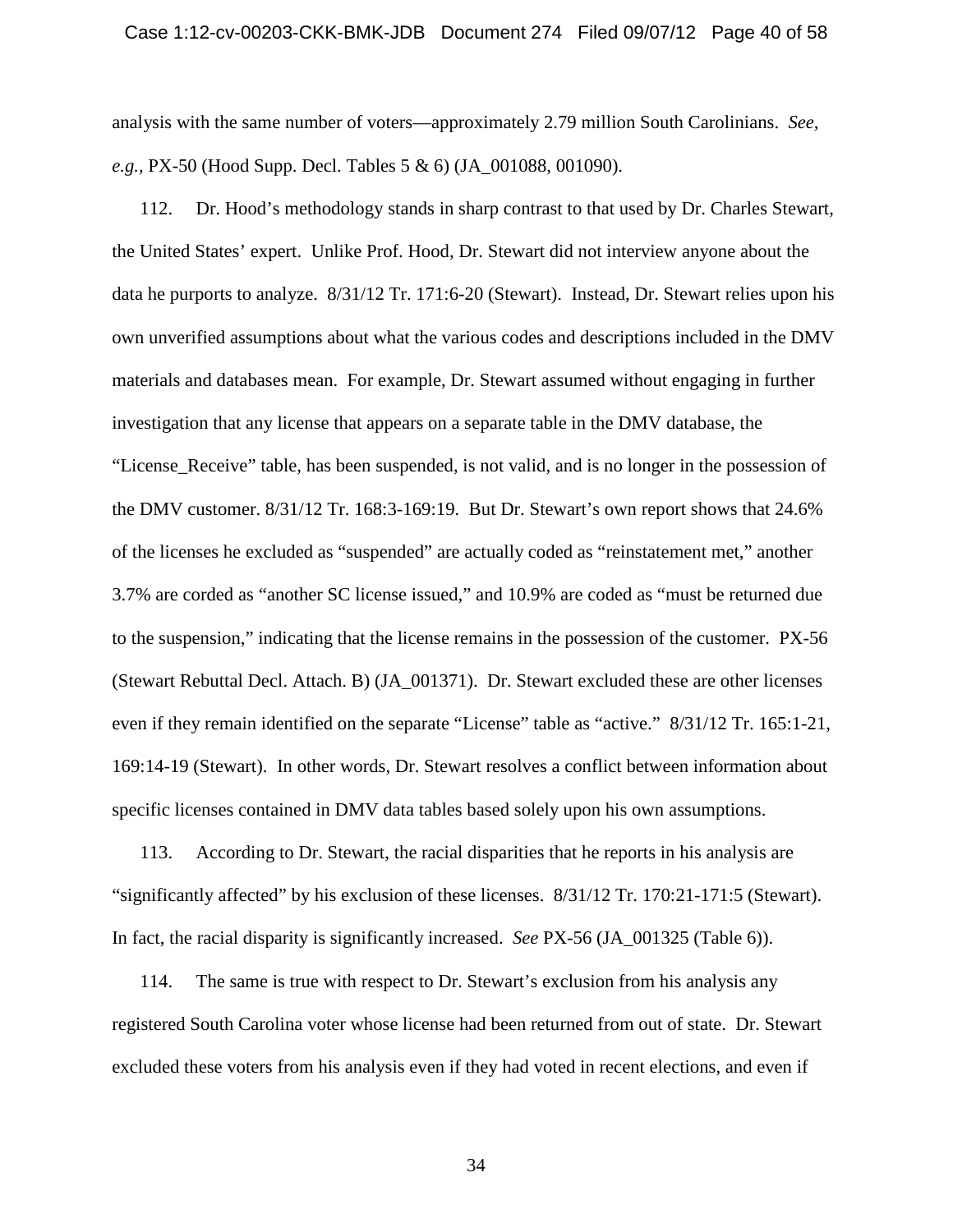#### Case 1:12-cv-00203-CKK-BMK-JDB Document 274 Filed 09/07/12 Page 41 of 58

they voted *after* their license was returned from out of state. 08/31/12 Tr. 161:15-162:17 (Stewart); PX-56 (JA\_001317, 001319 (Tables 3&4)). These excluded voters are voters who are affected by Act R54, do not have the license that was returned, and are "disproportionately white." 08/31/12 Tr. 163:11-164:7 (Stewart).

115. Dr. Stewart's judgment to exclude these voters was "significantly informed" by a single letter from the Director of the DMV, which Stewart considered a "strong endorsement" of the exclusion. 08/31/12 Tr. 157:25-158:24 (Stewart). Yet Stewart did not consider any correspondence from the SEC taking issue with the DMV's description of who should and should not be included on the State's voter rolls. *Id.* 160:9-161:14. And the SEC did indeed reject the DMV's position. *See* PX-96 (JA-SC\_0722).

116. These two data preparation choices—exclusion of licenses assumed to be returned to the DMV and exclusion of voters assumed to have moved out of the State—are the principal sources of disagreement between Drs. Stewart and Hood. Other data preparation differences were not a basis for their differing conclusions about racial disparities in the possession of driver's licenses and photo ID cards. PX-056 (JA\_001315-1316) (Stewart Rebuttal Decl. ¶¶ 27, 29). And specifically, Dr. Stewart's cleaning deceased individuals from the voter rolls was not a basis for his and Prof. Hood's differing conclusions. *Id.*; 8/31/12 Tr. 155:4-22 (Stewart). The methodology and data used by Dr. Stewart are therefore not reliable and cannot be the basis of the Court's decision.

# <span id="page-40-0"></span>**D. The Mitigation Provisions In Act R54 Will Ensure That All South Carolinians Will Be Able To Exercise Effectively The Electoral Franchise.**

117. As discussed, *supra* Section IV, Act R54 includes mitigation provisions, including the reasonable impediment exception. A gap of any size between white and black voters who currently do not possess currently available Act R54 ID, and especially one of the size calculated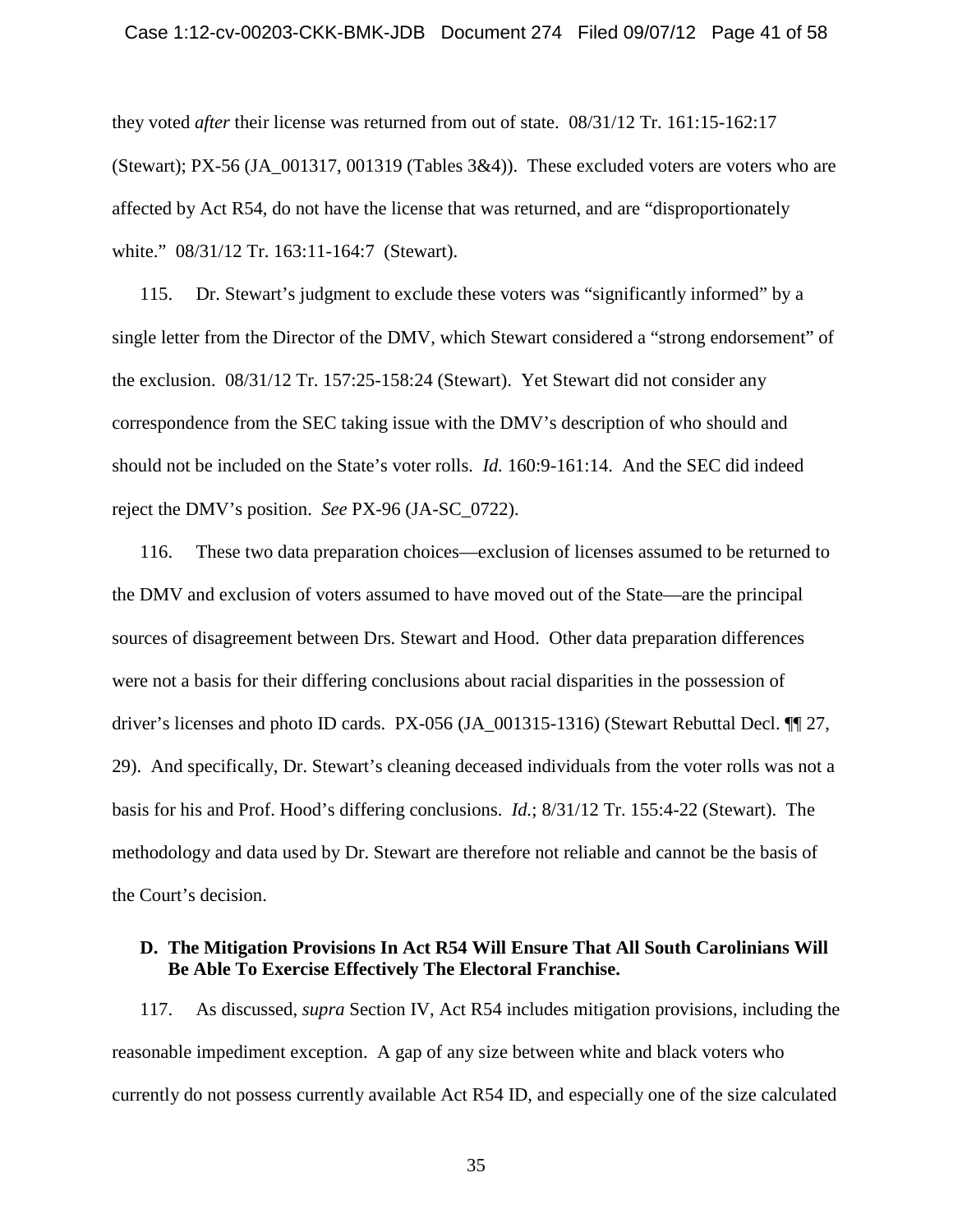by Dr. Hood, can be eliminated by those mitigation provisions. Either voters will be able to obtain a free photo ID from one of the DMV offices or county election offices across the State or, if they cannot do so for reasons beyond their control, they will be able to vote with a reasonable impediment affidavit. And for the upcoming 2012 election, any South Carolina voter who cannot obtain an acceptable photo ID before the election will be able to identify the short timeframe between preclearance and the election as a reasonable impediment and vote a provisional ballot. *See supra* ¶72.

118. In addition, Georgia's experience with its voter ID law indicates that a preimplementation gap in DMV-issued ID possession between white and black voters did not translate into a turnout in gap. *See* 8/30/12 Tr. 33:2-8 (Hood). In his academic work, Dr. Hood studied turnout rates between those with and without ID between the 2004 and 2008 election cycles in Georgia—*i.e.*, before and after that state's voter ID law was implemented—and determined that although implementation of the Georgia voter ID law had a depressive effect on turnout overall for voters without photo ID, it did not disproportionately affect minority voters. 8/29/12 Tr. 192:12-196:11 (Hood); *see also* JA\_001064; JA-SC\_0461-0463.

# <span id="page-41-0"></span>**E. No Individual Intervenor Will Be Prevented From Obtaining An Act R54 ID and No Intervenor Can Identify A Single Voter Who Will Be Disenfranchised by Act R54.**

119. Each individual Intervenor will be able to vote if Act R54 is precleared. James Dubose, Junior Glover, and Joseph Riley are over 65 years of age and therefore can vote by mail-in absentee ballot without photo ID. Dubose Dep. Tr. 22:11-13 (JA-SC\_1298); Glover Dep. Tr. 7:1-2 (JA-SC\_1301); Riley Dep. Tr. 7:4-7 (JA-SC\_1369).

120. James Dubose, Junior Glover, Amanda Wolf, Delores Freelon, Joseph Riley, and Craig Debose either know their dates of birth and last four digits of their Social Security numbers or receive HAVA documents, either of which can be used to obtain a free photo voter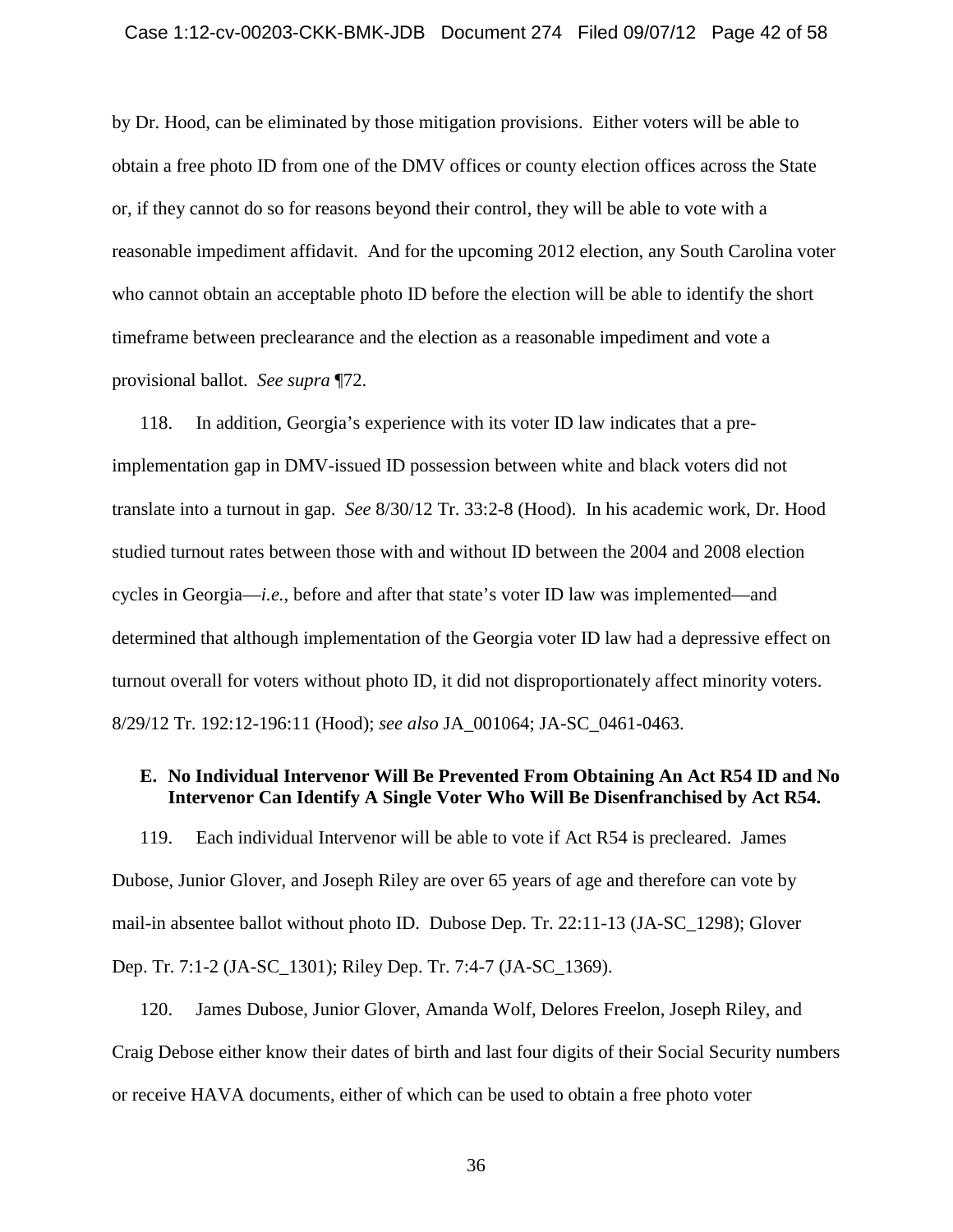registration card. Dubose Dep. Tr. 7:5-8 and 16:17-19 (JA-SC\_1296, 1297); Glover Dep. Tr. 15:15-16:7 (JA-SC\_1303); Wolf Dep. Tr. 6:3-4 and 11:24-25 (JA-SC\_1451, 1452); 8/30/12 Tr. 61:9-11 and 69:14-17; Riley Dep. Tr. 12:20-22 and 13:22-14:1 (JA-SC\_1370, 1371); 8/30/12 Tr. 113:12-15 (Debose).

121. Individual Intervenors also can travel to the county elections offices to obtain a free photo voter registration card. *See* 8/30/12 Tr. 113:16-18, 115:2-7, 115:11-12 (Debose) (would "make a way" to get to elections office); Glover Dep. Tr. 12:10-19 (JA-SC\_1302) (rides from daughter); 8/30/12 Tr. 64:11-19, 73:16-19 (Freelon) (same); Riley Dep. Tr. 17:7-12 (JA-SC 1372) (ride from sister); Rutherford Dep. Tr. 17:19-18:4 (JA-SC 1385) (taxis and city bus); Gordon Dep. Tr. 9:17-10:8 (JA-SC\_1308) (rides from friends). Indeed, Kenyda Bailey attends college across the street from her county elections office. Bailey Dep. Tr. 6:8-11 (JA-SC\_1209).

122. Delores Freelon and Kenyda Bailey also stated that she would be willing to sign a reasonable impediment affidavit on Election Day, 8/30/12 Tr. 74:8-12 (Freelon); Bailey Dep. Tr. 26:25-8 (JA-SC\_1209)., and Ms. Kenyda Bailey could obtain a South Carolina DMV-issued identification wither Social Security card and birth certificate. Bailey Dep. Tr. 12:14-18, 23:3-4 (JA-SC\_1210, 1213).

123. Representatives from the organizational Intervenors could not identify a single person who would be prevented from voting by Act R54. *See* 8/30/12 Tr. 95:2-96:3 (Williams); 8/30/12 Tr. 230:14-17 (Zia); Bursey Dep. Tr. 84:25-85:6 (JA-SC\_1250-1251); James Dep. Tr. 102:12- 103:2 (JA-SC\_1510).

### **CONCLUSIONS OF LAW**

<span id="page-42-0"></span>124. Voter ID laws are a Supreme Court-approved means of combating voter fraud and enhancing the integrity of the electoral process. Indeed, the United States Constitution vests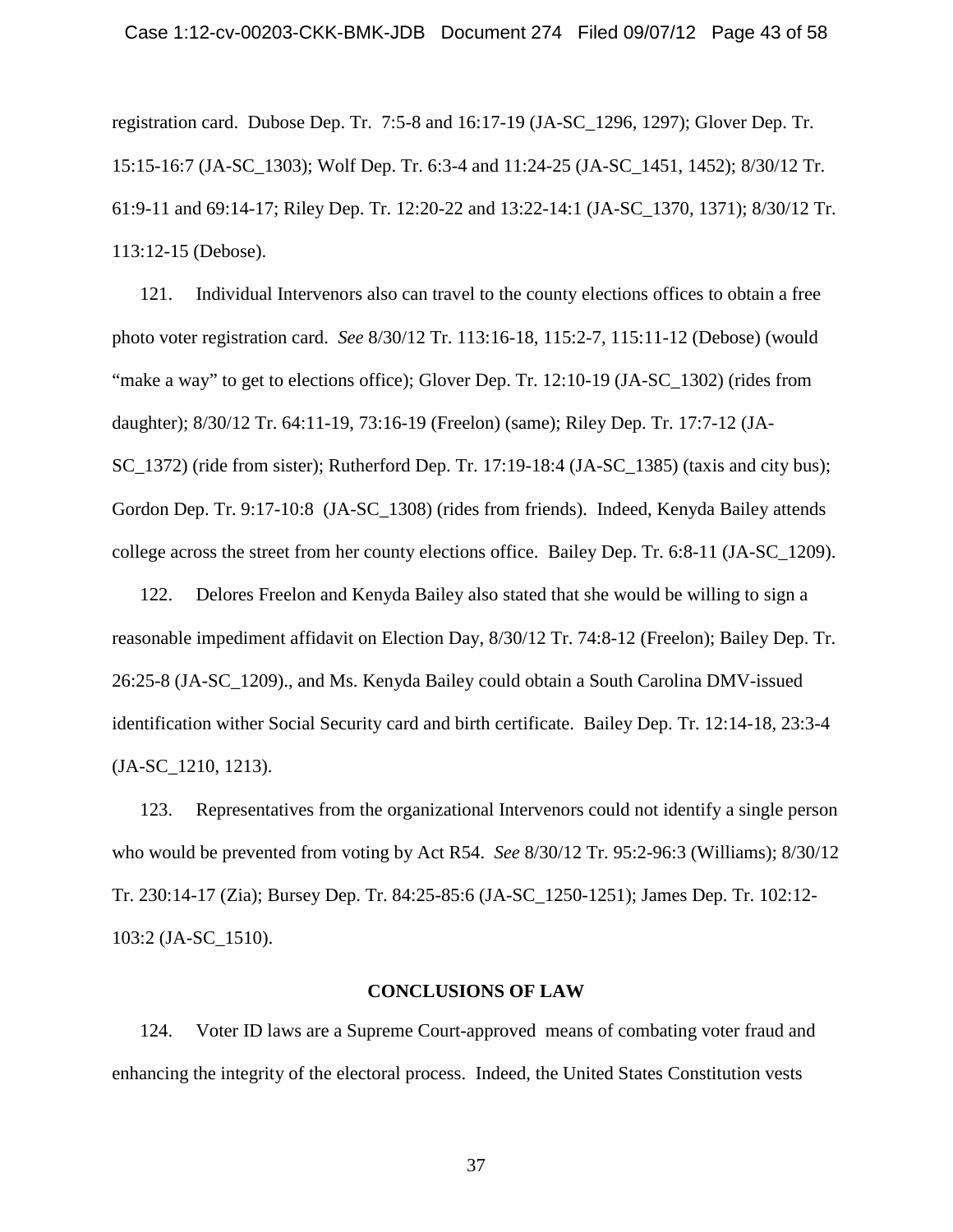### Case 1:12-cv-00203-CKK-BMK-JDB Document 274 Filed 09/07/12 Page 44 of 58

States with the power to prescribe "[t]he Times, Places and Manner of holding Elections," U.S. Const. art. I, § 4, cl. 1, including the power to enact laws aimed at the "prevention of fraud and corrupt practices." *Smiley v. Holm*, 285 U.S. 355, 366 (1932). "A State indisputably has a compelling interest in preserving the integrity of its election process." *Eu v. San Francisco Cnty. Democratic Cent. Comm.*, 489 U.S. 214, 231 (1989). States may therefore adopt "generallyapplicable and evenhanded restrictions that protect the integrity and reliability of the electoral process itself." *Anderson v. Celebrezze*, 460 U.S. 780, 788 n.9 (1983).

125. The South Carolina General Assembly enacted Act R54 to improve the State's ability to detect and deter voter fraud and to enhance public confidence in the electoral process, not for any discriminatory purpose. And Act R54 will have no discriminatory effect. The State's implementation of Act R54 will ensure that all eligible voters can effectively exercise the electoral franchise.

# <span id="page-43-0"></span>**I. Act R54 Was Enacted for Legitimate, Non-Discriminatory Purposes.**

126. Act R54 does not have any "discriminatory purpose." 42 U.S.C. §§ 1973c(a), 1973c(c). A "discriminatory purpose" means "more than intent as volition or intent as awareness of consequences. It implies that the decisionmaker . . . selected or reaffirmed a particular course of action at least in part 'because of,' not merely 'in spite of,' its adverse effects upon an identifiable group." *Pers. Adm'r of Mass. v. Feeney*, 442 U.S. 256, 279 (1979) (citation and footnote omitted); *accord City of Mobile, Ala. v. Bolden*, 446 U.S. 55, 71-72 n.17 (1980). "It is settled that discriminatory purpose" in the VRA § 5 context means the *Feeney* definition. *New York v. United States*, 874 F. Supp. 394, 399 (D.D.C. 1994) (three-judge court). *See* S. Rep. No. 109-295, at 18 (2006) ("[I]t is th[e] constitutional definition which we incorporate."); H.R. Rep. No. 109-478, at 68 (2006).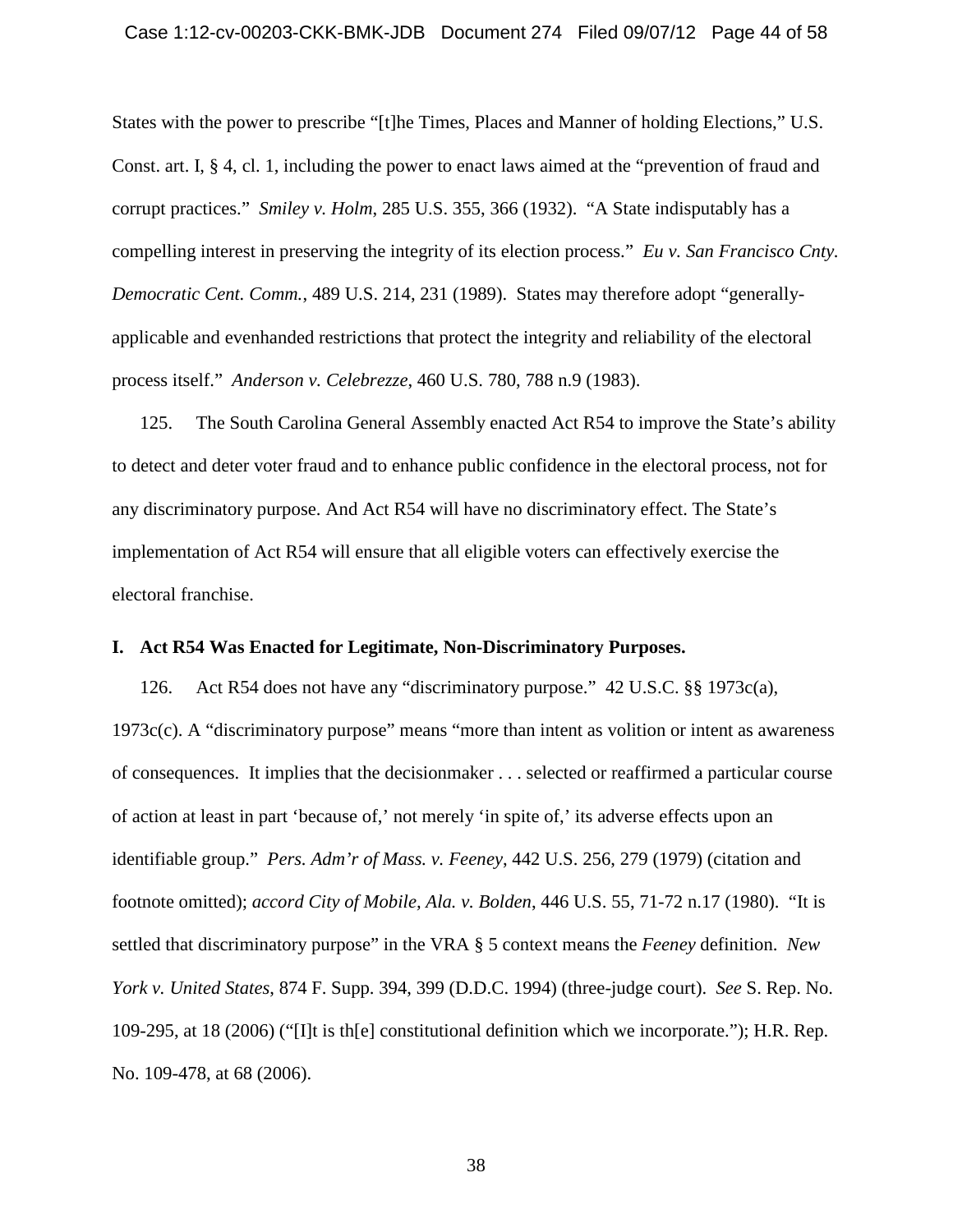127. "[U]nder section 5's 'purpose' analysis, the question is what *actually* motivated the legislators." *New York*, 874 F. Supp. at 399. "[T]he plaintiff must come forward with evidence of legitimate, nondiscriminatory motives." *Id*. at 400; *accord Shelby Cnty., Ala. v. Holder*, 811 F. Supp. 2d 424, 431 (D.D.C. 2011), *aff'd*, 679 F.3d 848 (D.C. Cir. 2012). Then "the burden shifts to the Attorney General . . . to provide some evidence of a discriminatory purpose." *New* York, 874 F. Supp. at 400. Absent "such a showing, the section 5 plaintiff will be found to have carried its burden of establishing a lack of discriminatory purpose." *Id.*

# <span id="page-44-0"></span>**A. Act R54's Purposes Are Legitimate.**

128. South Carolina adopted Act R54 to detect and deter voter fraud and to enhance public confidence in the integrity of the electoral process. FOF ¶2.

129. The Supreme Court has held that these are legitimate, important, and nondiscriminatory purposes sufficient to justify a voter ID law. *Crawford*, 553 U.S. at 196-197, 204. This is true even if there is "no evidence of any [in-person voter] fraud actually occurring in [the State] at any time in its history." *Id*. at 194; *see also Munro v. Socialist Workers Party*, 479 U.S. 189, 195-96 (1986) (Legislatures are "permitted to respond to potential deficiencies in the electoral process with foresight rather than reactively . . . ."); *Florida v. United States*, No. 11-cv-1428, slip op. at 115-16 (D.D.C. Aug. 16, 2012) (per curiam) ("[T]he fact that a state has acted proactively to close a loophole in its election laws . . . does not *by itself* raise an inference of discriminatory intent.") (citing *Crawford*).<sup>[11](#page-44-1)</sup>

<span id="page-44-1"></span><sup>&</sup>lt;sup>11</sup> The Seventh Circuit's opinion in *Crawford* explained that "the absence of prosecutions [of voter fraud in Indiana] is explained by the endemic underenforcement of minor criminal laws . . . and by the extreme difficulty of apprehending a voter impersonator. He enters the polling place, gives a name that is not his own, votes, and leaves. If later it is discovered that the name he gave is that of a dead person, no one at the polling place will remember the face of the person who gave that name, and if someone did remember it, what would he do with the information?" 472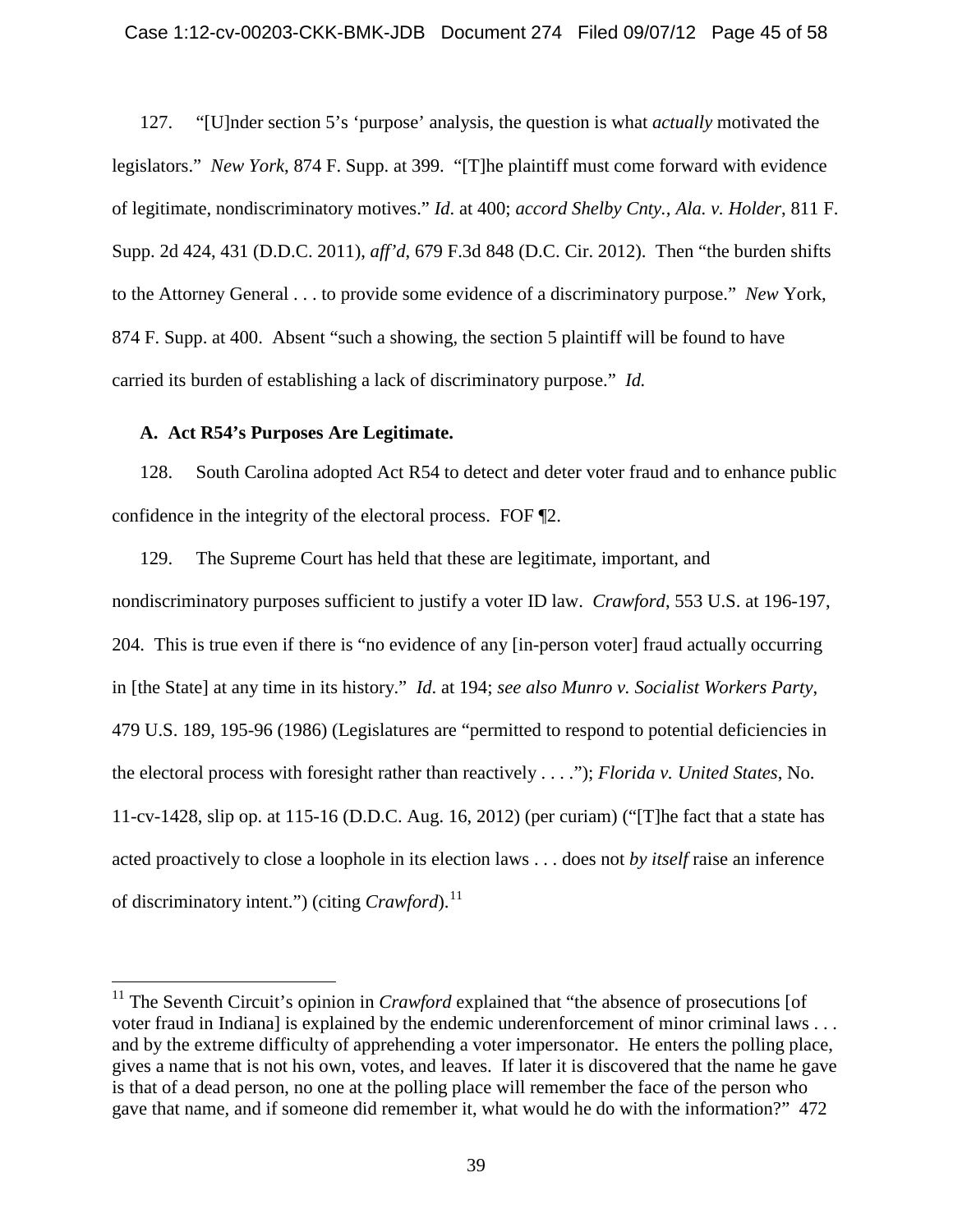#### Case 1:12-cv-00203-CKK-BMK-JDB Document 274 Filed 09/07/12 Page 46 of 58

130. Even without evidence of in-state, in-person voter fraud, *Crawford* held that "the risk of voter fraud [is] real" and "it could affect the outcome of a close election." 553 U.S. at 196. "[F]lagrant examples of such [in-person] fraud in other parts of the country have been documented throughout this Nation's history by respected historians and journalists, [and] that occasional examples have surfaced in recent years." *Id*. at 195 (footnotes omitted); *see also* H.R. Rep. No. 89-439, *reprinted* in 1965 U.S.C.C.A.N. 2437, 2471 ("The public record is replete with endless instances of vote frauds," and "[t]hese conditions do not exist in just one part of the country, but can be found in many States across the length and breadth of this land."). The same is true here.

131. Another court recently adopted *Crawford*'s holdings in a VRA § 5 case concerning voter ID legislation. *See Texas v. Holder*, No. 12-cv-128, 2012 WL 3743676, at \*12 (D.D.C. Aug. 30, 2012) (three-judge court) ("It is crucial, we think, that the Court held in *Crawford* that Indiana could act to prevent in-person voter fraud despite the fact that '[t]he record contains *no* evidence of any such fraud actually occurring in Indiana[.]'"). On this ground, the *Texas* court "reject[ed] the argument . . . that the absence of documented voter fraud . . . somehow suggests that [a State]'s interest in protecting its ballot box . . . [are] 'pretext.'" *Id.*; *see also id.* ("A state interest that is unquestionably legitimate for Indiana—without *any* concrete evidence of a problem—is unquestionably legitimate for [other States] as well.").

132. Likewise, the Fourth Circuit considers voter impersonation a "real danger." *See Hoffman v. Maryland*, 928 F.2d 646, 649 (4th Cir. 1991) (upholding a voter purge statute because it was "designed to curb vote fraud" and "[w]ithout removing the names, there exists the

 $\overline{a}$ 

F.3d 949, 953 (7th Cir. 2007), *aff'd*, 553 U.S. 181 (2008); *accord* 8/29/12 Tr. 97:6-99:12 (Bowers).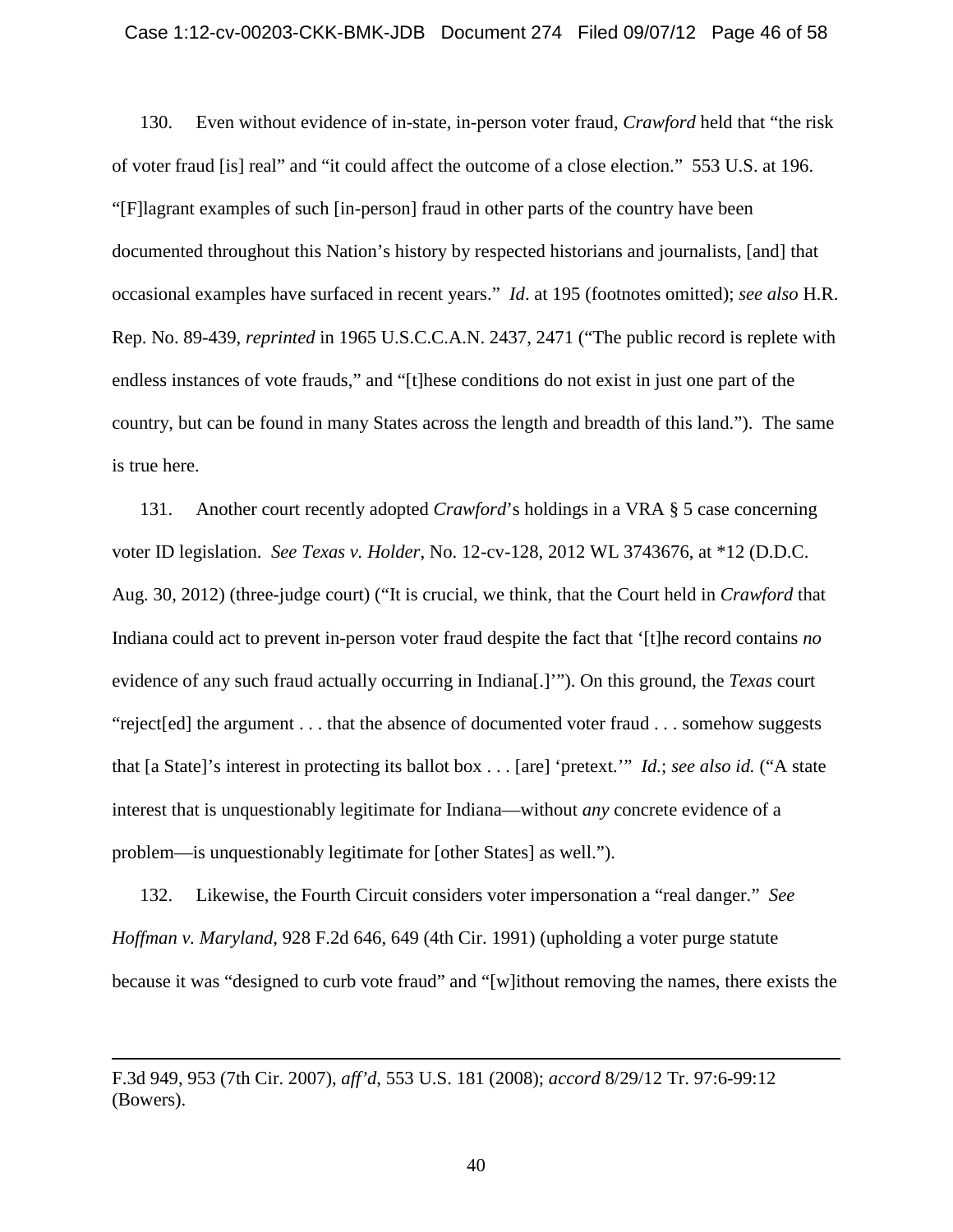# Case 1:12-cv-00203-CKK-BMK-JDB Document 274 Filed 09/07/12 Page 47 of 58

very real danger that impostors will claim to be someone on the list and vote in their places.").<sup>[12](#page-46-1)</sup>

133. Nor is South Carolina immune from voter fraud. The State has experienced numerous instances of voter fraud in the recent past, as even Act R54's opponents admit. FOF ¶16; *see also Crawford*, 553 U.S. at 195 ("Indiana's own experience with fraudulent voting in the 2003 Democratic primary for East Chicago Mayor—though perpetrated using absentee ballots and not in-person fraud—demonstrate that not only is the risk of voter fraud real but that it could affect the outcome of a close election.").

134. Act R54 also promotes "public confidence in the integrity and legitimacy of representative government." *Crawford*, 553 U.S. at 197 (quotation marks omitted); *see also Purcell v. Gonzalez*, 549 U.S. 1, 4 (2006) ("Voter fraud drives honest citizens out of the democratic process . . . ."). And enhancing public confidence in elections is a free-standing justification for a voter ID law, regardless of the magnitude of the voter fraud problem. *See Crawford*, 553 U.S. at 197 (holding that the public-confidence purpose has "independent significance"); *Fla. State Conference of NAACP v. Browning*, 569 F. Supp. 2d 1237, 1252 (2008) ("This interest . . . is nearly as weighty as the state's interest in the prevention of fraud.").

### <span id="page-46-0"></span>**B. Act R54's Purposes Are Non-Discriminatory.**

135. At trial and in numerous depositions, proponents of Act R54 confirmed that they harbored no discriminatory purpose for passing the law. FOF  $\mathbb{Z}$  Indeed, the law's architects intentionally modeled Act R54 on the Indiana and Georgia laws because they shared the common purpose of preventing voter fraud and enhancing public confidence, and because they

<span id="page-46-1"></span> <sup>12</sup> Other circuits also recognize that in-person voter fraud occurs. *See United States v. McCranie*, 169 F.3d 723, 724 (11th Cir. 1999) ("This case involves . . . vote buying, vote selling, multiple voting, and votes casts by felons and deceased voters."); *Kasper v. Bd. of Election Comm'rs of City of Chi.*, 814 F.2d 332, 334 (7th Cir. 1987) ("Once Chicago was known as Hog Butcher to the World. No more. One Chicago industry is hardier: election fraud. The dead awaken just in time to vote on election day.").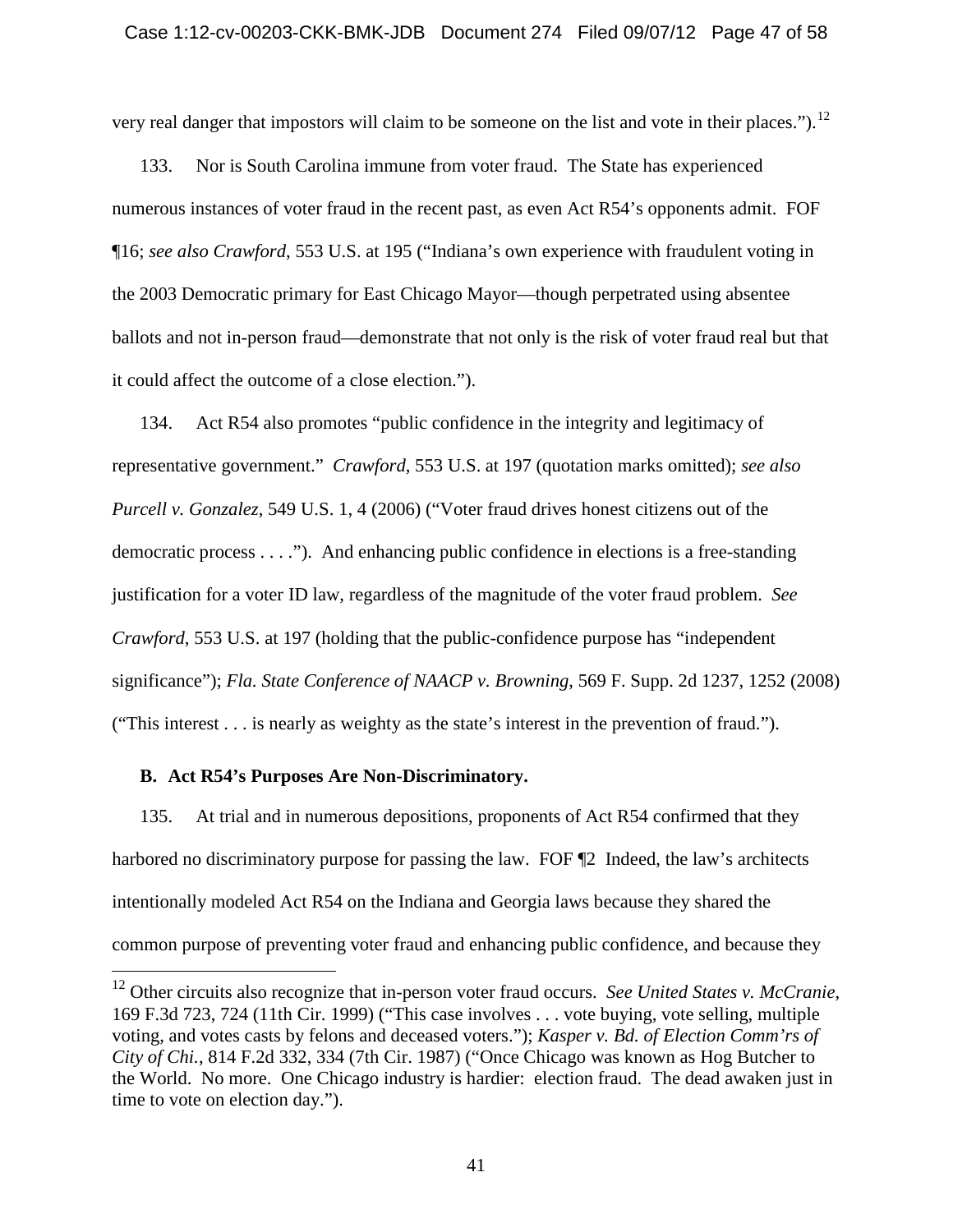### Case 1:12-cv-00203-CKK-BMK-JDB Document 274 Filed 09/07/12 Page 48 of 58

wanted to ensure that South Carolina, like Indiana and Georgia, would not run afoul of the Constitution or Voting Rights Act. FOF ¶¶ 17-18.

136. Act R54 is more than just facially neutral, it contains many mitigating provisions consciously aimed at preventing any disproportionate racial impact. These provisions were created through bipartisan compromise, FOF ¶29, and were added to a predecessor bill by nearunanimous vote in the Senate. FOF ¶¶31-34.

137. That Act R54 has no racial purpose is further confirmed by the fact that far more white voters than minority voters lack Act R54 ID. FOF ¶106-107. Thus, "[t]oo many [white voters] are affected . . . to permit the inference that the statute is but a pretext for preferring [white voters] over [minority voters]." *Feeney*, 442 U.S. at 275. Under any metric proposed by Act R54's opponents, many more white voters than black voters are potentially effected by Act R54, making it a nonsensical vehicle for racial discrimination.

## <span id="page-47-0"></span>**C. Defendants Cannot Refute Act R54's Legitimate, Non-Discriminatory Purposes.**

138. Given this strong *prima facie* evidence that Act R54 was enacted for legitimate, nondiscriminatory purposes, the burden shifts to the United States and Intervenors "to refute the [State's] prima facie showing." *Reno v. Bossier Parrish Sch. Bd.*, 528 U.S. 320, 332 (2000) (*Bossier II*). That Defendants cannot do.

# <span id="page-47-1"></span>**II. Act R54 Will Have No Discriminatory Effect.**

139. Act R54 will not "deny[ ] or abridg[e] the right to vote on account of race or color, or [membership in a language minority group]." 42 U.S.C. § 1973c(a). The State's implementation of the Act, including its key mitigating provisions, will ensure that the law will not disproportionately affect minority voters or impose any material burden on any voters. Unlike the Texas voter ID, Act R54 will not require voters to pay a fee or travel an inordinate distance in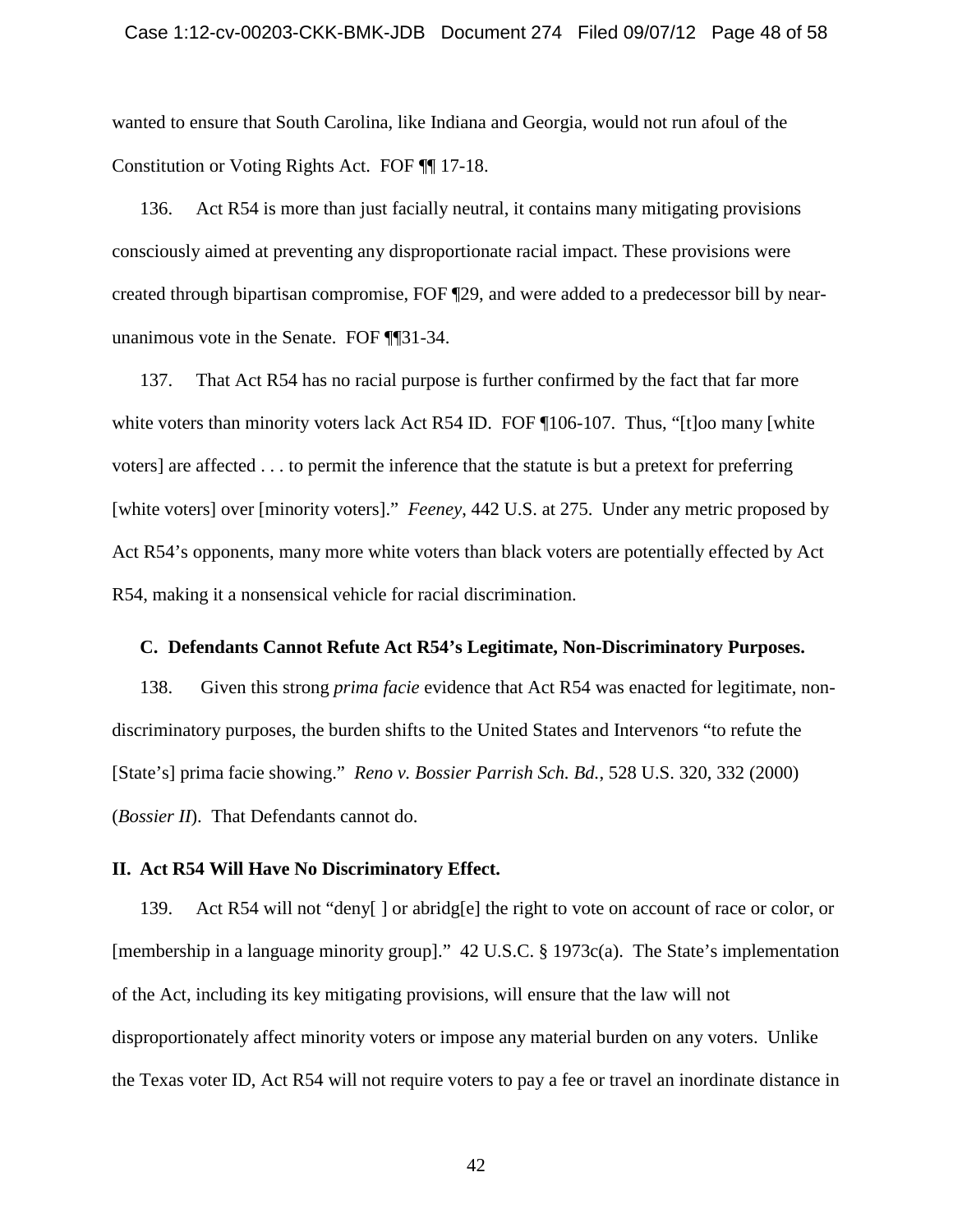order to vote.

#### <span id="page-48-0"></span>**A. Act R54 Will Not Result in Retrogression.**

140. Act R54 will not "lead to a retrogression in the position of racial minorities with respect to their effective exercise of the electoral franchise." *Beer v. United States*, 425 U.S. 130, 141 (1976); *see also Holder v. Hall*, 512 U.S. 874, 883 (1994) (plurality opinion) (retrogression is "measured against the existing voting practice," referred to as the "benchmark" practice); *Riley v. Kennedy*, 553 U.S. 406, 421 (2008) (defining the "baseline as the most recent practice that was both precleared and 'in force or effect'").

141. The court in the *Florida* case articulated the following retrogression framework for "ballot access" preclearance suits: "a change that alters the procedures or circumstances governing voting and voter registration will result in retrogression if: (1) the individuals who will be affected by the change are disproportionately likely to be members of a protected minority group; and (2) the change imposes a burden material enough that it will likely cause some reasonable minority voters not to exercise the franchise." *Florida*, slip op. at 23-24.

142. The *Florida* court emphasized that "the retrogression test in ballot access cases is not solely one of 'disparate impact.'" *Id.* at 24. Thus, "a change is not retrogressive simply because it deals with a method of voting or registration that minorities use more frequently . . . . Rather, to be retrogressive, a ballot access change must be sufficiently burdensome that it will likely cause some reasonable minority voters not to register to vote, not to go to the polls, or not to be able to cast an effective ballot once they get to the polls." *Id.*

143. The *Florida* court also stressed that courts "do not focus solely on the burdens imposed by a voting change, but rather must also take account of any off-setting, or 'ameliorative,' adjustments." *Id.* (citing *City of Richmond v. United States*, 422 U.S. 358, 370-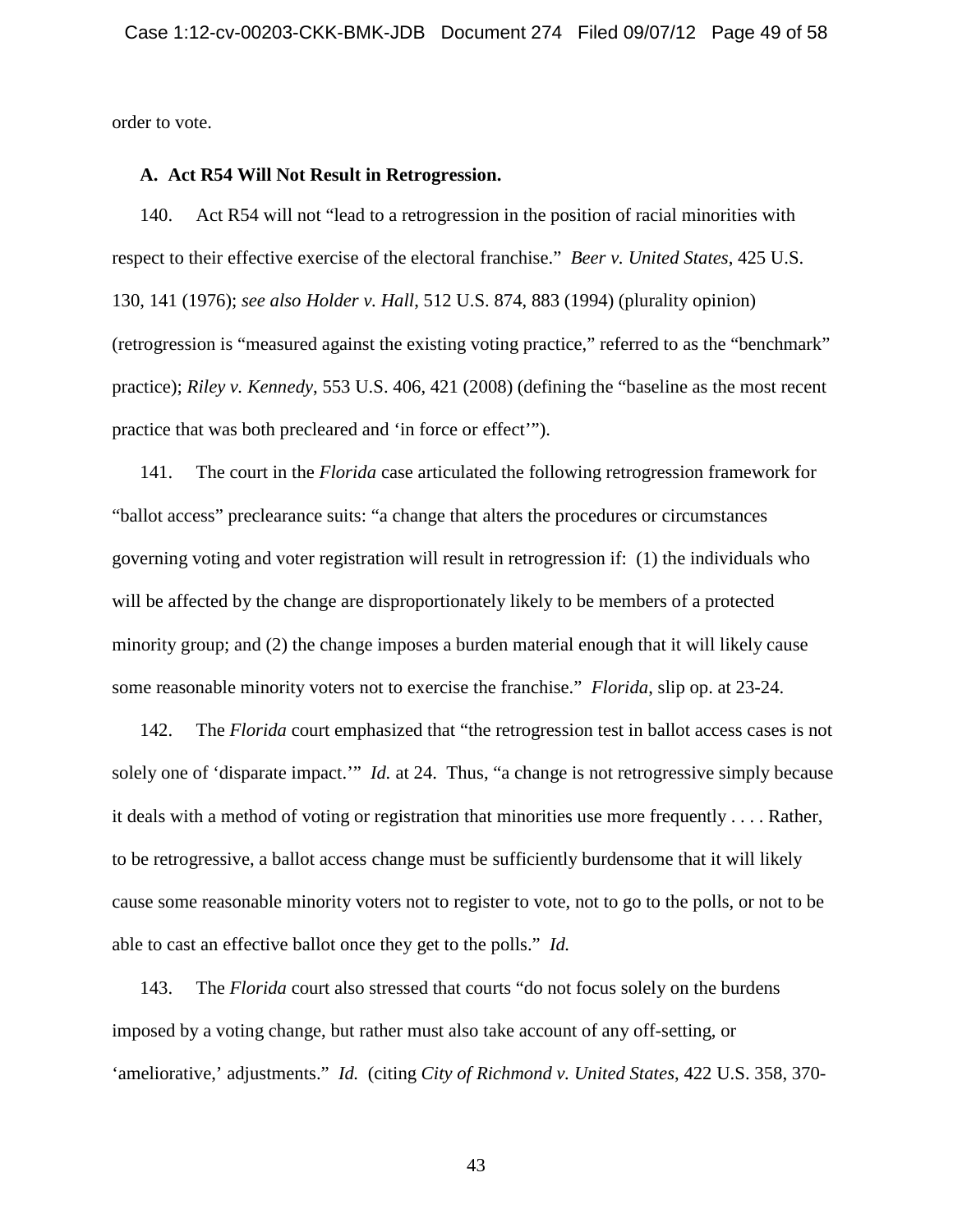71 (1975); *City of Petersburg v. United States*, 354 F. Supp. 1021, 1031 (D.D.C. 1973)).

144. The court in the *Texas* voter ID case did not expressly adopt the two-part *Florida* test, although its analysis is consistent with the general *Florida* framework. *See Texas*, 2012 WL 3743676, at \*13. Moreover, given *Crawford*'s holding that the "inconvenience of making a trip to the [Bureau of Motor Vehicles] . . . does not qualify as a substantial burden on the right to vote," 553 U.S. at 198, the *Texas* court "fail[ed] to see how that same inconvenience could, absent more, undermine the 'effective exercise of the electoral franchise' for minority voters." 2012 WL 3743676, at \*13.

145. Accordingly, the *Texas* court set forth the following important rule for voter ID preclearance suits: A State "can prove that [its voter ID law] lacks retrogressive effect even if a disproportionate number of minority voters in the state currently lack photo ID," if "these wouldbe voters could easily obtain . . . qualifying ID without cost or major inconvenience." *Id.*

146. This Court is not bound by the holdings of its sister panels. *See In re Korean Air Lines Disaster of Sept. 1, 1983*, 829 F.2d 1171, 1176 (D.C. Cir. 1987). But if this Court adopts the *Florida* framework, Act R54 satisfies both prongs of the test: it will neither disproportionately affect nor impose a material burden on minority voters. And if this Court adopts the *Texas* holding, Act R54 is even more clearly entitled to preclearance because South Carolina voters will be able to obtain acceptable ID without cost or major inconvenience. In fact, Act R54 goes even further, because any voter facing a reasonable impediment may vote.

### **1. Act R54 Will Not Disproportionately Affect Minority Voters.**

<span id="page-49-0"></span>147. The two percentage point gap that Dr. Hood found with respect to ID possession rates among white and minority registered voters is not a definitive measure of Act R54's future effect because many of the law's key mitigating provisions have not yet taken effect. *See Florida*, slip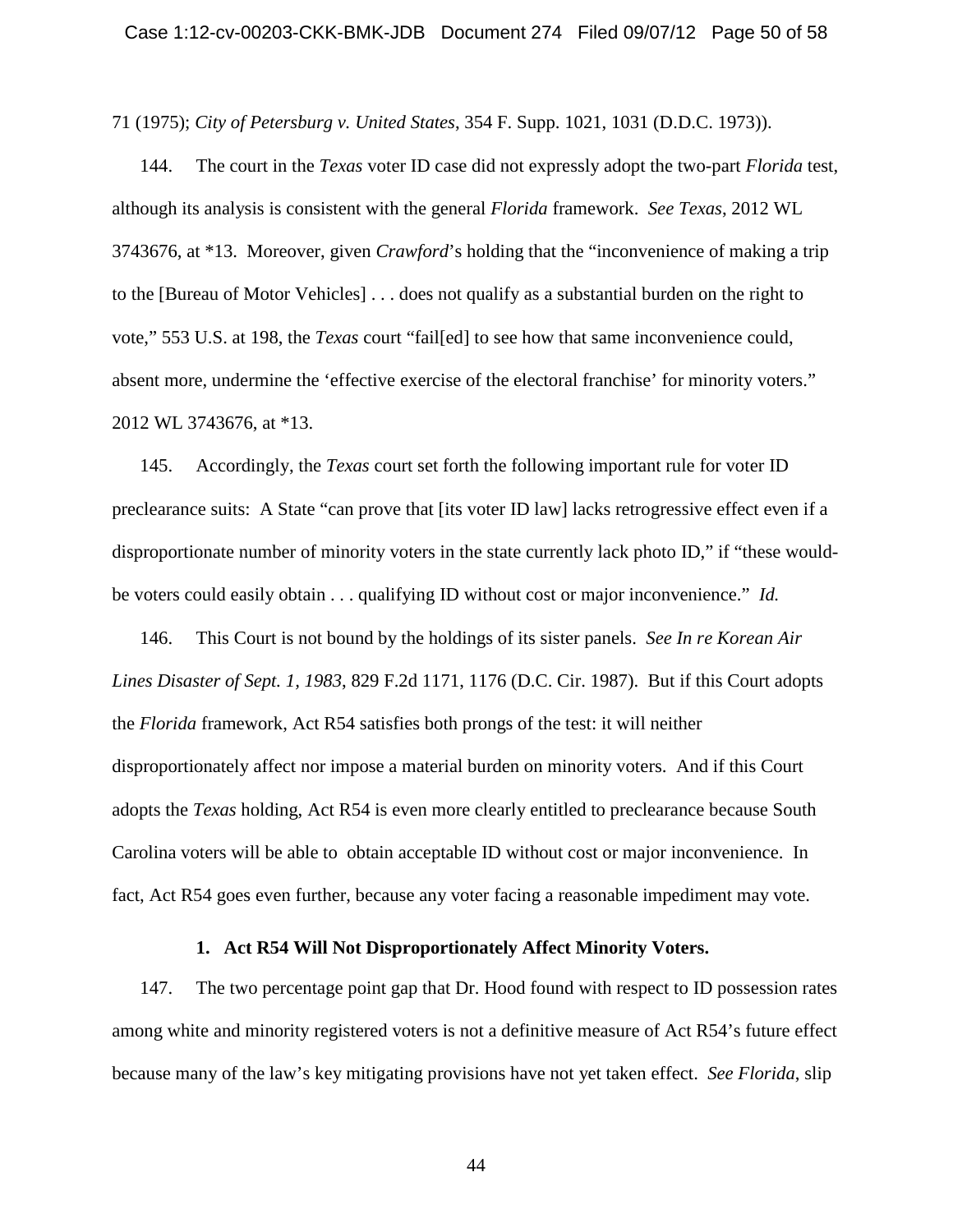#### Case 1:12-cv-00203-CKK-BMK-JDB Document 274 Filed 09/07/12 Page 51 of 58

op. at 24 (holding that retrogression analysis must "take account of any off-setting, or 'ameliorative,' adjustments"). Voters cannot yet obtain the most accessible form of photo ID that will be available under the law—the photo voter registration card—nor has the State been able to implement the educational programs mandated in Sections 7 and 8 of the Act. FOF ¶¶ 57-63, 85-94. These measures will surely decrease the number of voters without acceptable photo ID.

148. The State's already considerable burden in this case, *Nw. Austin Mun. Utility Dist. No. One v. Holder*, 557 U.S. 193, 202 (2009), cannot be compounded by the Attorney General's refusal to preclear the patently non-retrogressive provision of *free* photo voter registration cards.

149. Virtually all registered voters are capable of obtaining at least one acceptable form of photo ID. This is why Intervenors have failed to identify a single person who would not be able to obtain at least a free photo voter registration card. FOF ¶¶ 119-123; *cf. Crawford*, 553 U.S. at 200-201 (noting that the record includes only a handful of individuals who might not have trouble obtaining photo ID); *Billups*, 554 F.3d at 1354.

150. Dr. Hood's study of turnout in Georgia suggests that a pre-implementation gap in ID possession will not necessarily translate to a post-implementation turnout gap. FOF ¶118. Importantly, Georgia implemented a free photo voter registration card like the one provided in Section 4 of Act R54. *See Texas*, 2012 WL 3743676, at \*32 ("Georgia's voter ID law was precleared by the Attorney General—and probably for good reason. . . . Georgia law requires each county to provide free election IDs, and further allows voters to present a wide range of documents to obtain those IDs."). Act R54 provides an identical form of free ID.

151. Moreover, unlike the Georgia voters in Dr. Hood's study, South Carolina voters who cannot obtain photo ID can use the reasonable impediment affidavit. FOF ¶¶67-79. This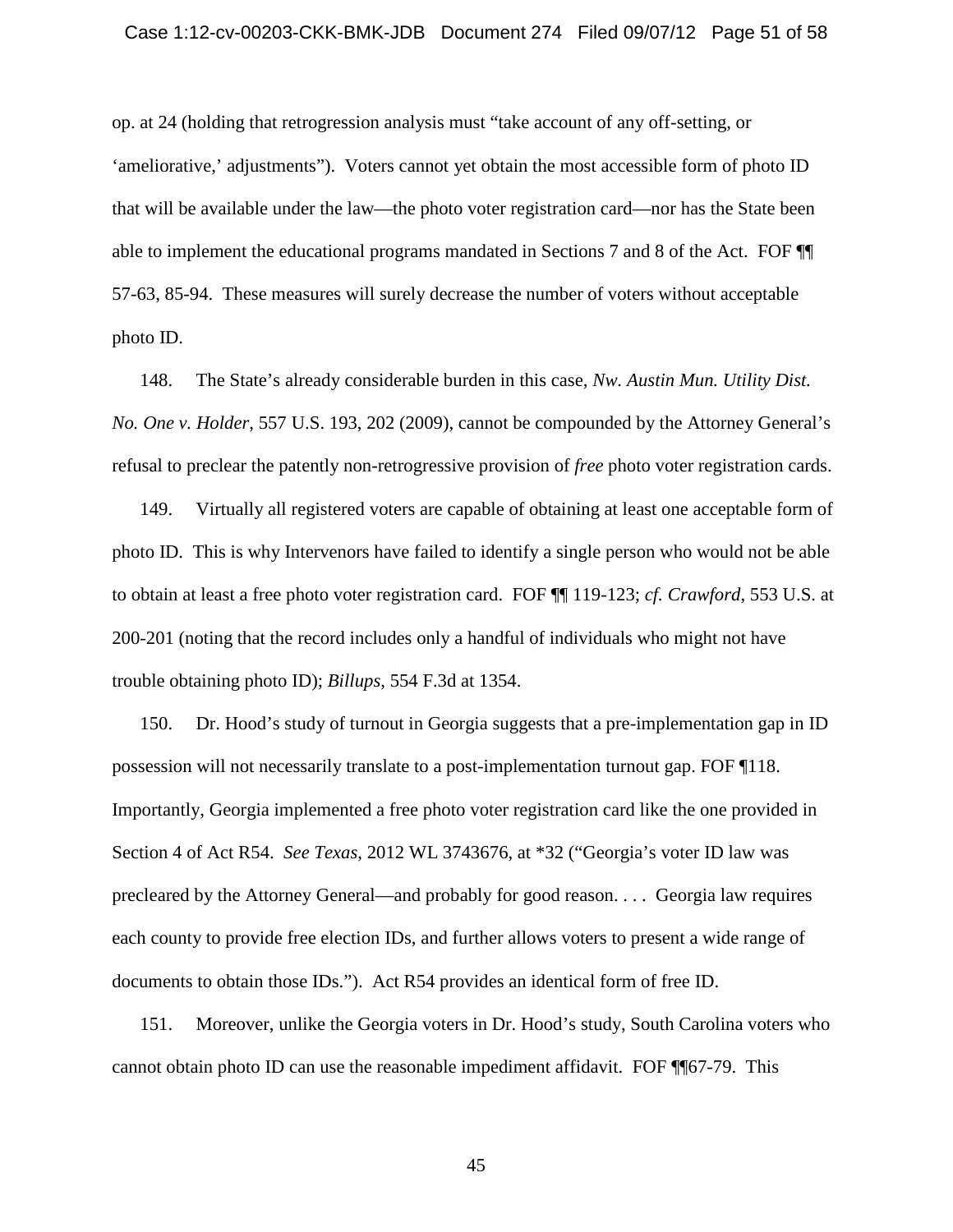### Case 1:12-cv-00203-CKK-BMK-JDB Document 274 Filed 09/07/12 Page 52 of 58

provision will be implemented so as to "err on the side of the voter," FOF ¶¶73-74, 76, and any conflicting legal requirements will be resolved in favor of the "fundamental right to vote," FOF ¶¶ 70-74 . *See also* South Carolina's Responses to the Court's Questions Regarding Implementation of Act R54 (Doc. 263). This final backstop ensures Act R54 will not disproportionately affect *any* voters. *Cf. Texas*, 2012 WL 3743676, at \*26 (holding that Texas's voter ID law, which includes no similar exception, "would in fact have a retrogressive effect on Hispanic and African American voters").

# **2. Act R54 Will Not Impose a Material Burden on Minority Voters.**

<span id="page-51-0"></span>152. Act R54 will not impose a material burden on minority voters because acceptable ID can be obtained without cost or major inconvenience, *see Texas*, 2012 WL 3743676, at \*13, and casting a provisional ballot does not constitute a material burden, *see Florida*, slip op. at 87-90.

153. Under Act R54, voters will be able to obtain acceptable photo ID at no cost. To obtain a free photo voter registration card, a voter need only present her current voter registration card, any of the forms of documentation currently acceptable to register in the first place, or her date of birth and the last four digits of her social security number. FOF ¶59.

154. None of these prerequisites carry a hidden cost, which sets Act R54 apart from the Texas. *See Texas*, 2012 WL 3743676, at \*27 ("In order to obtain an EIC, would-be voters will need to present one of several underlying documents, and . . . the least expensive option for most prospective voters who lack supporting identification will be a certified copy of their birth certificate—which costs at least \$22.").

155. In addition, free state identification cards will also be available through the DMV to anyone who possesses the requisite documentation. FOF ¶¶ 64-65. This makes South Carolina's *second* form of free photo ID much more like Indiana's free ID that the *Texas* court suggested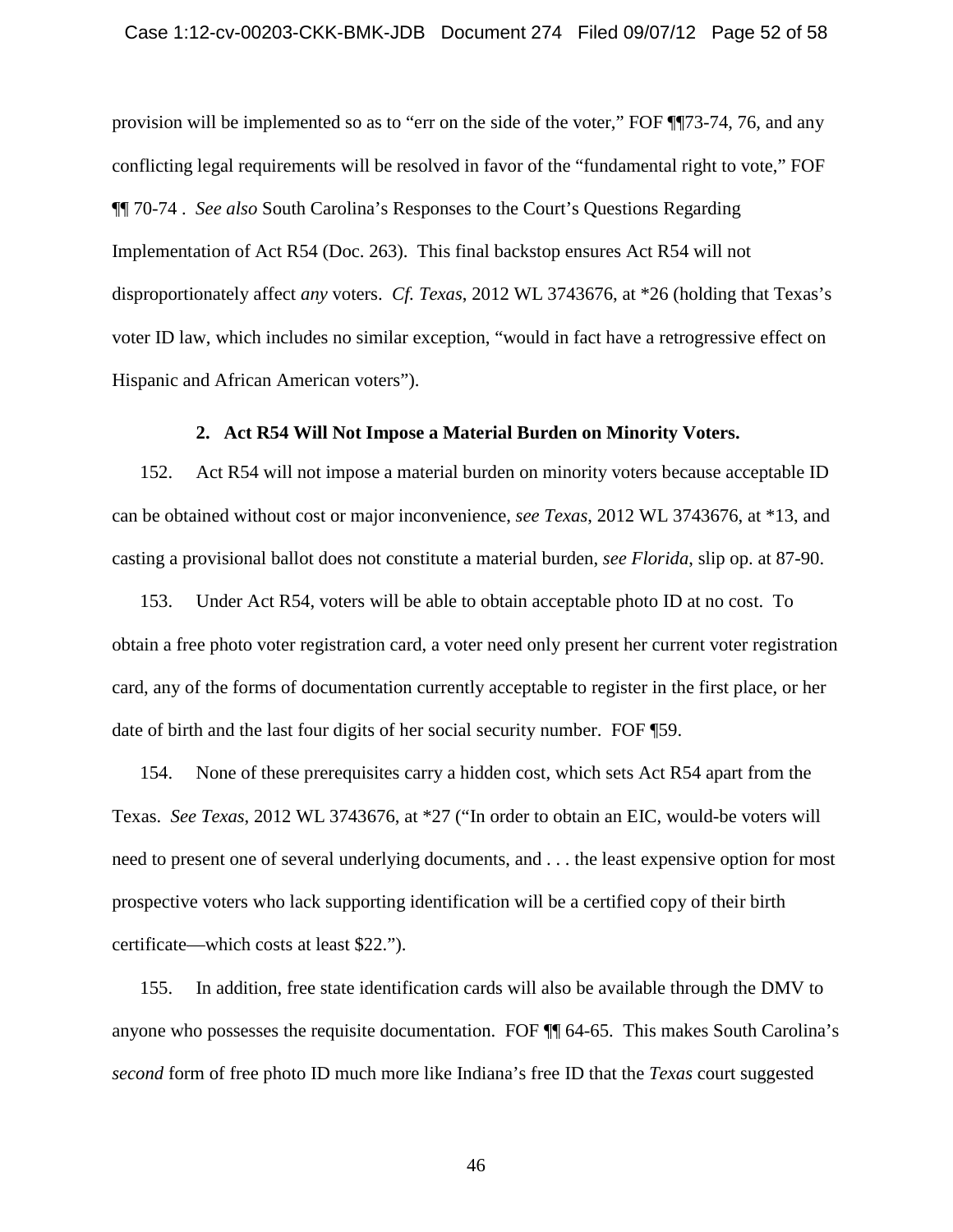#### Case 1:12-cv-00203-CKK-BMK-JDB Document 274 Filed 09/07/12 Page 53 of 58

that Indiana's lower cost might be acceptable for preclearance. *See Texas*, 2012 WL 3743676 at \*15 ("[I]n Indiana the 'fee for obtaining a copy of one's birth certificate' is significantly lower than in Texas, ranging from \$3 to \$12, depending on the county.").

156. Under Act R54, South Carolina voters will be able to obtain either forms of free photo ID without major inconvenience. Every county in South Carolina has a voter registration office and at least one DMV office where voters can obtain free photo ID. FOF ¶¶ 58, 65.

157. This too sets South Carolina apart from Texas. *See Texas*, 2012 WL 3743676, at \*16 ("81 Texas counties have no [DPS] office, and 34 additional counties have [DPS] offices open two days per week or less," which "means that in at least one-third of Texas's counties, would-be voters will have to travel out-of-county merely to apply for an EIC."). And it puts South Carolina in line with Georgia and Indiana. *See id.* ("Georgia law requires each county to 'provide at least one place in the county at which it shall accept applications for and issue [free] Georgia voter identification cards.' Similarly, every Indiana county has a BMV office that is required by law to disperse 'free' photo IDs.") (citations omitted).

158. Even if all this were not enough, Act R54's provisional ballot measures eliminate any remaining burden. FOF ¶¶ 66-84. It is likely that "a voter who has already committed to waiting in line to cast a ballot, and then learns that he or she" does not possess the requisite identification, "will [not] leave the precinct rather than vote a provisional ballot." *Id.* at 89-90.

159. These broad exceptions set South Carolina apart from all of its peers. Neither Texas nor Georgia has any similar exception. Indiana provides a religious exemption and an exemption limited to "indigen[ce]," but the voter must travel to "the circuit court clerk" to execute the requisite affidavit. *See Crawford*, 553 U.S. at 186. Act R54's reasonable impediment exemption, meanwhile, covers *any* obstacle outside a voter's control and allows the voter to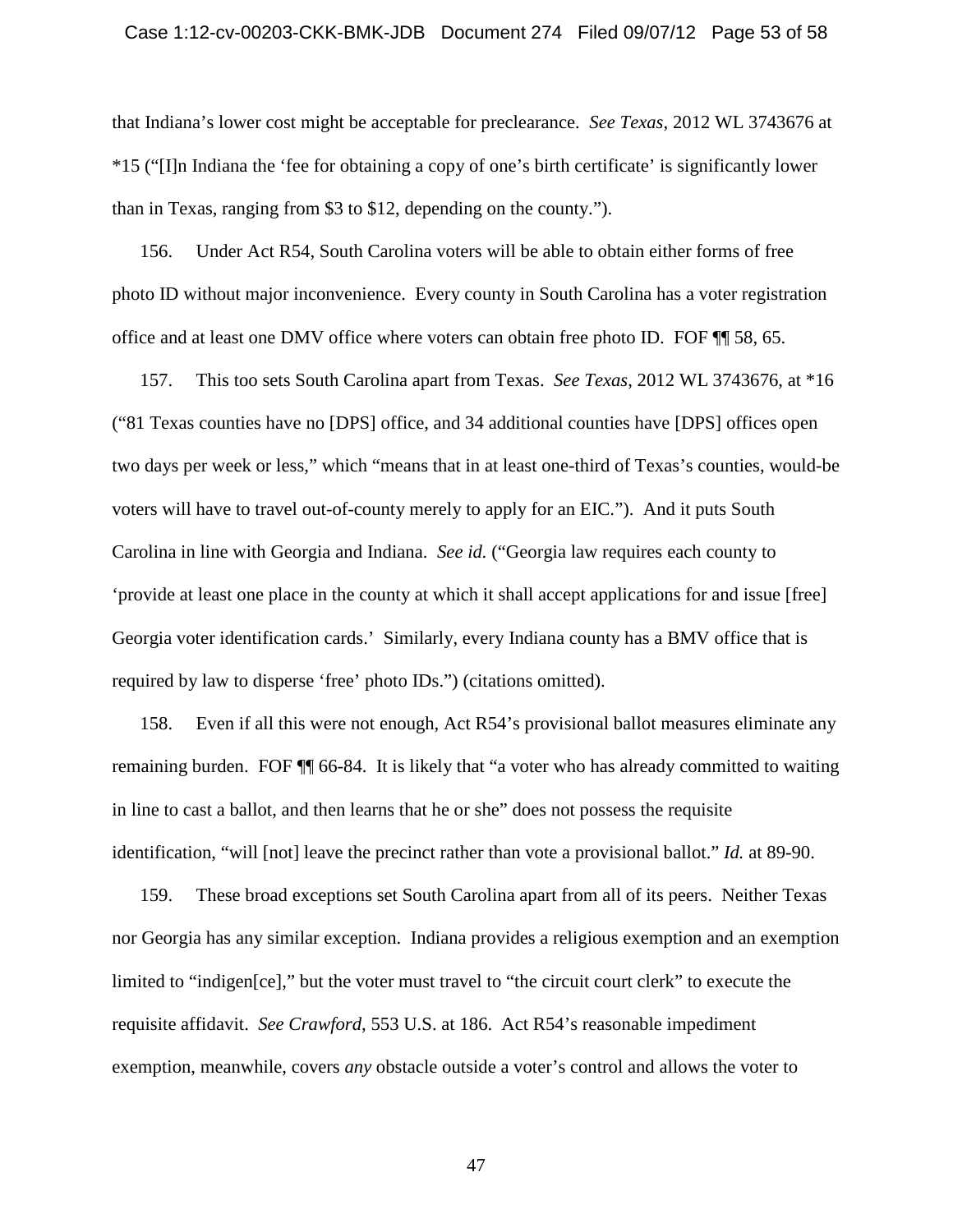execute her affidavit at the polling place. FOF ¶¶71, 73, 92.

160. In short, "[t]he contrast" between Act R54 and Texas's voter ID law "could hardly be more stark," *Texas*, 2012 WL 3743676, at \*32, and the comparison with the Georgia and Indiana laws could hardly be more clear. If anything, Act R54's mitigating provisions go further than all three of these other States. They are therefore entitled to preclearance.

## <span id="page-53-0"></span>**B. Act R54's Effect, If Any, Is Not "on Account of Race or Color."**

161. Even if Act R54 would have a material effect on voters, it would not be "on account of race or color." 42 U.S.C. § 1973c(a). Act R54 is a "nondiscriminatory law[] supported by valid neutral justifications" that applies to all voters . *Crawford*, 553 U.S. at 204.

162. To the extent that registrants who currently lack photo ID cannot vote in person after preclearance of Act R54, the legal cause of their inability to vote will be their own decision. *See Ortiz v. City of Phila. Office of City Comm'rs Voter Registration Dir.*, 28 F.3d 306, 314 (3d Cir. 1994) (rejecting a VRA § 2 challenge to Philadelphia's voter purge statute because "registered voters are purged . . . without regard to race [or] color").

163. In two recent VRA cases, the *en banc* Ninth Circuit has adopted this very logic. In *Farrakhan v. Gregoire*, 623 F.3d 990, 992 (9th Cir. 2010) (en banc), the court held that "statistical evidence" of "racial disparities" does not prove that a felon disenfranchisement law violates the VRA § 2. Even more on point, in *Gonzalez v. Arizona*, 677 F.3d 383 (9th Cir. 2012) (en banc), the Ninth Circuit held that there was "no proof of a causal relationship between [Arizona's voter ID law] and any alleged discriminatory impact on Latinos." *Id*. at 406.

164. Though § 2 and § 5 of the VRA have distinct functions, the operative statutory language is the same. *Compare* 42 U.S.C. § 1973(a), *with* 42 U.S.C. § 1973c(a).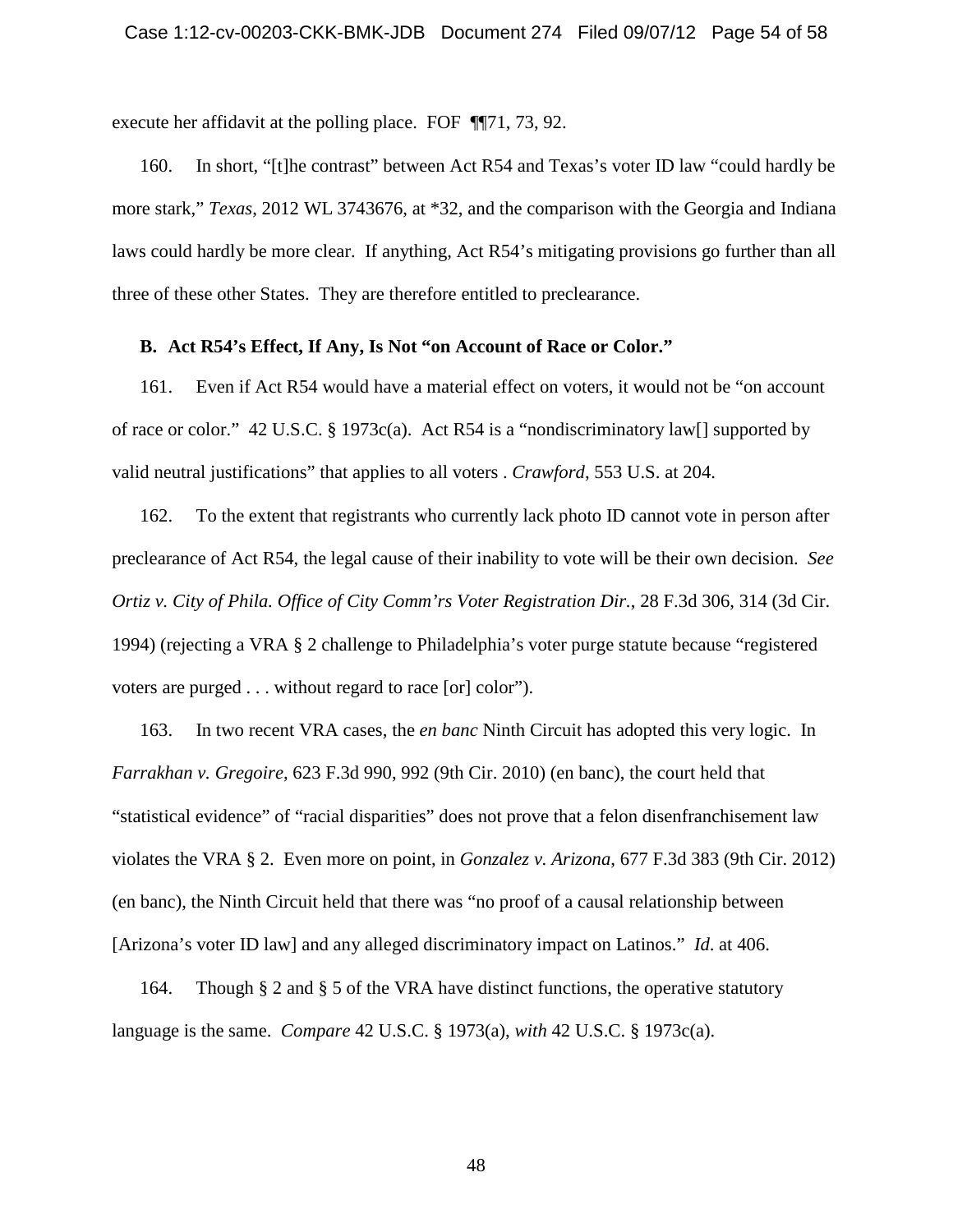### <span id="page-54-0"></span>**III.Preclearance of Act R54 Will Avoid Grave Constitutional Concerns.**

165. The Supreme Court and D.C. Circuit have recognized that "the extraordinary federalism costs imposed by [VRA § 5] raise substantial constitutional concerns." *Shelby Cnty., Ala. v. Holder*, 679 F.3d 848, 884 (D.C. Cir. 2012); *see also Nw. Austin Mun. Util. Dist. No. 1 v. Holder*, 557 U.S. 193, 201 (2009). Any construction of VRA § 5 that would not permit the preclearance of Act R54 would raise a serious question as to whether Congress exceeded constitutional limits when in 2006 it extended the law for another 25 years.

166. "[W]hen a particular interpretation of a statute invokes the outer limits of Congress' power, [the courts] expect a clear indication that Congress intended that result." *INS v. St. Cyr*, 533 U.S. 289, 299 (2001). Thus, "if an otherwise acceptable construction of a statute would raise serious constitutional problems, and where an alternative interpretation of the statute is 'fairly possible,' [courts] are obliged to construe the statute to avoid such problems." *Id.* at 299- 300. Accordingly, "[a] statute must be construed, if fairly possible, so as to avoid not only the conclusion that it is unconstitutional but also grave doubts upon that score." *United States v. Jin Fuey Moy*, 241 U.S. 394, 401 (1916).

167. Denying preclearance to Act R54 would violate the "fundamental principle" that "all the States enjoy 'equal sovereignty.'" *Nw. Austin*, 557 U.S. at 203 (quoting *United States v. Louisiana*, 363 U.S. 1, 16 (1960)). In States that are not covered by VRA § 5, such as Indiana, voter ID laws may go into effect immediately upon adoption. In covered States, meanwhile, voter ID laws must be precleared by the Attorney General or a district court before taking effect. The voter ID laws of other covered States—Arizona, Georgia, Louisiana, and Michigan—were long ago precleared by the Attorney General and are in effect today. FOF ¶ 9, 12-13. Yet, over a year after its adoption, Act R54 remains ineffective.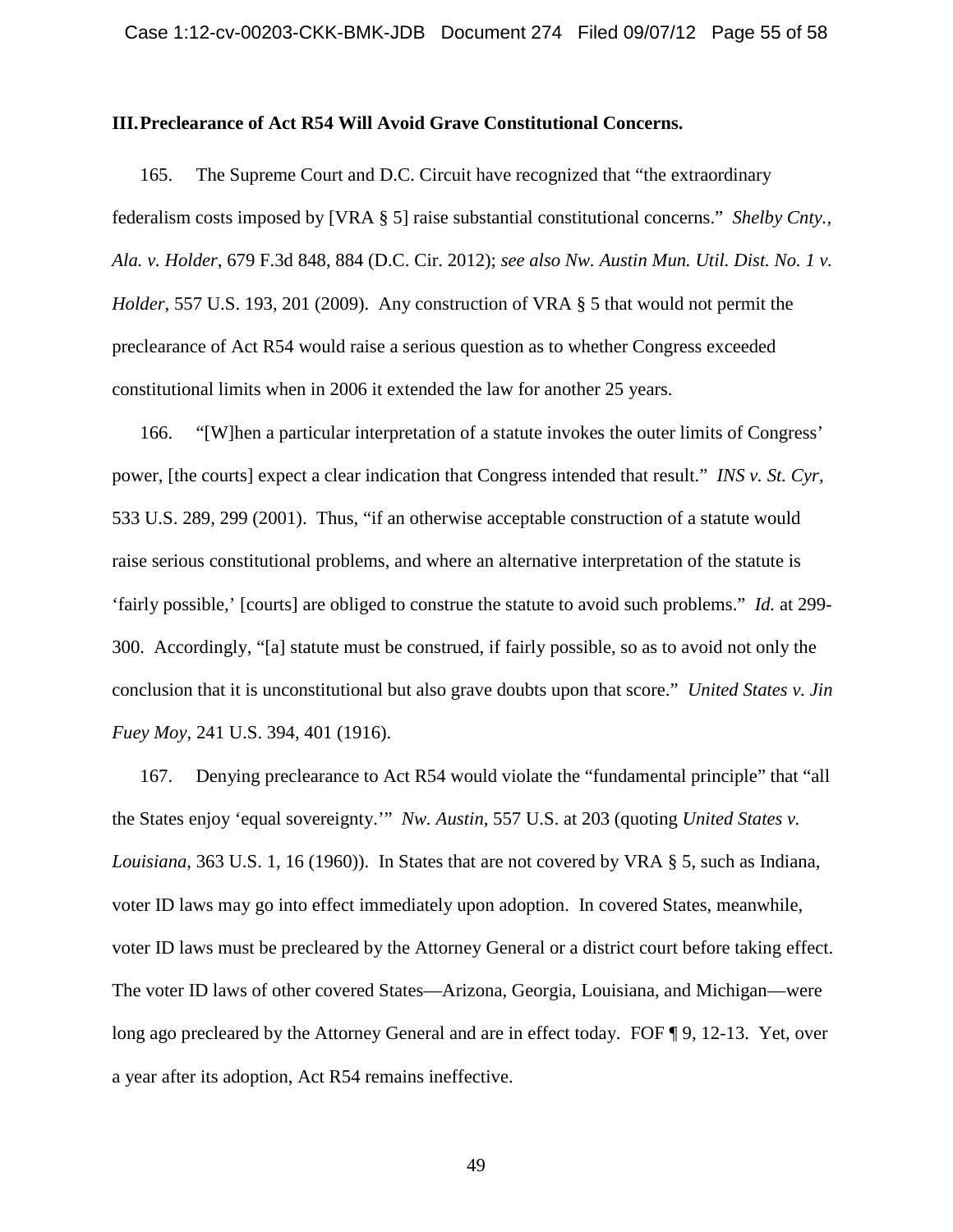# Case 1:12-cv-00203-CKK-BMK-JDB Document 274 Filed 09/07/12 Page 56 of 58

168. Refusal to preclear Act R54 would mean that non-covered States such as Indiana, and even some covered States such as Georgia, and New Hampshire may adopt and implement voter ID laws, but South Carolina may not. The resulting inequality among equal sovereigns would exacerbate the constitutional problems of VRA § 5, especially given the substantial similarities between Act R54 and the Indiana, Georgia, and New Hampshire laws—not to mention that South Carolina ranks higher than Indiana in minority "registration and voting rates, as well as in black elected officials." *Shelby Cnty.*, 679 F.3d at 902 (Williams, J., dissenting).

169. The need to avoid a problematic construction of VRA  $\S$  5 in this case is particularly acute in light of Congress' 2006 amendments to statute. In 2006, "Congress extended [VRA] § 5 for yet another 25 years." *Nw. Austin*, 557 U.S. at 200. In so doing, Congress retained the 1972 geographic coverage formula, even though it "is based on data that is now more than [38] years old, and there is considerable evidence that it fails to account for current political conditions." *Id*. at 203. The 2006 reauthorization also overrode two Supreme Court decisions—*Georgia v. Ashcroft*, 539 U.S. 461 (2003); *Reno v. Bossier Parish Sch. Bd*., 528 U.S. 320, 336 (2000)—that had adopted constructions of VRA § 5 that reduced the constitutional concerns arising from the statute. *See* 42 U.S.C. § 1973c(b)-(d); *see also* Pub. L. No. 109-246, § 2(b)(6), 120 Stat. 577, 42 U.S.C. § 1973 note. Thus, after Congress' 2006 amendments, VRA § 5 is even more constitutionally suspect than ever before. This Court should not add to the weight of those problems by denying preclearance in this case.

### **CONCLUSION**

<span id="page-55-0"></span>For foregoing reasons, the Court should preclear Sections 4, 5, 7, and 8 of Act R54 under Section 5 of the Voting Rights Act, 42 U.S.C. § 1973c.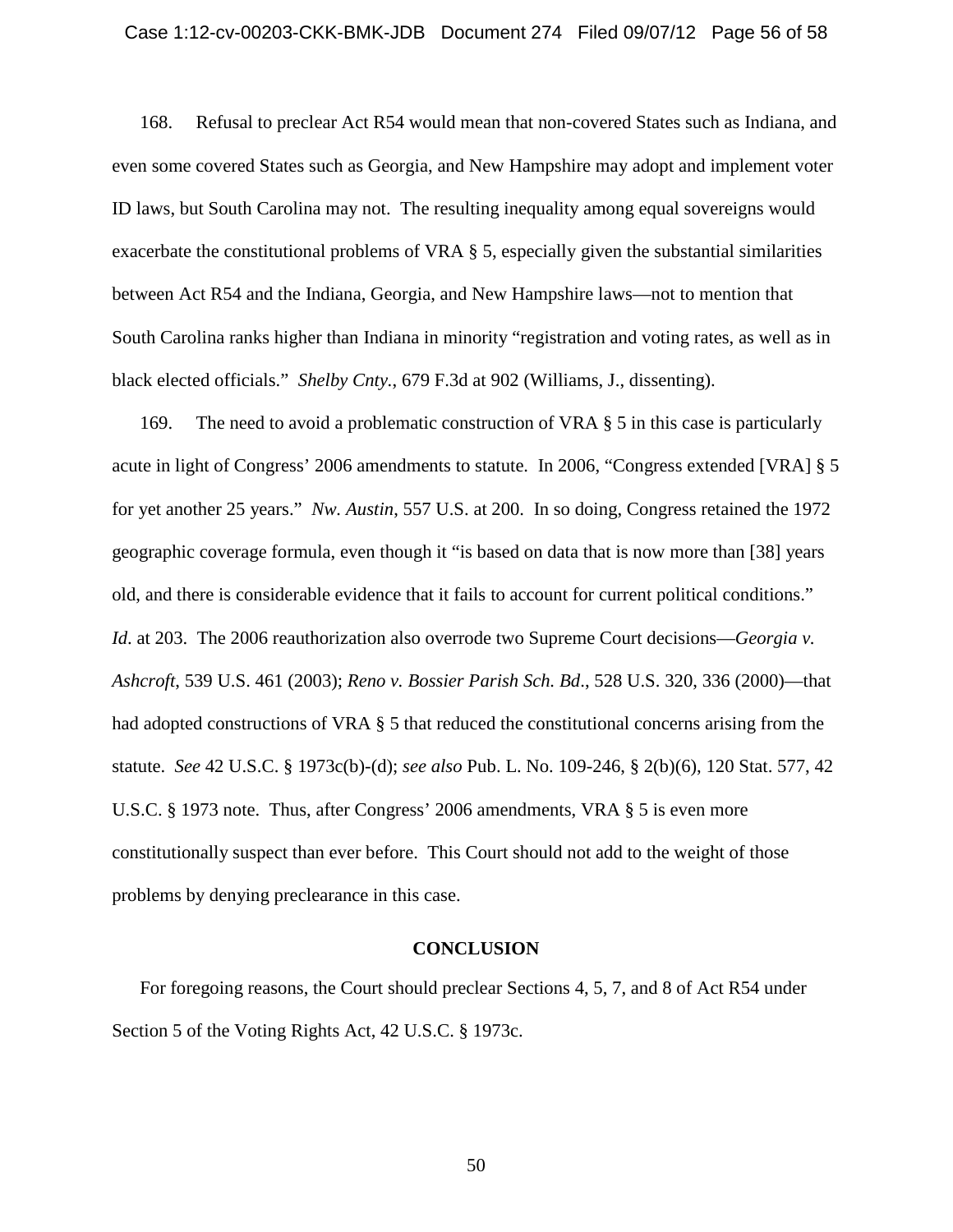Respectfully submitted,

Hon. Alan Wilson ATTORNEY GENERAL OF SOUTH CAROLINA Bryan Stirling DEPUTY ATTORNEY GENERAL Rembert Dennis Building, Room 519 1000 Assembly Street Columbia, SC 29201 (803) 734-3970

Karl S. Bowers, Jr. (admitted *pro hac vice*) WOMBLE CARLYLE SANDRIDGE & RICE 1727 Hampton Street Columbia, SC 29201 (803) 454-6504

s/H. Christopher Bartolomucci Paul D. Clement (DC Bar No. 433215) H. Christopher Bartolomucci (DC Bar No. 453423) Stephen V. Potenza (admitted *pro hac vice*) Jeffrey M. Harris (admitted *pro hac vice*) Brian J. Field (DC Bar No. 985577) D. Zachary Hudson (admitted *pro hac vice*) Michael H. McGinley (DC Bar No. 1006943) BANCROFT PLLC 1919 M Street, N.W., Suite 470 Washington, D.C. 20036 (202) 234-0090

H. Christopher Coates (admitted *pro hac vice*) LAW OFFICE OF H. CHRISTOPHER COATES 934 Compass Point Charleston, SC 29412 (843) 609-7080

Dated: September 7, 2012 *Counsel for the State of South Carolina*